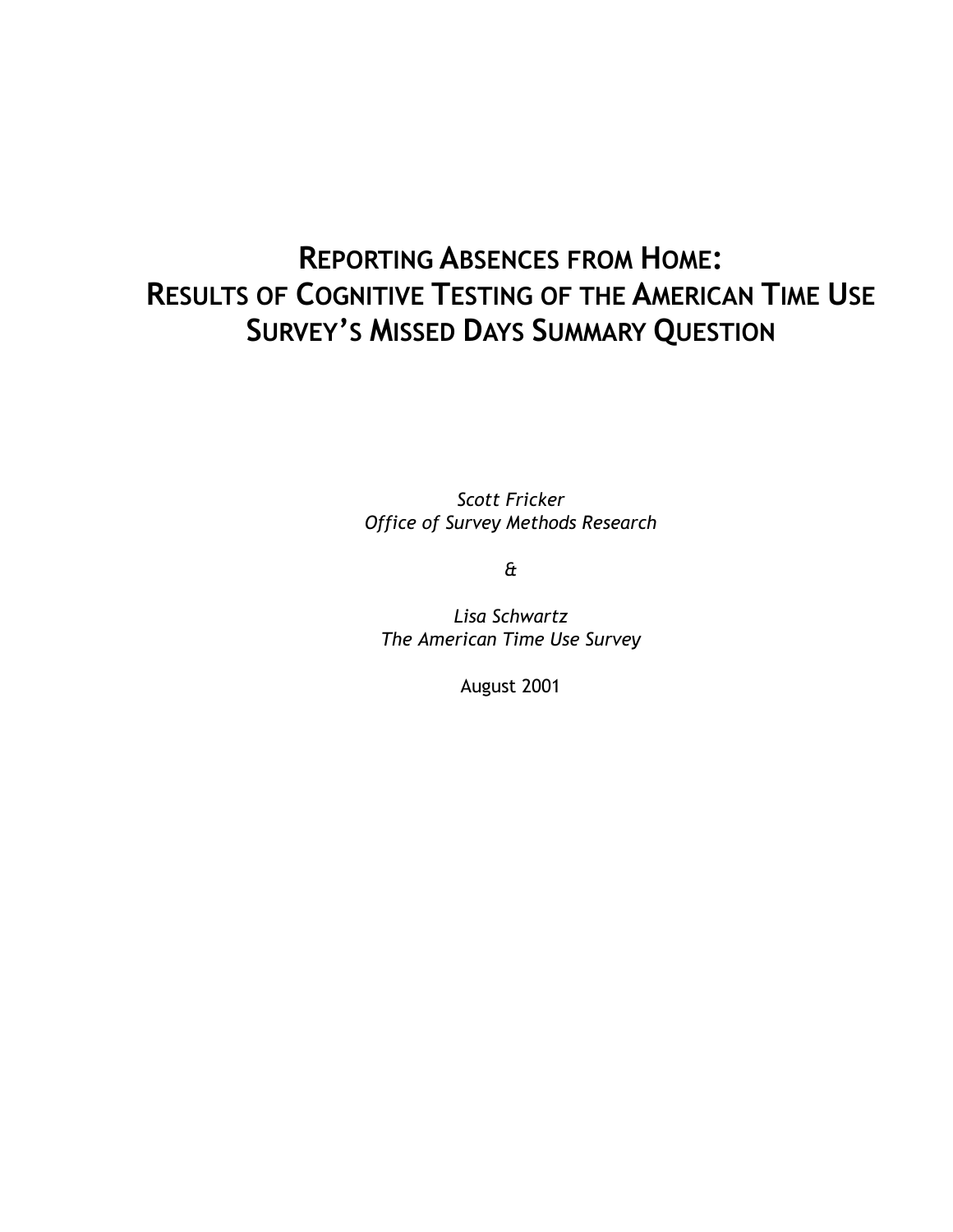# **Table of Contents**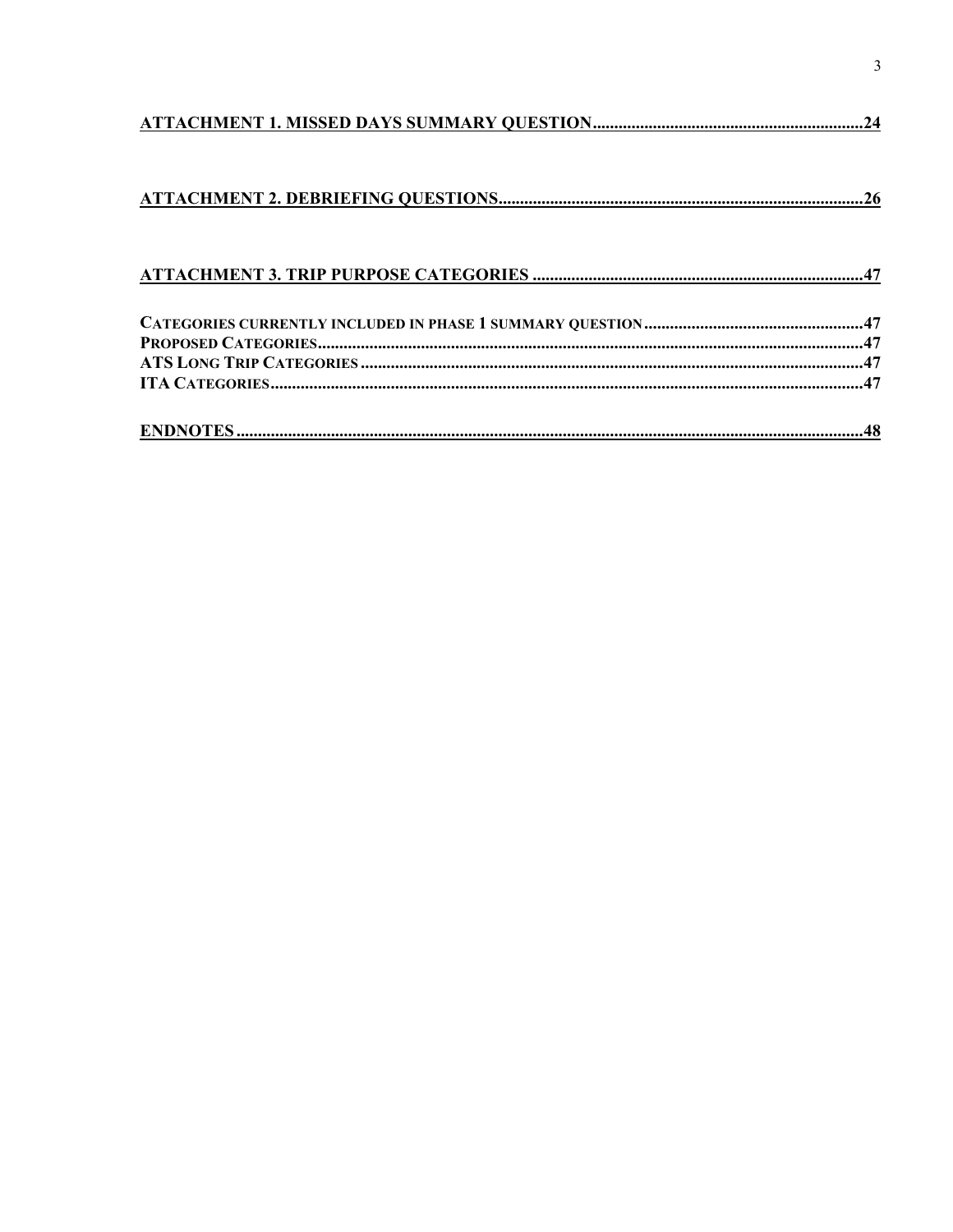# **Executive Summary**

The following paragraphs describe the results of a recently completed cognitive test of the effectiveness of a summary question designed to collect information about absences from home. A more detailed discussion follows in the remainder of the paper.

# BACKGROUND

The American Time Use Survey (ATUS) received its funding in Fiscal Year 2001 and is scheduled to go into full production in January 2003. The ATUS is a computer-assisted telephone interview (CATI) conducted with a sample of retired Current Population Survey (CPS) households. Pre-testing of the questionnaire and data collection methodology began with a feasibility study in 1997 and is continuing through the survey development process.

The ATUS collects a 24-hour time diary from a designated respondent about a designated day. To reduce the chance that faulty memories may interfere with the accuracy of time diary reports, respondents report only about the previous day's activities. Summary questions are administered upon completion of the 24-hour diary to elicit additional details about some activities reported in the time diary and to collect some information about activities that occur outside the reference period.

# PURPOSE

The purpose of the present study was to examine the effectiveness of a summary question designed to collect information about activities outside of the one-day reference period. Specifically, the missed days summary question that is the focus of this report is designed to collect information about absences from home of two or more consecutive nights in length. Because the ATUS relies on a yesterday-report methodology, it will not be able to collect information about the kinds of activities that occur when respondents are away from home for an extended period. Thus, the survey may underestimate activities that occur on trips away from home. Obtaining some information about the purpose of trips away from home may help adjust time-use estimates to correct for the bias that is introduced by its reliance on a yesterday-report methodology.

The primary objectives of this study were:

- 1. Evaluate the accuracy with which respondents can recall the month of occurrence and the duration of trips away from home.
- 2. Examine the impact of length of recall period on accuracy of respondents' reports, and
- 3. Identify meaningful categories of trip purposes.

#### **METHODOLOGY**

Respondents were recruited from the Bureau of Labor Statistics' Office of Field Operations (OFO). The use of OFO personnel permitted independent verification of respondents' reports of business travel through their travel records. Respondents participated in a one-hour session that consisted of a mock ATUS computer-assisted telephone interview and a face-to-face debriefing.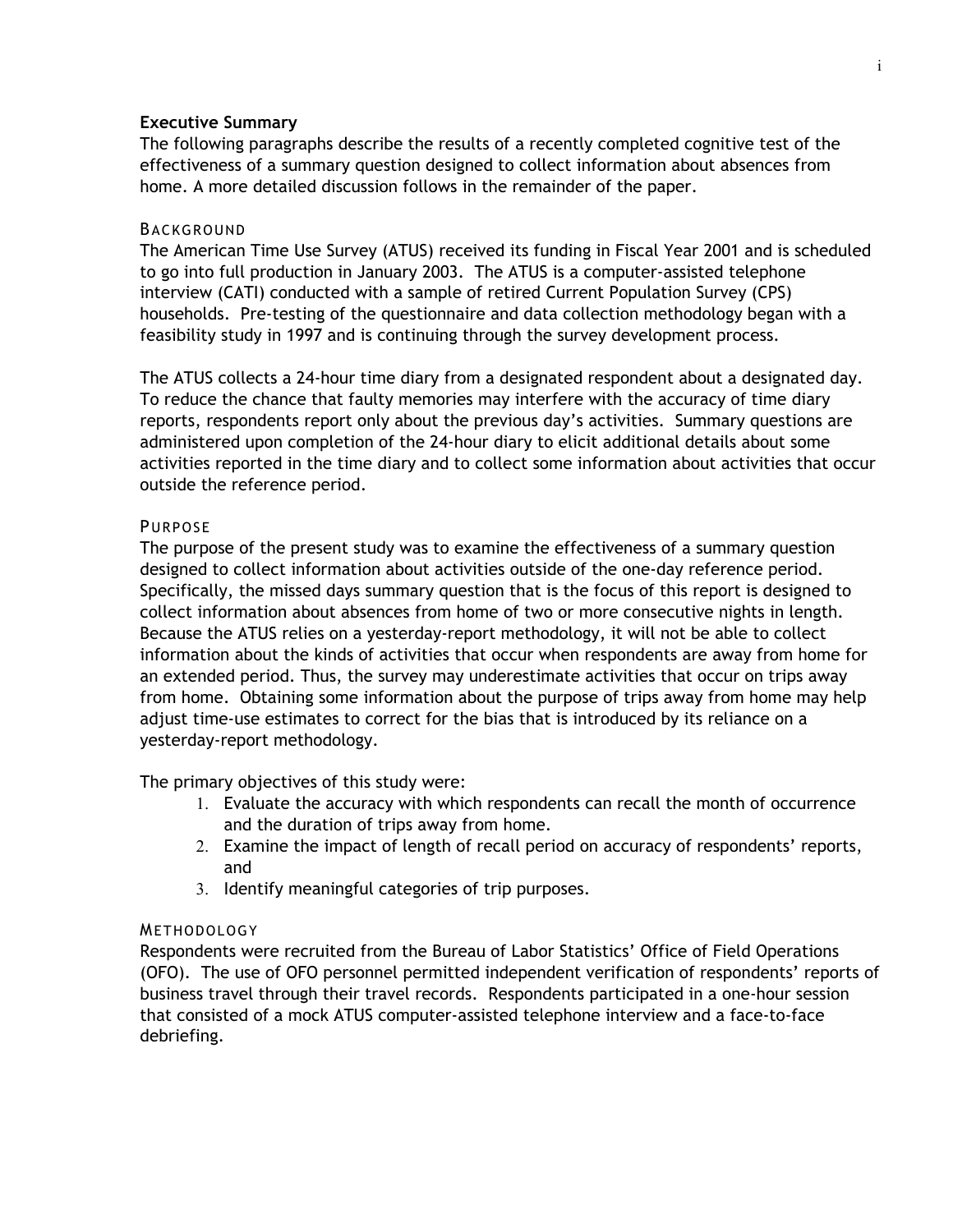The following summary question was asked of all respondents:

- *Lead Thanks for telling me about what you did yesterday. Because this survey focuses on what people did yesterday, the picture that we get of how people spend their time is incomplete. In particular, we get very little information about what people do when they travel, even though we know that activities often change when people travel. To help us get a more accurate picture of how you spend your time, I'd like to ask you a few, very general questions about times when you may have been away from home.*
- *Q1 In the month of [preceding month], how many times were you away from home for 2 or more consecutive nights?*
- *Q2* Use parentheticals for multiple-trip months.

*(Let's start with the most recent of those [insert Q1] trips). What was the MAIN purpose of that (most recent) trip?* 

- *Q3 Any other purpose?*
- *Q4 How many days were you away to/for [insert main purpose]?*
- *Q5 How many days were you away to/for [insert other purpose]?*
- *Note Continue sequence until no more trips in reference month.*

The debriefing assessed the following key points:

- General reactions to the flow and content of the ATUS interview.
- Omissions and other errors in respondents' answers to the missed days summary question.
- The effectiveness of the life-events calendar in facilitating recall of absences from home.
- Respondents' spontaneous use of forward or backward chronology in reporting trips across and within months.
- Respondents' spontaneous labeling of trips in multi-trip months, and
- **The applicability of trip purpose categories to 10 fictional travel scenarios.**

# RESULTS

The principle findings from this study include:

- 1. The administration of the missed days summary question takes approximately one minute to complete.
- 2. The transition between the time diary and summary question is smooth but interviewers should specify that they are only asking a few, general questions about absences from home. Respondents may become concerned if they think that they need to recall times away from home at the same level of detail as was required in the time diary.
- 3. The lead-in to the missed days summary question should indicate that respondents should not restrict their reports solely to business trips.
- 4. The ease and accuracy with which respondents could recall trip information varied with the length of the recall period and frequency with which the respondent traveled.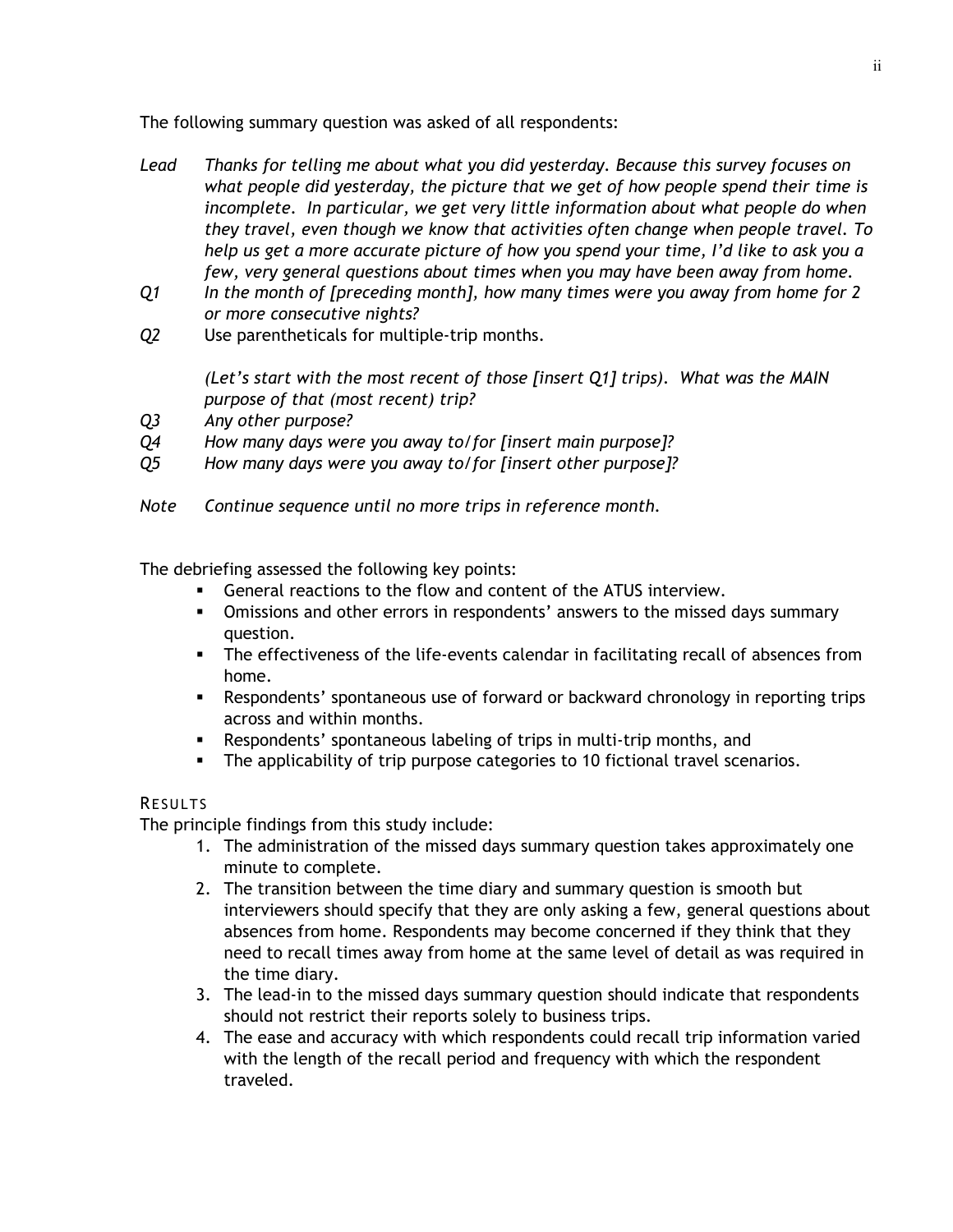- 5. 64.4% of verified trips were accurate in terms of month of occurrence. Nine trips appeared on respondents' records but were omitted from respondents' report and 7 trips were reported for which no record existed. Errors increased as the recall period increased.
- 6. 31% of verified trips were accurate in terms of trip duration. However, when the duration of a trip was reported inaccurately, the report was usually only off by one day.
- 7. The life-events calendar facilitated recall of trips that had been omitted from responses to the summary question.
- 8. During a debriefing, respondents favored a forward-chronology reporting style when reporting trips across and within months. However, during the administration of the summary question, responses to the forward-asking approach were more error-prone than were responses to the backward-asking approach.
- 9. When discussing multiple trips in a given month, respondents most often labeled trips by purpose as a way of distinguishing between trips.
- 10. Respondents did not have any difficulty labeling trip scenarios by purpose and suggested that categories to capture community service or volunteer trips, career development trips, and emergency travel be added. However, they found questions about an "other" purpose intrusive and difficult to answer.

# RECOMMENDATIONS

Based on the findings from this study, the following modifications to the current missed days summary question are suggested:

- Revise the introduction to specify that only general information is needed about business, vacation and other types of trips.
- In multi-trip months, use a backwards-recall strategy to collect information about each trip. Collect information about the main purpose of trips only. If main and other purposes must be specified, create a dual-purpose category.
- Restrict the recall period to 2 months or less to facilitate accurate recall.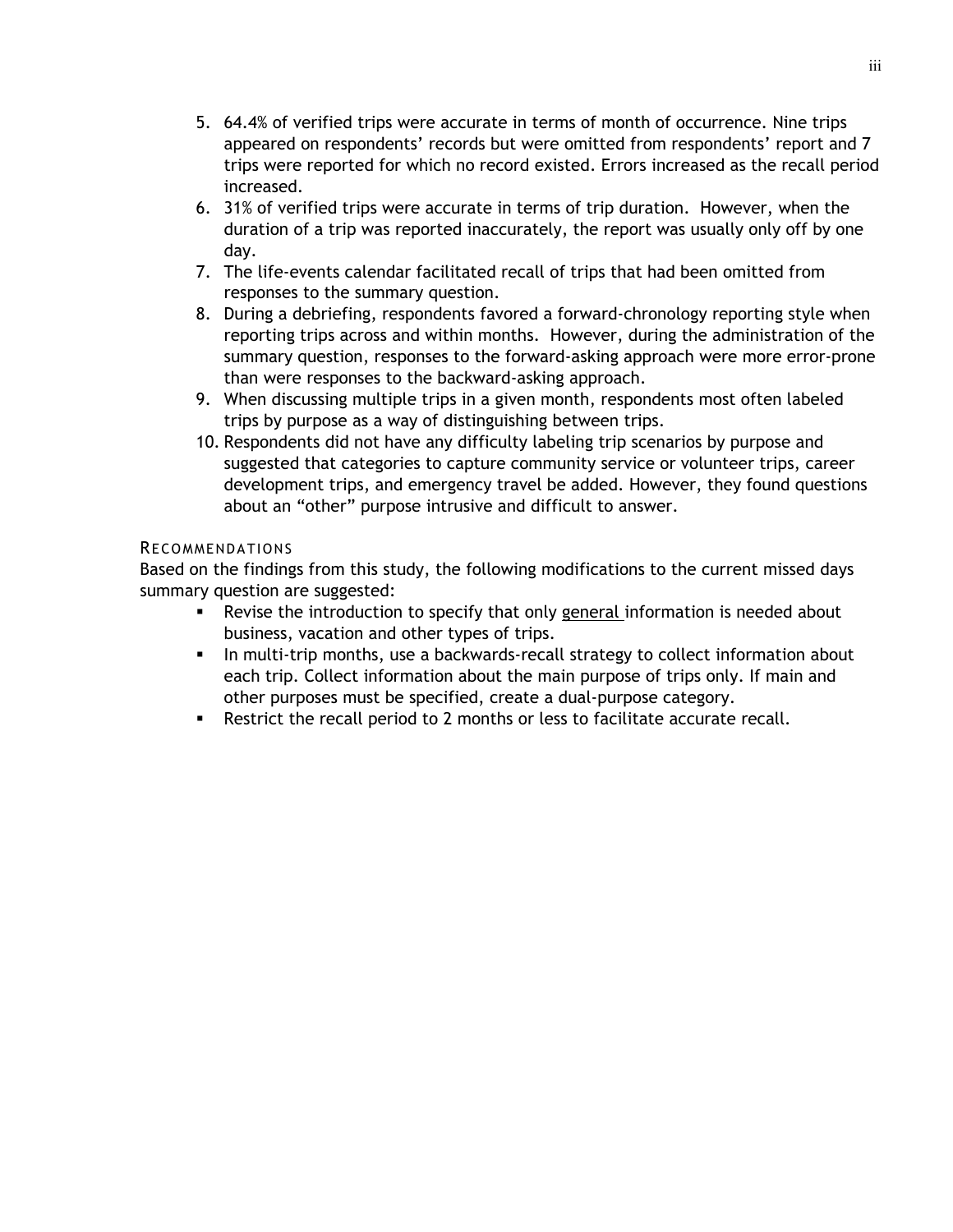# COGNITIVE TESTING FOR MISSED DAYS SUMMARY QUESTION TO THE AMERICAN TIME USE SURVEY

#### **Introduction**

#### History of ATUS and Summary Questions

In the early 1990s, the Bureau of Labor Statistics (BLS) began exploring the feasibility of conducting a new survey to measure how Americans spend their time. The primary purpose of this survey is to improve estimates of time spent in non-market activities (e.g., childcare) and in market work, and to provide data on a variety of quality of life indices (e.g., time for leisure, travel, health care, etc.). In 1998, a BLS working group developed specifications for the American Time Use Survey (ATUS), and began pre-testing the questionnaire and collection methodology through a series of cognitive studies. Included as a DOL/BLS budget initiative for fiscal year 2001, development and testing of the ATUS program continues, with full production of the survey scheduled for calendar year 2003.

#### Time Use Methodology

 In the ATUS, respondents are asked to report a "time diary" in which they provide a sequential list of the previous day's activities, the duration of each activity, and contextual information--such as where and with whom an activity occurred. Second, respondents are asked a number of summary questions about specific activities of interest. In some cases, these summary questions probe for details about activities that are likely to be missed due to the 1 day reference period or to the time diary methodology itself. This information supplements time diary reports, and is used to measure potential bias, as well as to produce more accurate and comprehensive time-use estimates.

To date, the ATUS working group has designed a set of summary questions that ask respondents about four specific activities: *passive child care, dependent care, paid work,* and *missed days*. In the fall and winter of 2000, Phase I pilot tests of summary questions were completed. Cognitive interviews conducted by Stinson (2000) and Schwartz & Fricker (2000) revealed a number of problems with the questions resulting from respondents' differing interpretations of question wording. Based on these findings, the dependent care question was dropped and Phase II tests began on a revised set of the remaining summary questions in the winter of 2000. The current study focused only on the revised set of *missed days* summary questions.

#### Justification for the inclusion of Missed Days Summary Question

ATUS respondents will be contacted at home by telephone on a designated day, and asked to provide detailed information about their activities the previous day (the reference day). Bounding the reference period this way reduces the chance that memory deficits will interfere with accurate reports<sup>i</sup>. However, missed interviews are a potential problem with this collection methodology. The reason for this is that the inability to reach a respondent on a designated day may be related to the respondent's activities on the reference day.

To illustrate, assume that a respondent's designated day is Tuesday, March 6th, but that she misses this interview because she is vacationing out of town until March 8th. Assume further that she is successfully contacted on her 2nd designated day, Tuesday, March 13th, and reports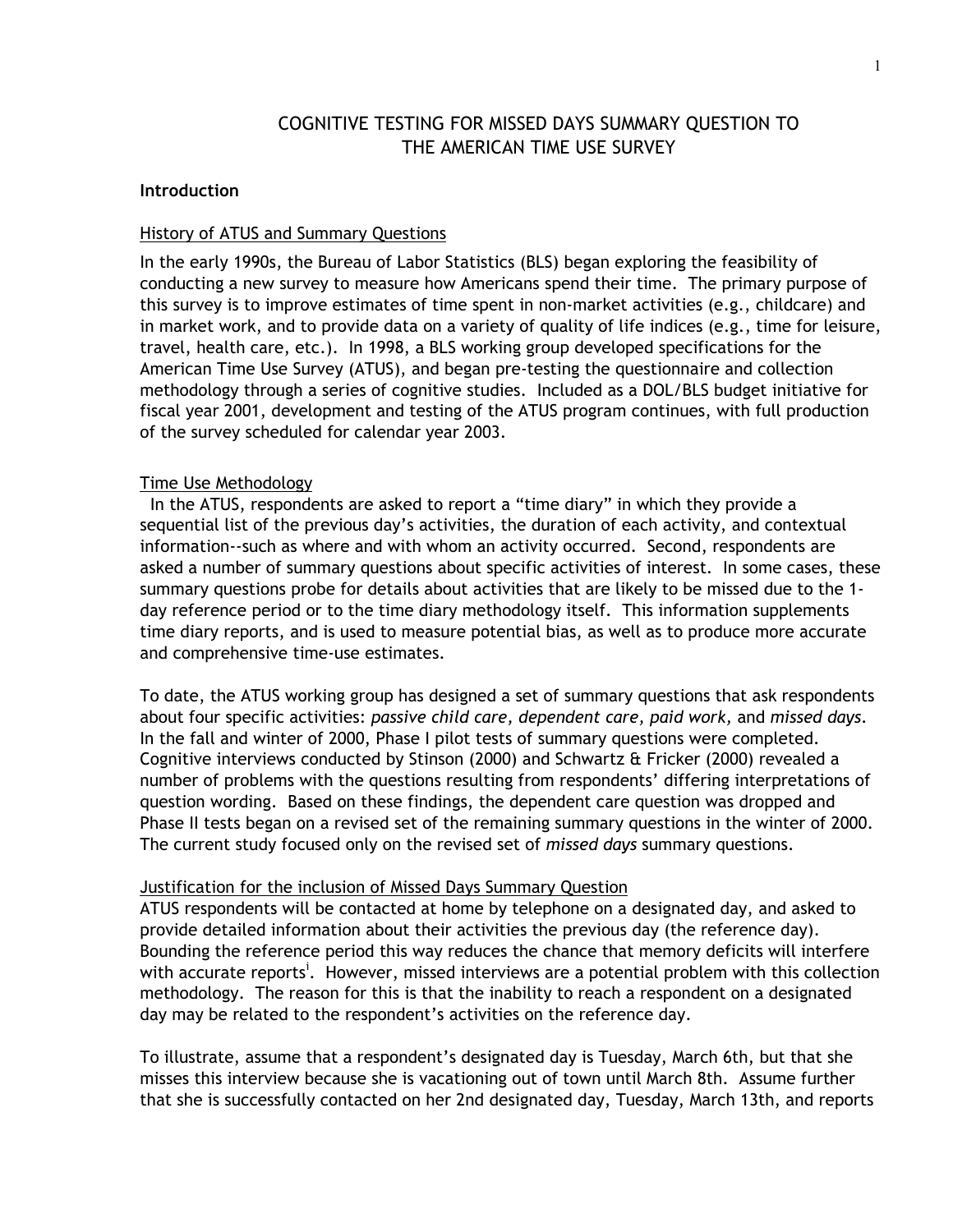about activities from her 2nd reference day, Monday, March 12th. The report from this completed interview may differ substantially from the (missed) report on her 1st reference day (i.e., while she was vacationing), had it been possible to contact her on March 6th.

Because the ATUS is unable to interview people when they are traveling, the survey may underestimate activities that are engaged in when away from home, and overestimate time spent on activities at home. Therefore, it is important that to have a measure of this potential bias in order to adjust time-use estimates as required. To that end, ATUS needs to collect normative data on the number of extended absences from home. The ATUS will not be able to collect information about the kinds of activities conducted during extended absences from home. However, obtaining some information about the purpose of trips away from home may help either to directly adjust time-use estimates or to direct future research on how to minimize this bias. For example, if the majority of absences from home in a given month are for business travel, work days could be weighted up to account for missed days.

# **Missed Days Summary Question: Phase I**

The following *missed days* summary question was initially drafted by the ATUS working group to capture this data:

> *I would now like to ask you about any absences from home during the month of [prior month]. In [prior month], how many nights, if any, did you spend away from home for personal travel, including vacations? Business travel or other related reasons? Hospital stays? Other reasons?*

As part of Phase I testing, the BLS evaluated this question by conducting 10 in-depth cognitive interviews with respondents who had been away from home during the previous month. Interviews began with a face-to-face administration of the ATUS (i.e., time diary reports + the *missed days* summary question), followed by a debriefing in which participants were asked a series of questions designed to elucidate their understanding of and reactions to the survey items. Results indicated that respondents had a number of difficulties with the question as worded.

# **Summary of Phase I Missed Days Findings**

- Some respondents whose travel spanned across a change in month (e.g., the last week in February through the first week of March) provided inaccurate answers.
- Respondents with more than one home (e.g., college students) had difficulty interpreting and answering the question.
- Respondents interpreted the phrase "away from home" in different ways E g some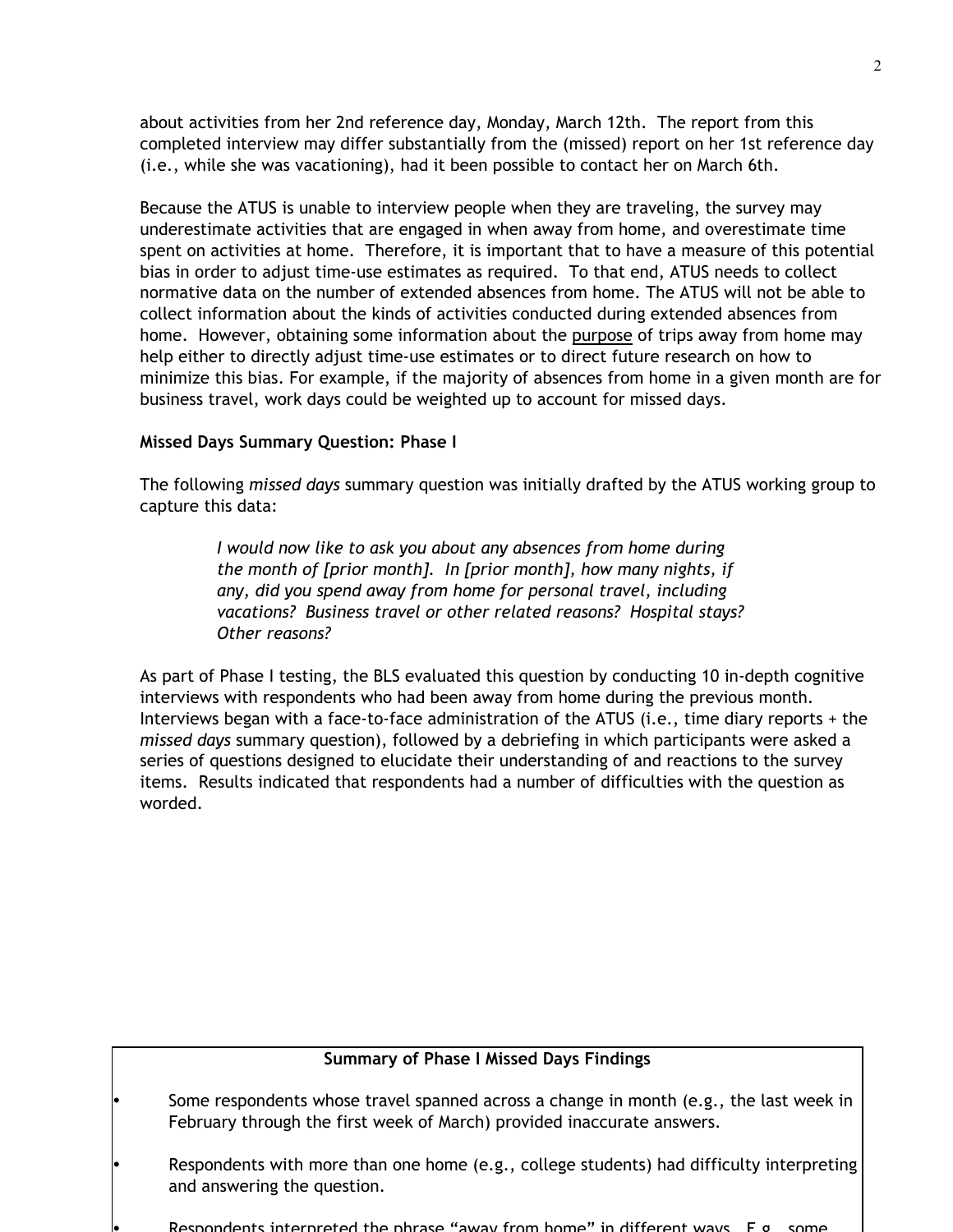# **Phase II Test**

#### Revisions to the Missed Days Summary Questions

Based on these findings, a number of changes were made to the *missed days* summary question (see Attachment 1).

Introduction: An introduction was added to help with the transition between the time diary and the summary question. This paragraph provides a better explanation of the purpose of the *missed days* question, and was designed to alleviate respondent concerns about intrusiveness.

Question wording and structure: The original *missed days* question was broken out into a set of specific questions in order to reduce respondent confusion, and to better capture information about travel length and purpose. These questions include:

> *In the month of [MONTH], how many times were you away from home for 2 or more consecutive nights?*

*[If more than one trip in MONTH] Let's start with the most recent of those [INSERT TOTAL NUMBER OF TRIPS] trips. [All] What was the MAIN purpose of that trip?* 

*Any other purpose?*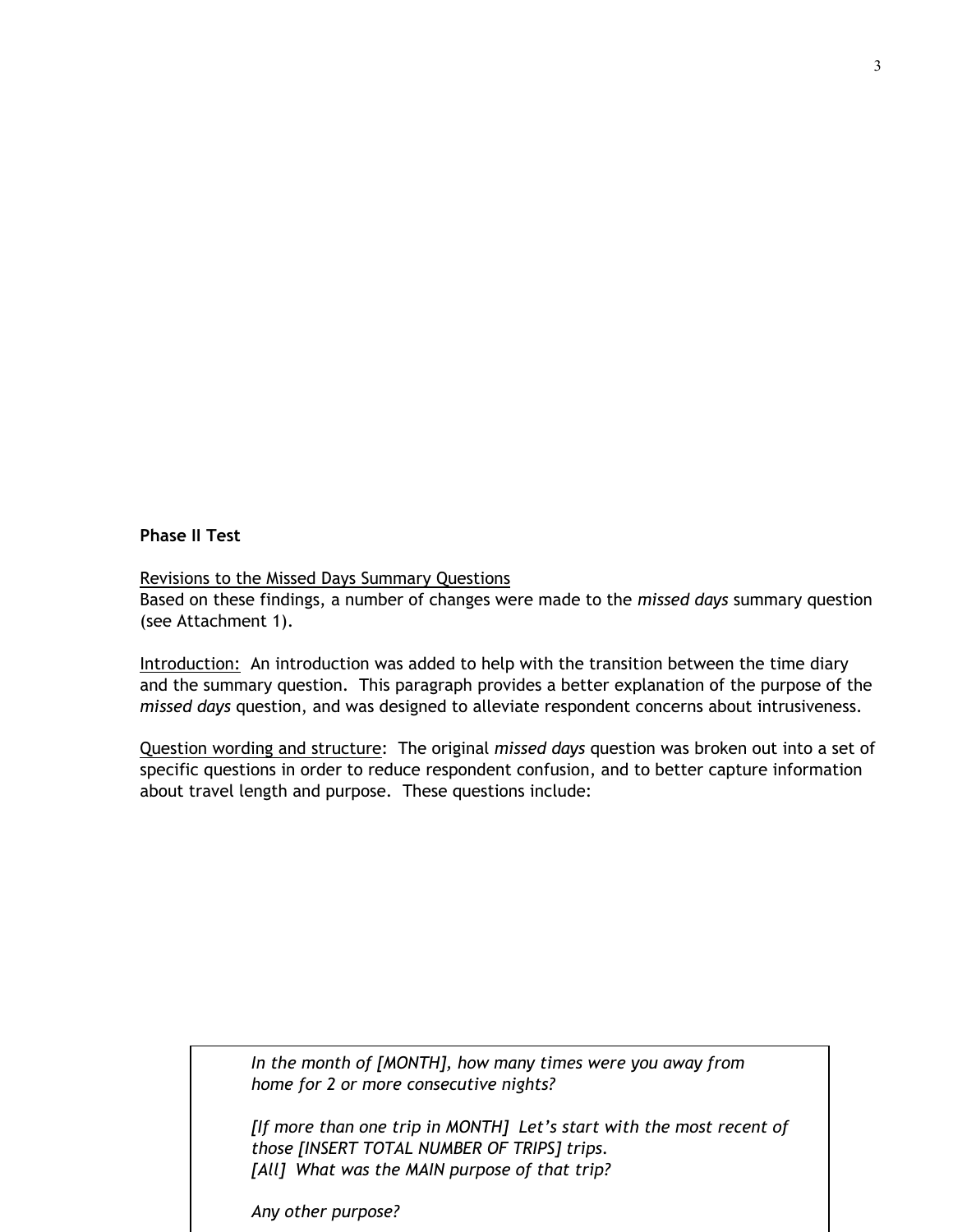The phrase "for two or more consecutive nights" was added to the first question because Phase I tests found that simply asking about times "away from home" proved ambiguous to some respondents. Because activities that occur during day trips or absences of less than 2 consecutive nights should be reliably reported in the time diary, the ATUS working group was placed emphasis on measuring on more extended absences.

Reference period: For testing purposes only, the reference period for the *missed days* question was lengthened to 3 months. In full production, respondents will be asked to report trips taken in the month preceding their initial interview date. However, the ATUS may have up to an 8 week fielding period with sample being released throughout the month. Therefore, it is possible to schedule an initial interview (e.g., March 28<sup>th</sup>) such that the *missed days* referent month (i.e., February) occurs almost 2 full months earlier. And, if the respondent is not actually contacted for two months (e.g., May  $23^{rd}$ ), the referent month could be 3 months before the interview date. To test the effects of having a recall period that is potentially three months long, respondents in this study were asked about all trips taken during the most recent three months.

Half of the respondents were asked about their trips in chronological order, i.e., they began with trips taken in January and concluded with trips taken in March (*forward*-asking strategy). The other half of the respondents reported their trips in reverse chronological order, beginning with trips taken in March and working backwards to trips taken in January (*backward*-asking strategy).

For reports of multiple trips in a single month, respondents were asked about trips within the month using a *backwards* question asking strategy (i.e., they were asked to report the most recent trip in the month first, then the next most recent trip, and so on), regardless of condition.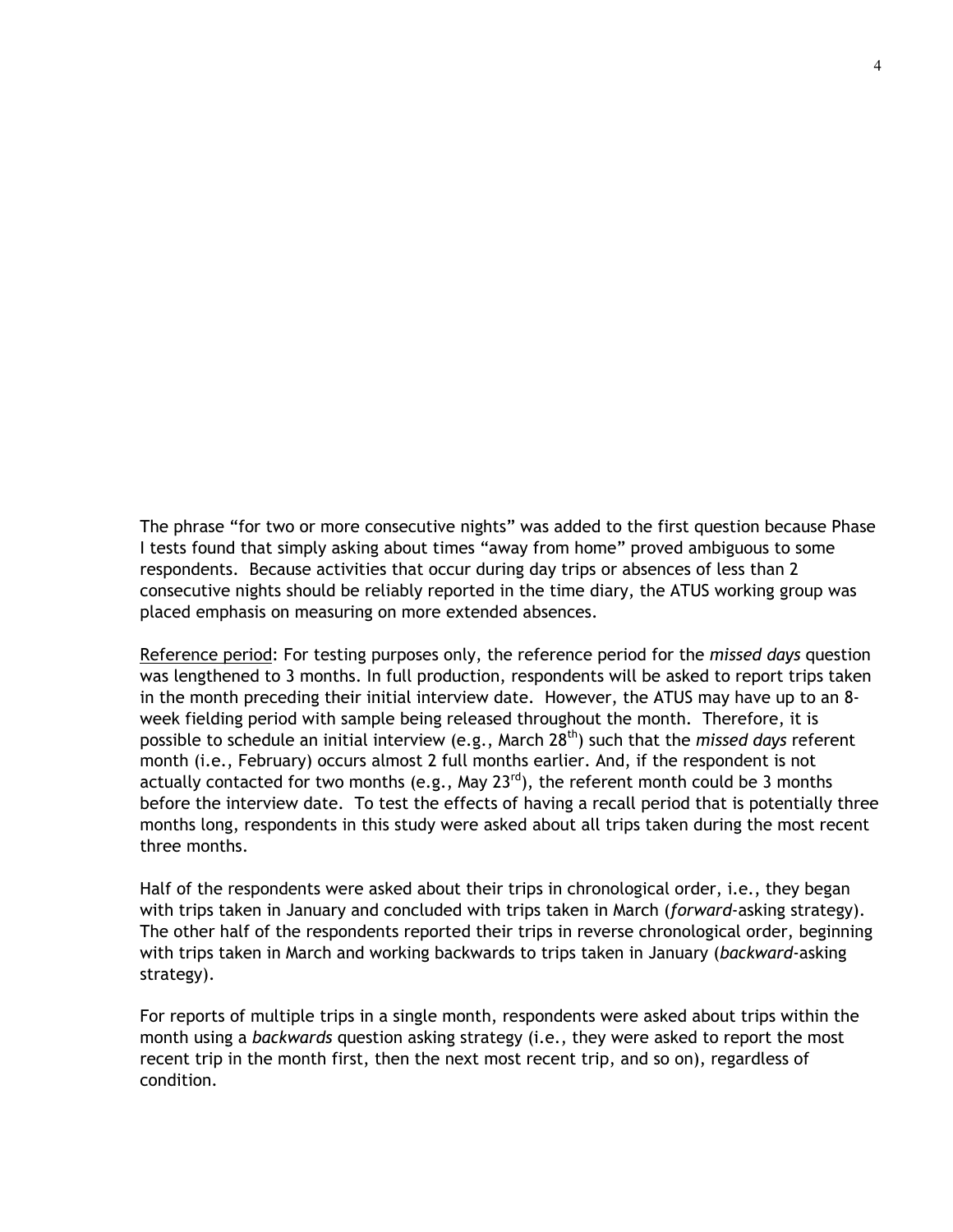Specifying trip purpose: Reference to specific types of travel (e.g., personal vs. business vs. other) was eliminated from the summary question. Previous research has shown that different respondents will often interpret these trip category labels differently. In the revised summary question, respondents are allowed to describe the purpose of a trip using their own words, and their response is coded into one or more trip purpose categories. The proposed trip purpose categories were designed to match closely with those used in the National Household Transportation Survey conducted by the Bureau of Transportation Statistics, and standards set forth in International Travel Survey conducted by Department of Commerce, International Trade Administration (see Attachment 2). Respondents' interpretations of these categories and their composition were examined during the cognitive debriefing.

# **Respondents**

 $\overline{a}$ 

To assess the accuracy of respondents' self-reported absences, we recruited staff from the Bureau's Office of Field Operations (OFO). The benefits of using OFO personnel were twofold: (1) they engage in frequent business travel, and (2) more importantly, the accuracy of their reports could be independently verified through travel records. (Pre-approval to recruit OFO staff and obtain travel records was sought and given by OFO Associate Commissioner, Robert Gaddie.)

OFO management provided the names of 30 training and management staff who travel on regular basis. Twenty-two individuals (14 men, 8 women) were eligible, available, and participated in this study. Seventeen of the 22 participants were white and 5 were black. Table 1 provides additional demographic information for our respondents.

| Table 1.<br>information | Respondent demographic |        |  |  |
|-------------------------|------------------------|--------|--|--|
|                         | Mean                   | Median |  |  |
| Age                     | 37.4                   |        |  |  |
| Education (years)       | 17.3                   | 16     |  |  |
| HH size                 | つっ                     |        |  |  |

# **Cognitive Test Design and Methodology**

The study of the ATUS *Missed Days* summary question consisted of 22 cognitive interviews. Each session began by collecting a time-diary report from the respondent, followed by the *missed days* summary questions. To adhere to ATUS methodology, the time diary and summary question were administered over the phone. Participants were phoned by the interviewer who was located in another room.

Because the reference month for all missed days questions is the month prior to the respondents' first designated interview date, some respondents in field production of ATUS may be asked about absences from home in the prior month. However, some may be asked about absences from home as long as 3 months ago, depending upon the length of the field period<sup>1</sup>. To evaluate the extent to which accuracy of recall is affected by length of the reference

 $1$  A field test in currently underway that will help determine if an 8-week field period is necessary.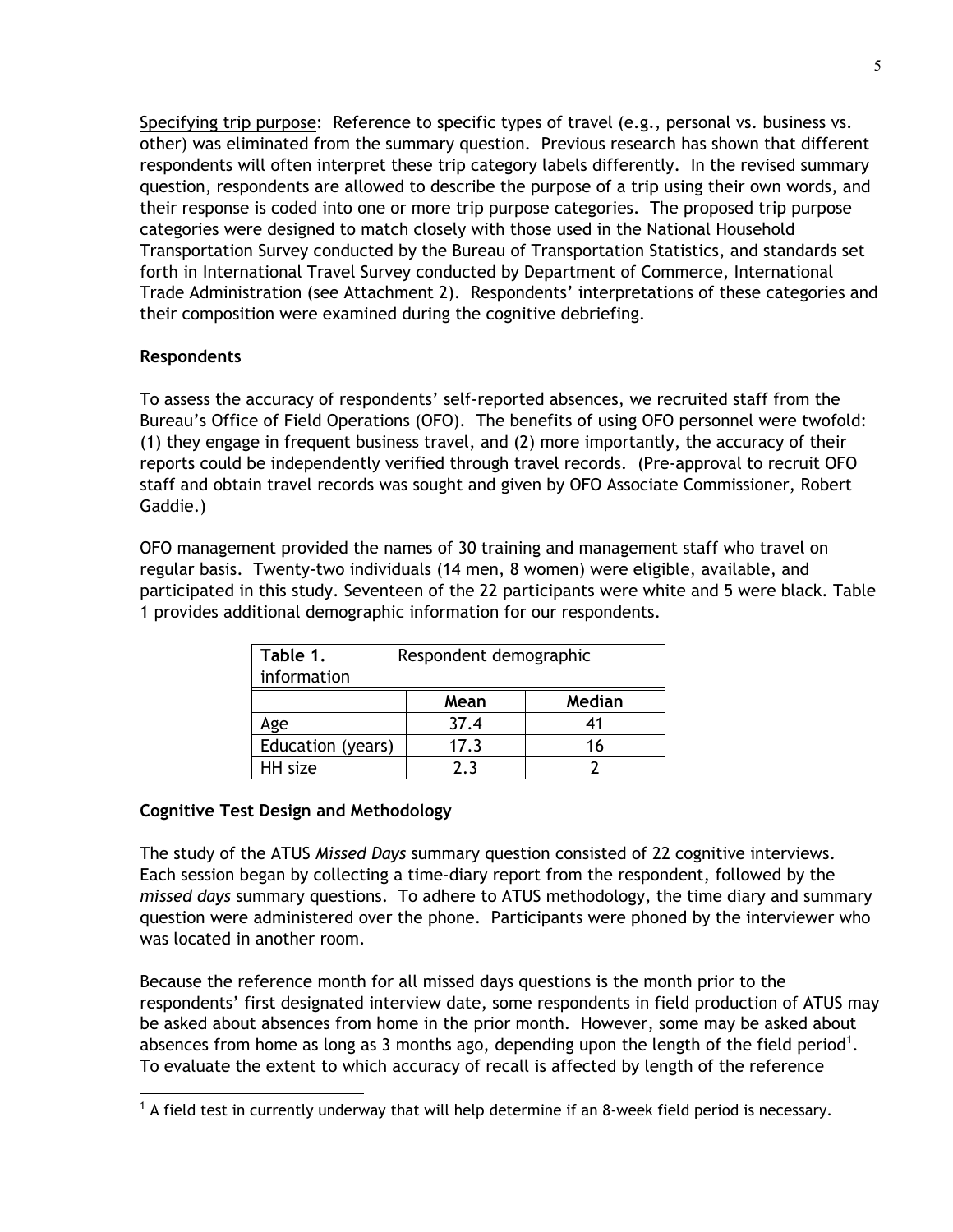period, all participants were asked about trips taken 1, 2 and 3 months prior to their interview month. To control for possible confounds due to the order in which respondents were asked about successive months, the order in which respondents were asked to report about trips was counterbalanced across subjects. The sample was divided evenly among two groups of participants. 11 respondents were asked about trips beginning with the most recent month and working backwards (e.g., "In the month of March, how may times were you away from home…" "In the month of February, how many times were you away from home…"). 11 were asked about trips beginning with trips taken three months prior to the interview and working forward (i.e., first they were asked about absences in January, then February, then March).

When the ATUS interview was completed, the interviewer returned to the room, and proceeded with a face-to-face cognitive interview. This interview examined potential cognitive, linguistic, and methodological problems associated with the collection of *missed days* information. Debriefing consisted of the following five sections (see Attachment 3 for the full protocol):

- General reactions/Rating scale administration: Assessed the clarity and flow of the ATUS interview by asking subjects a series of open-ended questions, followed by subject assessment of survey on three dimensions: ease of recall, level of intrusiveness, and degree of confidence in their responses. Each dimension was rated on a 6-point scale where "1" had a negative valence and 6 had a positive valence. Respondents rated 4 items related to the time diary and 5 items related to the *missed days* summary question.
- Missed *missed days*: Unreported Absences: Determined whether and why respondents failed to report trips during the ATUS interview using directed probes and retrospective think aloud.
- Life-events calendar: Identified factors affecting the recall and reporting of absences from home using a life-events calendar. This 6-month retrospective tool used the visual cue of a calendar and the listing of personal events or milestones to help jog memories of *missed days*. It also allowed for natural examination of respondents' reports of trips spanning two months (e.g., March 29 – April 8). The effectiveness of the life-events calendar may suggest strategies for facilitating recall of absences from home in full production.
- Multiple trip labeling: Assessed subjects' spontaneous labeling and presentation of multiple trips in a month. Trip labeling may be an effective means by which to facilitate recall. Identifying frequently used labels by respondents may help determine which type of label (e.g, by destination, by purpose or by dates of trips) will be most effective in full production.
- Trip purpose scenario: Evaluated fit of trip purpose categories to 10 fictional travel scenarios. Subjects selected "Main" trip purpose category and, when applicable, an "Other" trip purpose.

# **Results**

Data collected from the ATUS interview (time diary and the *missed days* summary question) produced the tabulations: total interview duration; number of time diary activities reported; time to administer summary questions; total number of trips reported.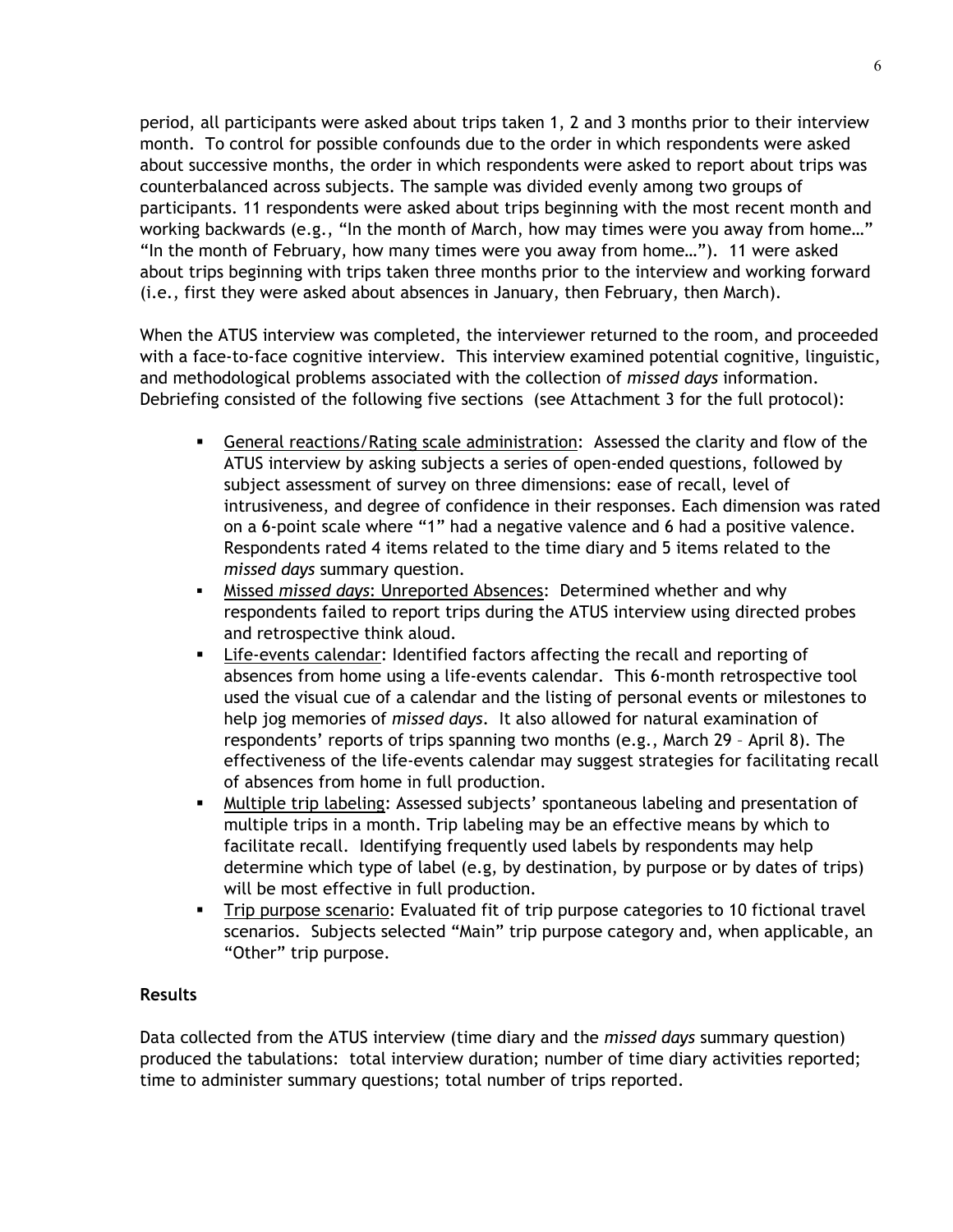#### ATUS administration statistics

 Completion of time diaries took an average of 14.2 minutes (median = 13), and respondents reported an average of 28 activities (median = 25). These numbers are slightly lower than those reported in previous ATUS tests (e.g., Stinson, 2000 and Schwartz & Fricker, 2001 reported an average diary duration of about 19 minutes, with approximately 30 activities per diary). Variability in time diary reports between individuals makes drawing substantive conclusions difficult, especially with the relatively small sample in this study. Moreover, the 14.2 minutes cited here does not include the time needed to administer the *missed days* summary questions. The average duration for the *missed days* section was 2.8 minutes, bringing the total interview duration to 17 minutes.

There are several factors that may have contributed to differences in duration and item generation between studies. First, the typical household size for participants in this study was small (median = 2), with the modal household represented by persons living alone (9/22 or 41%). Those respondents from larger households (3 or more members) had longer time diary interviews (15.7 v. 13.3 minutes) and reported more activities (33.9 vs. 24) than did respondents from households with only 1 or 2 members (only the latter is significantly different, given the high variability in duration). The average household size in previous studies, especially those examining *childcare* summary questions, may have been larger and involved more activities, and therefore required additional time to complete the diary. This is based on the assumption that there is a positive association between household size and either number of activities or diary duration, controlling for response style.

A second explanation for differences between studies is that all of the respondents in this study were employed, unlike previous studies in which stay-at-home parents and the unemployed participated. As a result, 20/22 (91%) respondents in this study reported about a workday. And, because the time diary does not collect information about activities done while at work, these respondents were reporting detailed activities for only two-thirds of a day.

- When the missed days question asks about 3 consecutive months, it takes approximately 3 minutes to administer. Most respondents reported taking 2 trips (of duration 2+ consecutive nights) in the last three months (range 0 – 7 trips). Collecting data on 1 trip takes approximately 1 minute.
- Of the 98 trips that respondents reported in the last three months, 48% (47) were for business, 52% (51) were for vacation/leisure.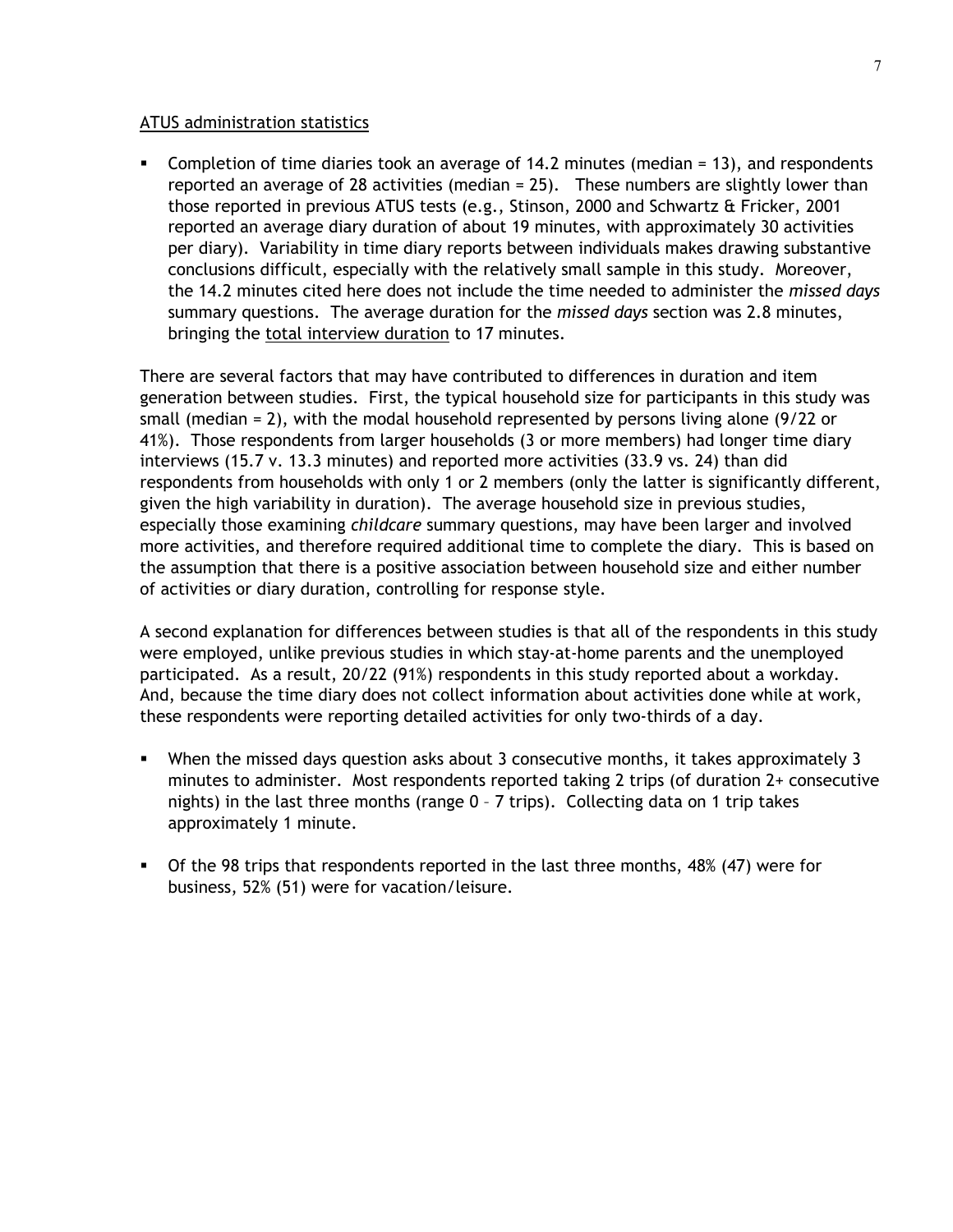#### Time Diary

 $\overline{a}$ 

#### Ratings and Reactions:

In general, respondents were able to complete the time diary with sufficient detail, and they reported little difficulty recalling the previous day's activities. Respondents were asked to rate 4 items pertaining to the Time Diary portion of the survey for perceived difficulty of recall, level of intrusiveness, and degree of confidence in their report. These rating are shown in Chart 1 below<sup>2</sup>.



#### **CHART 1. Respondents' Mean Ratings of Time Diary Questions**

 $2$  (Note: Rating scales ranged from 1 to 6, where 1 had a negative valance on each dimension- i.e., very difficult to recall, very intrusive, not at all confident- and 6 had a positive valance- i.e., very easy to recall, not at all intrusive, very confident. All mean ratings were above the mid-point of the scale, so the origin of the chart is the mid-point, or 3, to help identify potential differences)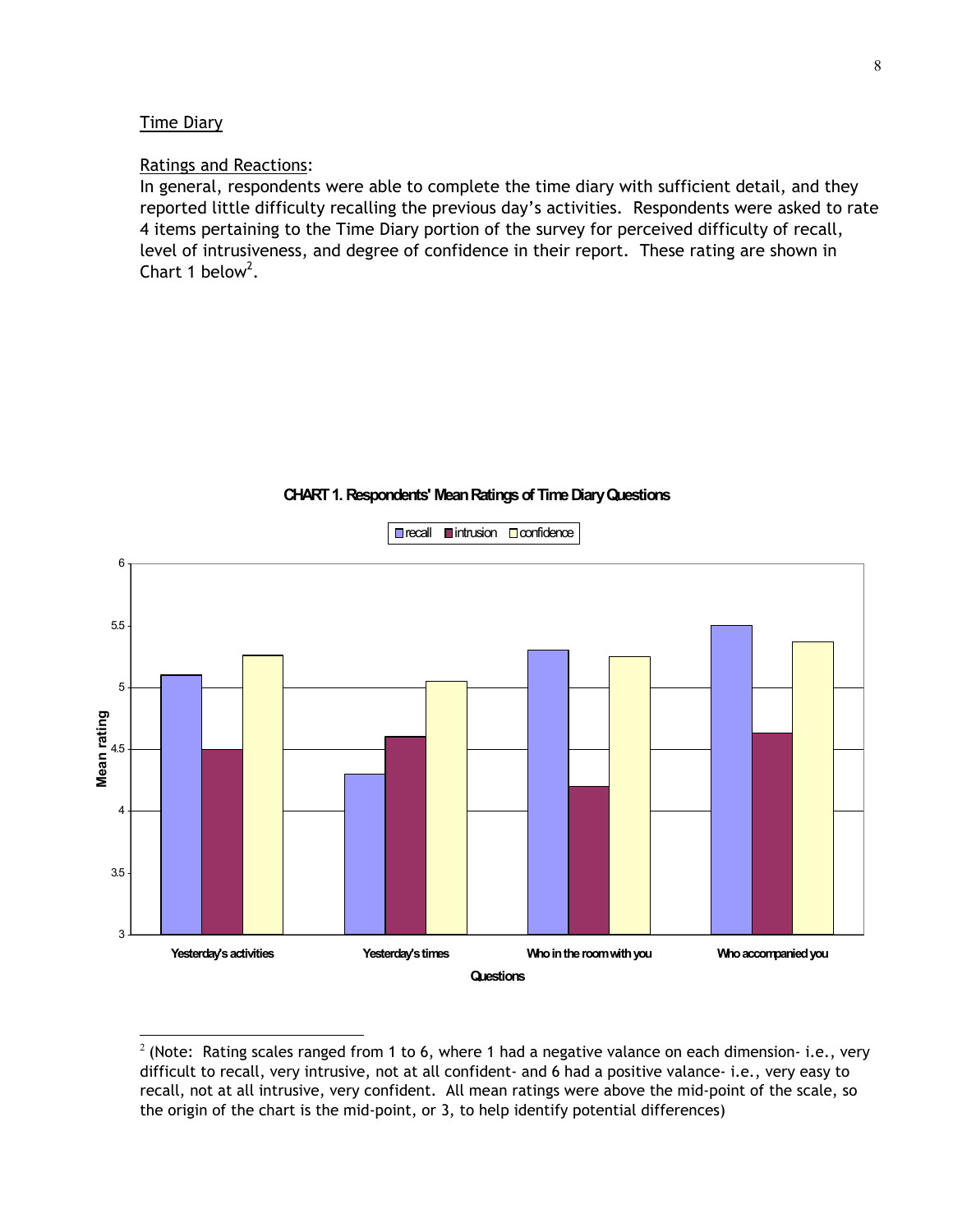Respondents' ratings of ease of recall are generally high, as are their level of confidence in their answers about the previous day's activities. In general, respondents said they felt that it was difficult to recall activities that were mundane (e.g., reading the mail, feeding the dog), and difficult to know how to report multi-tasking behavior. Several respondents said that their time diaries did not reflect child-management and/or relation-management behavior adequately. They indicated that social interactions with household members often are very spontaneous, taking place in short concentrated bursts while involved in some other activity (e.g., a child coming into the kitchen during dinner prep to ask about homework). They expressed some discomfort/dissatisfaction that they were unable to relate "the experiential time" of these sorts of activities, instead having a "with child" notation next to the main "dinner prep" activity. In full production, the childcare summary question should ameliorate some of these concerns.

Time diary items were rated as slightly to moderately intrusive. The "who was in the room with you" probe was rated as most intrusive, although it still fell above the midpoint on the scale. A number of respondents volunteered that this probe was bothersome because it seemed to intrude into their personal life.

*"What business is it of the government who I'm in the room with? It felt a bit like 'Big Brother' watching over me."* 

 In this study, *"who was in the room with you"* was judged as more intrusive than any component of the missed days summary question.

One male respondent in the process of a divorce indicated that he would not feel comfortable sharing details regarding his "social" friends for fear it might affect the outcome of the divorce proceedings. Several suggestions for alternative ways of obtaining this type of information using a summary question format were made (e.g., "Did you spend time with friends or family?" "Did you have any social activities?"). It may be important to communicate to respondents that they do not need to provide individuals' names in response to the "who was in the room with you" probe. It is sufficient for the respondent to report those persons' relationship to the respondents (e.g., "my friends" or "my son," etc.).

# Time Diary (TD) Introductory Language

 $\overline{a}$ 

All respondents said that they thought the introductory script and instructions were clear. However, the following changes were suggested.  $3$ 

1. Additional time should be taken to restate that the survey is 'conducted by the Bureau of Labor Statistics, which is a part of the Department of Labor.'

More than a third of respondents (8/22) mentioned that citing the sponsor and government affiliation again would help respondents to recall any mailed materials they had received, and to differentiate the ATUS call from other solicitations.

 $3$  Respondents in this study had not received introductory materials, such as the ATUS brochure, prior to participation.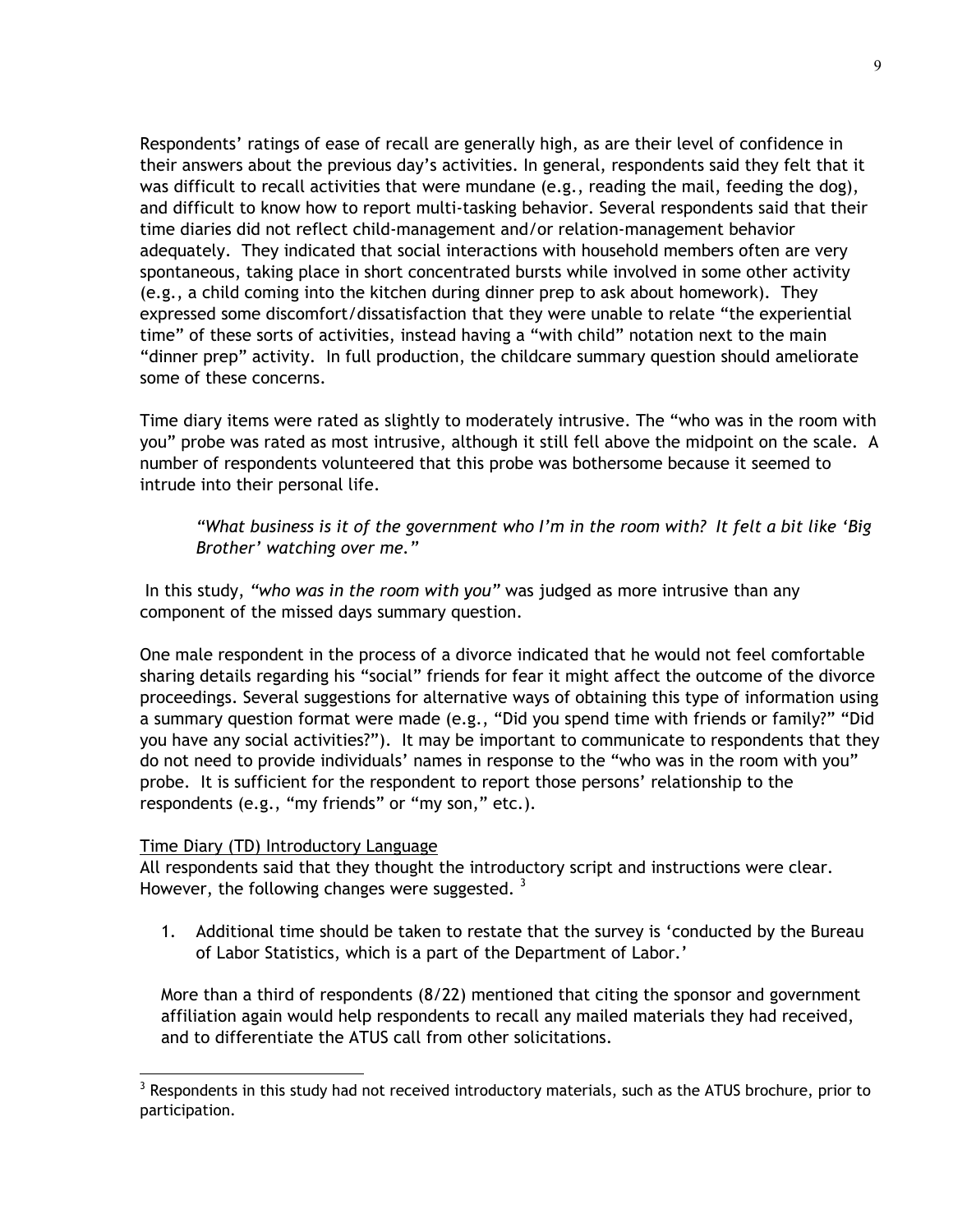2. Include direct mention of pre-interview materials the respondent has received.

Many respondents (11/22) volunteered that they liked the phrase "this is not a sales call," and said that referencing mailed materials may serve as an additional assurance and/or reminder.

3. Include sample questions or examples of the TD in the introduction to allay fears and highlight the level of detail needed.

Focused questioning during the cognitive interview revealed that some respondents experienced mild apprehension during and immediately following the verbal TD instructions<sup>4</sup>. Some said that they tried to make a quick, mental inventory of their day to determine if any personal activities needed to be self-censored. They reported that this process- and the potential for inadvertent, unwanted self-disclosure (i.e., failing to adequately or convincingly censor their responses) could be stressful $5$ .

Others said that they were concerned initially that they would have the responsibility for creating the structure and pace of the TD 'on the spot.' One person put it this way:

*"It [the introduction] was so quick. I felt sort of like, 'well, okay. I'll go along with you,' but I really wasn't sure what I was going to do."* 

It is worth noting, however, that respondents said their concerns were quickly addressed once they began the time diary with the interviewer.

*"Once I started going through my day, your first questions gave me a better sense of what details you wanted. Then I went through, ticking things off as they came to me. I had to concentrate, so I wasn't thinking about too much else."* 

# Additional TD comments

 $\overline{a}$ 

Most respondents (18/22) reported that it was easiest for them to remember the time and duration of weekday morning activities. The two most often cited reasons were routines related to commuting (e.g., "I know I have to be out of the house by 6:30, or traffic is terrible." "I catch the 7:45 train") and to attending to children (e.g., "Sylvia's always up by 7:00, and I do her hair first thing." "I know I've got to get her to the bus stop by 8:00"). Afterwork activities and those on weekends (i.e., Sunday) where rated as more difficult to report accurately because they are usually less regimented/time-dependent.

<sup>&</sup>lt;sup>4</sup> 9 respondents reported that they felt "somewhat apprehensive" because they were not sure what to expect from the time diary. Only four of the nine were able or willing to elaborated their explanations, and their responses provide the details cited in this section.

 $<sup>5</sup>$  It is likely that some of the self-presentation concerns raised, however, would be mitigated in real</sup> ATUS phone interviews (though not eliminated entirely). In the lab, respondents know that they will be interacting with the interviewer immediately after the interview, so efforts to avoid embarrassing topics may be stepped up.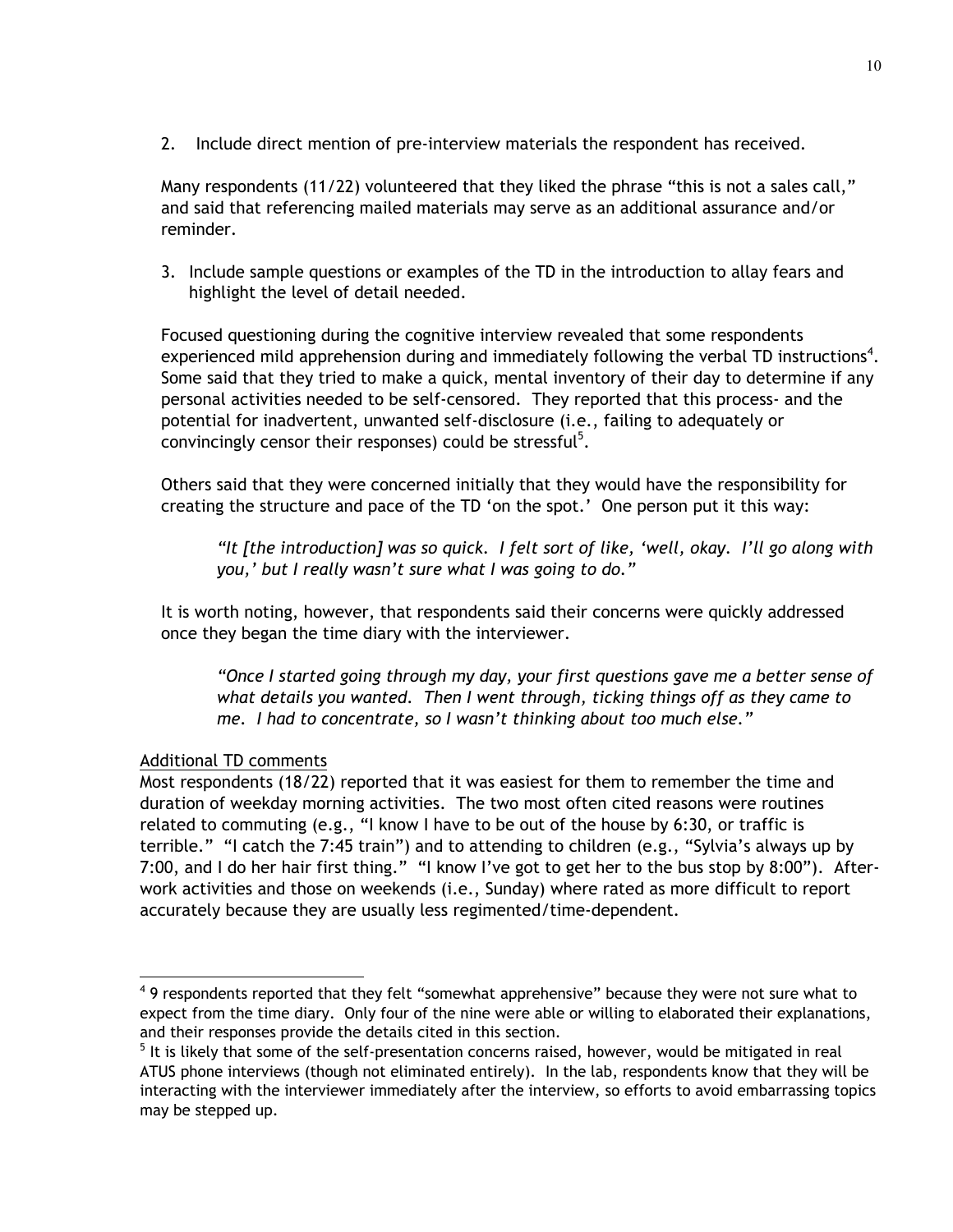Finally, respondents indicated that interviewer probing helped them to more accurately provide the level of detail needed. They reported that the occasional use of a *time-confirmation* probe (i.e., "Okay, so that puts us at 2:30. Is that about right?) was helpful in keeping them on track, and allowing them to conduct internal validity checks of their reports. The importance of welltrained interviewers was emphasized.

# Missed Days Summary Questions

 $\overline{a}$ 

# Missed Days Summary Question Introduction

Overall, subjects reported that the transition between the time diary and the missed days summary questions was smooth, and that the instructions for the summary questions were clear. However, several respondents reported being "stressed" initially because they anticipated being asked to provide detailed information about trips in a manner similar to the TD portion of the survey.

*"I felt like it was a 'pop-quiz' that I hadn't studied for. On the heels of the diary, then I thought you were going to ask me detailed questions about what I did on those trips. Who could remember that?"* 

To address this concern the introductory script was modified early in the data collection process. After adding the phrase, "ask you a few very general questions about times you were away from home," none of the 15 remaining respondents raised concerns about the level of detail required.

Another potential problem with the current wording of the introduction is that respondents may incorrectly assume that the interviewer only is interested in certain types of absences. Onequarter of the respondents said that they thought initially that the summary question was only asking about business travel<sup>6</sup>. They said that this was not an artifact of knowing the reason for their recruitment, but was somehow implicit in their own thinking about travel (i.e., travel is associated most closely in their mind with business). They recommended changing the introduction to include a statement that the question pertains to both personal and business trips.

There was also some concern that the revised question would confuse respondents by switching from "2 or more nights" in the language of the introduction, to the question "how many days were you away?" Overall, this did not seem to be a problem with most participants. However, 6 of 22 respondents did ask for clarification after the summary question was read for the first time, and 10 respondents start off providing their answers in terms of nights away. This was easily remedied, however, although some respondents later commented that they were not sure how to report "days"- did this include travel days, half days.

 $<sup>6</sup>$  With two exceptions, this confusion was cleared up during the ATUS interview, either through direct</sup> questioning by the respondent, or the use of an interviewer probe. The two exceptions were respondents run early in the study and who reported little or no travel.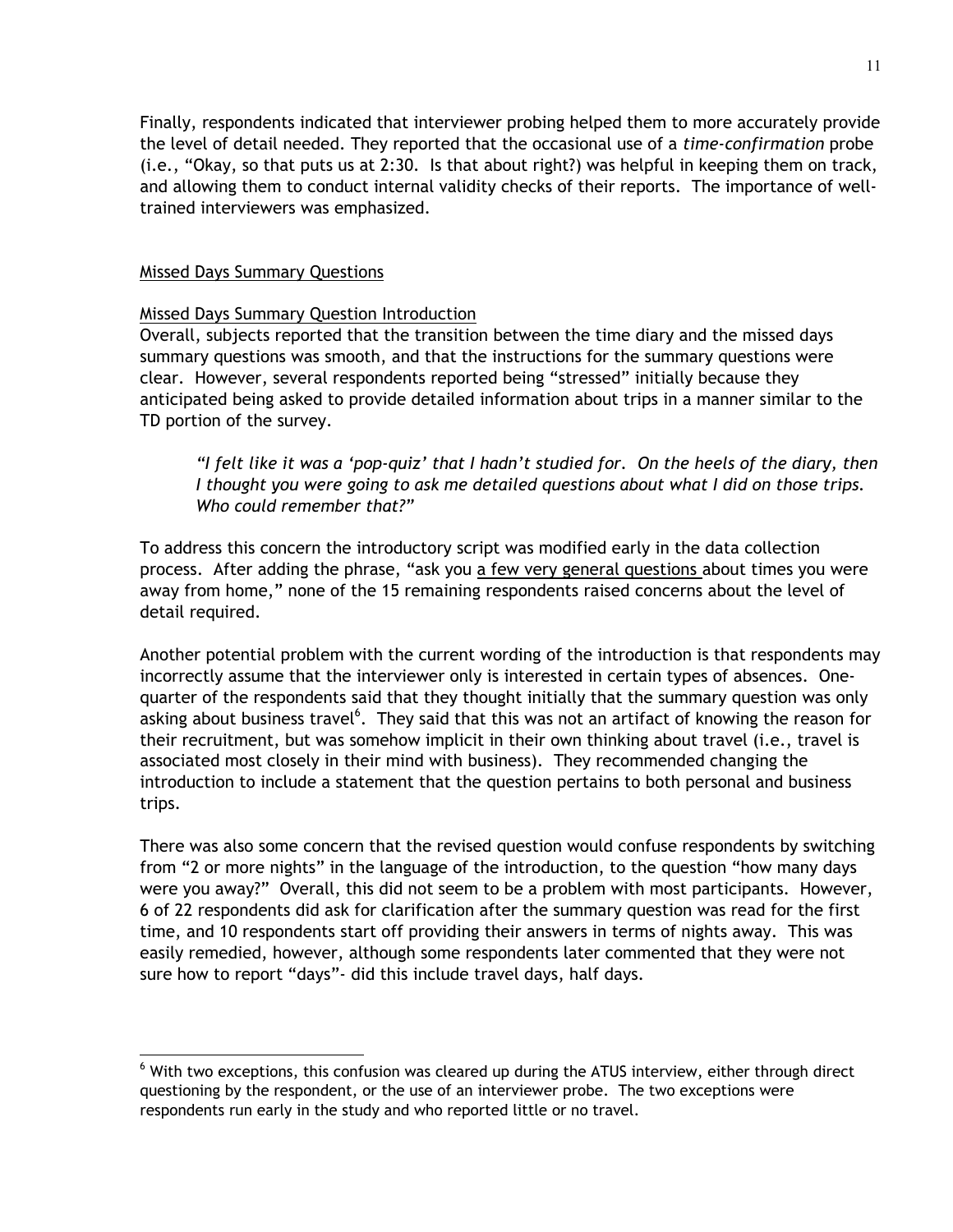# Ratings and Reactions

 $\overline{a}$ 

The two most frequently cited concerns with these questions centered on the length of the recall period and the difficulty of accurately remembering the exact duration of trips. Data from respondents' ratings of the Missed Days questions are provided in Chart 2.



**CHART 2. Respondents' Mean Rating for Missed Days Questions**

Problems associated with the length of the recall period are evidenced in subjects' ratings of ease of recall. Respondents reported that the reason the *number of times away from home* was rated as so difficult was because the rating scale questionnaire did not differentiate between months. Most respondents had little difficulty reporting trips taken in the most recent month. However, the difficulty of remembering trips taken further in the past (e.g., 2-3 months prior to the interview) caused respondents to rate this item much lower.

As can be seen, recall and confidence ratings for both trip purpose and duration are higher than for *number of times away*. In part, this is because memory for purpose and duration is conditional upon remembering the event in the first place; a person cannot remember the purpose of a trip without first recalling that the trip occurred. Stated somewhat differently, the very act of remembering a trip necessarily involves the recollection of some contextual details. Trip purpose, length, and destination are commonly recalled attributes. For this reason, the perceived ease of recall and accuracy in reports of trip purpose and duration may be less affected by reference month than are reports of the *number of times away<sup>7</sup> .*

 $^7$  However, perceived accuracy does not mean that respondents will actually provide more accurate reports. For instance, in cases where trips are "recalled" but actually taken outside the reference period, subjects may provide trip details with confidence, but their responses would not be "accurate."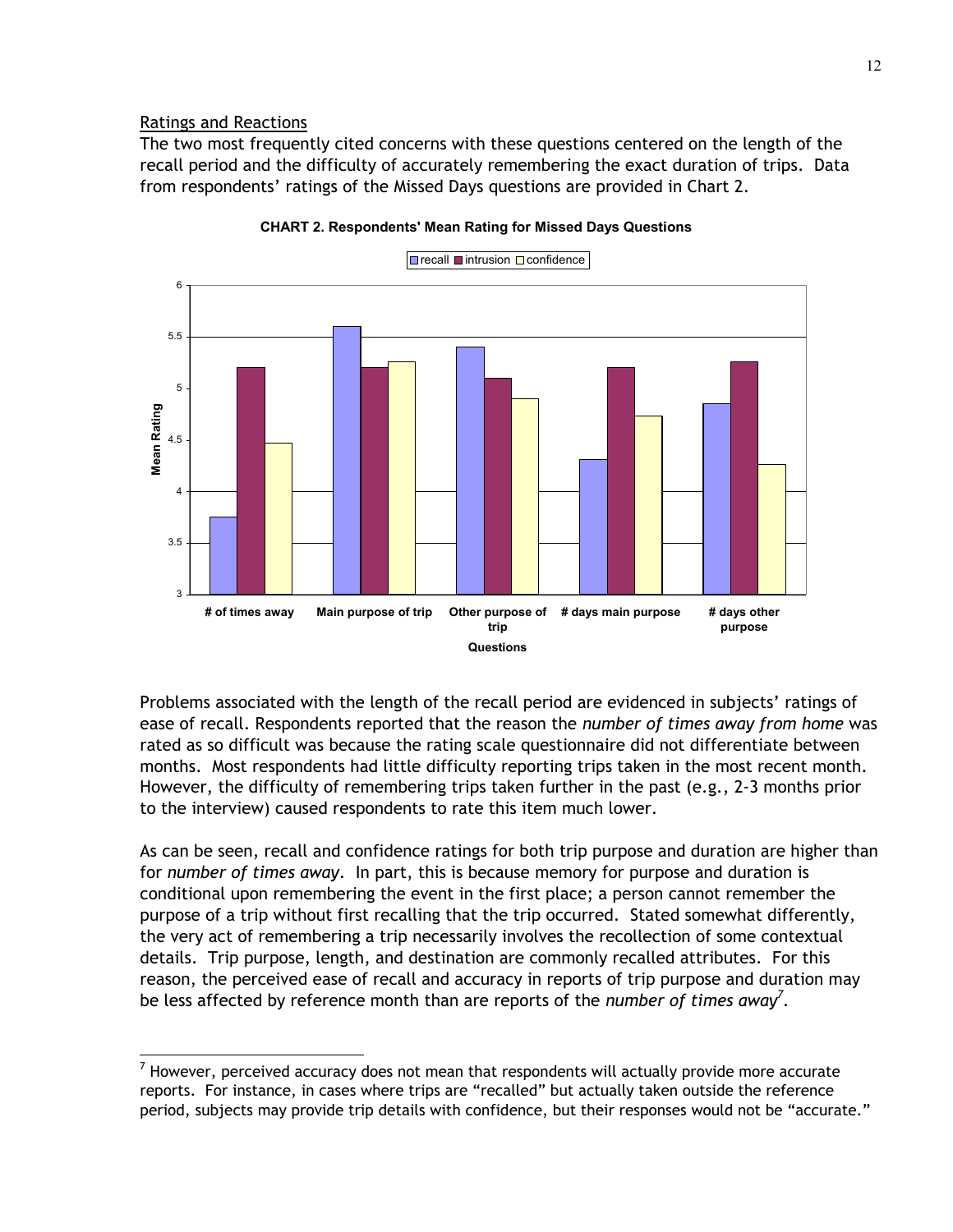The length of the recall period proved most problematic for frequent travelers who had the hardest time remembering trips taken 2 or 3 months ago. For the purposes of this study, frequent travelers were defined as those individuals who took 12 or more trips per year. They reported that after a month, details of their business travel (especially month of travel and duration) tended to get blurry. They could report "educated guesses" about these details, and were able to report the purpose of these trips with confidence. By contrast, less frequent travelers reported that they could provide the number of absences fairly easily regardless of month because their trips were "not routine" and "stuck out."

Several respondents noted that it was easier to report duration for business travel than for personal/leisure trips, especially when asked about trips that occurred 3 months ago. For work related travel, respondents said that they could rely on their memory for similar business trips as aides in their reporting.

#### Missed *missed days*: Unreported Absences

Next, subjects were asked to think back on the past three months, and to report trips that they may have forgotten to include in the ATUS interview. Five respondents (23%) indicated that they had failed to report trips during the interview. As noted above, two respondents omitted personal trips from their reports because they did not understand that the *missed days* question pertained to both personal and business travel. Two other respondents failed to mention trips that they described as neither "business" nor "leisure." In one case, the respondent drove to see his sick relative over a long weekend, a trip he referred to as "personal business". In the other case, the individual drove to New Jersey to spend time with the in-laws. Finally, one respondent failed to report a two-night absence from home because she "was focused on the number of days" she was gone. She left for her trip on a Friday evening and returned Sunday morning, and indicated that she only felt like she was gone 1 day.

Without exception, respondents said that trying to recall trips taken 3 months prior to the ATUS interview was difficult. Statements made by respondents during the administration of the *missed days* question clearly reflect the uncertainty they felt. When asked about absences from the beginning of the reference period, twelve of twenty-two respondents prefaced their responses with qualifications such as, "This is harder. I believe I was in…", or "I'm not sure, but I think I was gone...", and "That's tough because I'm gone so much. I assume..."

#### Trip Verification:

It was possible to verify the accuracy of respondents' reports of their business trips through OFO travel records. Excluding 2 cases for which the data was missing, 29 out of the 45 (64.4%) respondents who reported business trips were accurate in terms of the month of occurrence. In the 16 remain cases, 9 were *omissions* (on record but not reported by respondent) and 7 were *inventions* (reported but not verified by records). Frequent travelers in this study were responsible for 7 of the 9 *omissions* and 5 of the 7 *inventions*. Chart 4 depicts respondents' errors in trip reports as a function of length of the recall period.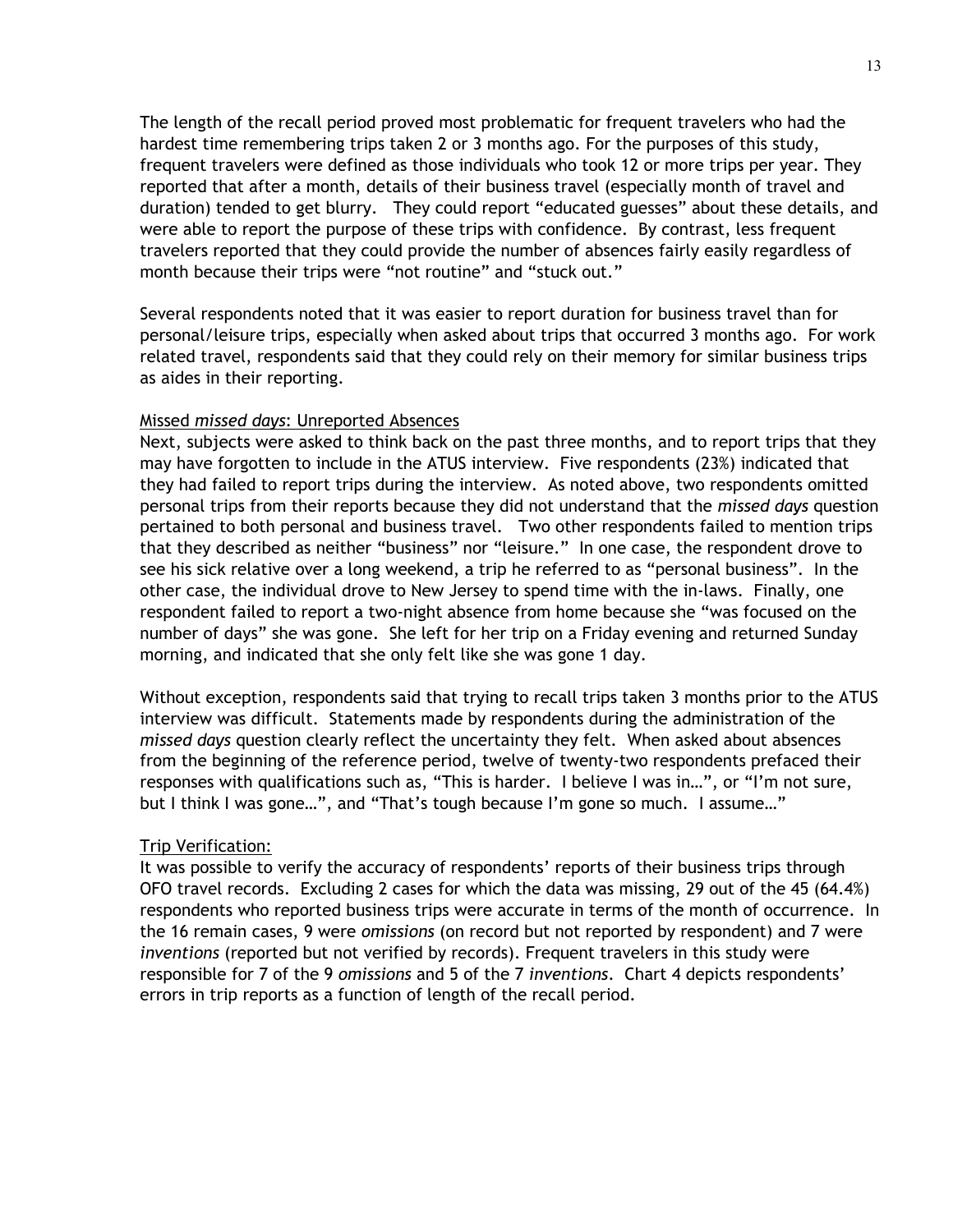

Chart 4. Reporting Errors by Reference Month

In contrast to the moderate accuracy rate for reports of trip frequency over a 3-month period, estimates of trip duration were quite low. Only eight of the twenty-six respondents (31%) who reported a valid business trip provided a trip duration that matched the available records exactly $^8$ . However, when trip duration was reported inaccurately, respondents most often misspecified the length of the trip by only 1 day. Moreover, although the distribution of trip duration errors didn't differ as a function of question-asking strategy, there was a slight tendency for errors to increase with length of recall period (i.e., subjects' estimates of trip duration were worse when reporting on trips early in the reference period). See Chart 5.

 $\overline{a}$ 

 $8$  The cases in which the trip could be veified, but its length could not, were omitted.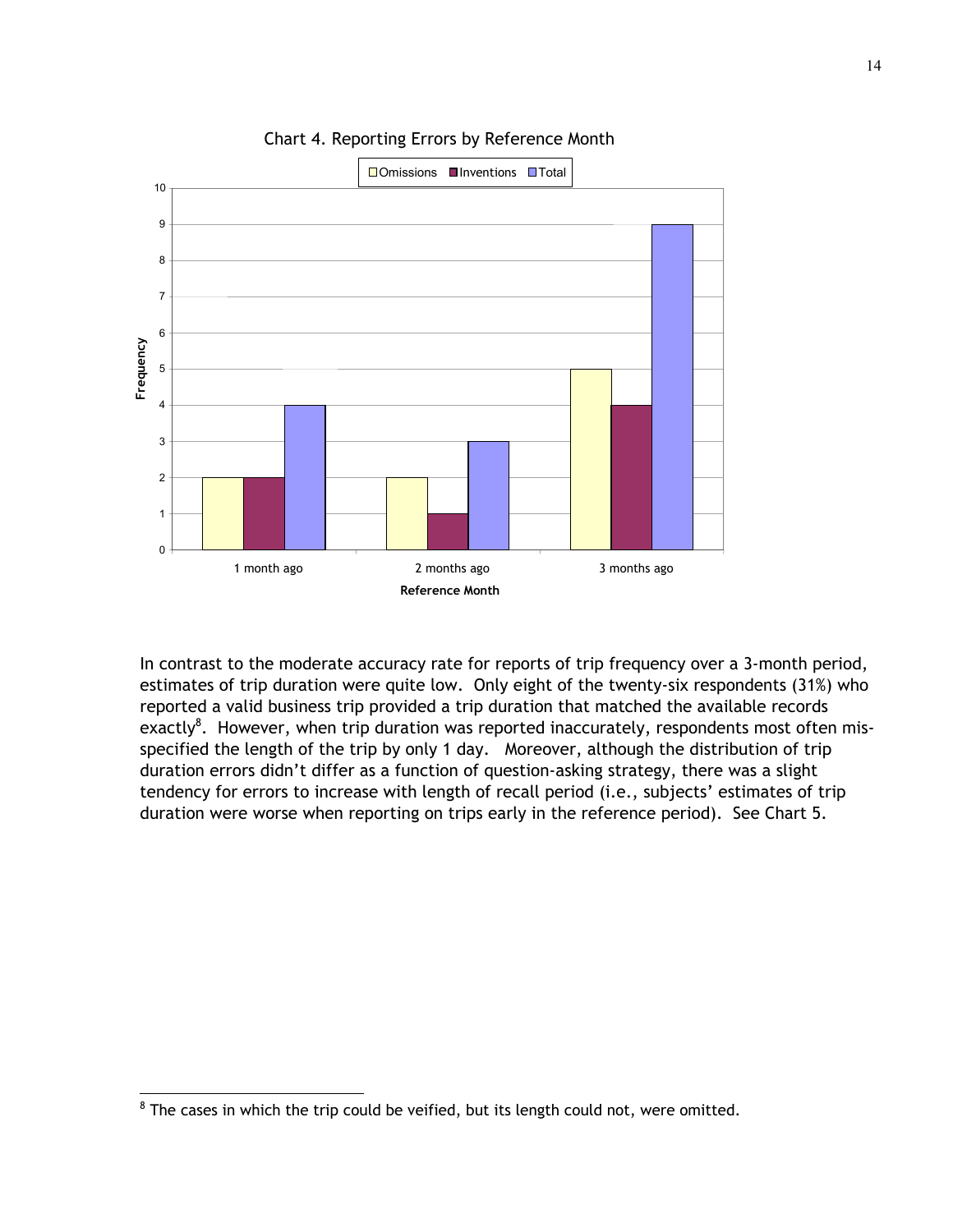

**Chart 5. Accuracy of Respondents Estimates of Trip Duration by Reference Month**

As noted above, reports of frequent travelers were more error-prone than were those of infrequent travelers. Table 2 summarizes the reporting errors made by frequent and infrequent travelers as a function of the length of the recall period.

|                  | Reporting Errors by Type of Traveler    |                                           |  |  |
|------------------|-----------------------------------------|-------------------------------------------|--|--|
| Reference month  | <b>Frequent Travelers</b><br>$(n = 10)$ | <b>Infrequent Travelers</b><br>$(n = 12)$ |  |  |
| One month ago    |                                         |                                           |  |  |
| Two months ago   |                                         |                                           |  |  |
| Three months ago |                                         |                                           |  |  |
| Гоtal            |                                         |                                           |  |  |

As seen in Table 2, errors in reported reference month are rare for infrequent travelers. Chart 6 shows reporting errors for estimates of trip duration for infrequent travelers only.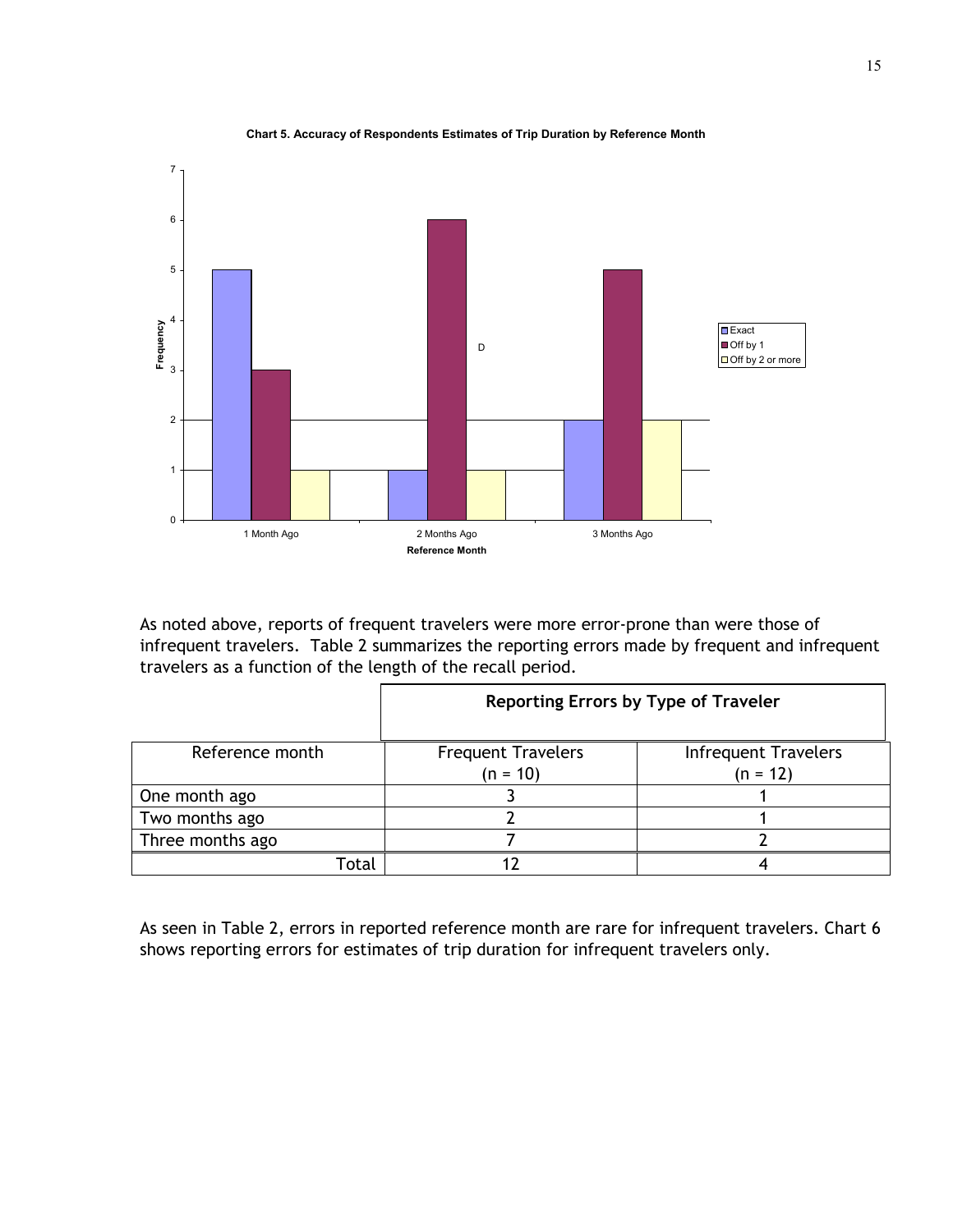

#### **Chart 6. Accuracy of Infrequent Travelers' Estimates of Trip Duration by Reference Month:**

As seen in Chart 6, although some errors in duration estimates occur for trips taken two months prior to the interview, the more serious estimation errors (i.e., estimates that are off by 2 or more days) occur with a three-month reference period. Even if the ATUS has an 8-week fielding period, few respondents will be required to report trips that occurred three months ago. All infrequent travelers reported accurate trip lengths for trips that occurred in the preceding month.

#### Life-Events Calendar

It is not always possible to recall specific events on demand. Occasionally, memories are 'triggered' by other events or thoughts, suddenly allowing the previously unavailable memory to be recalled. The purpose of the life events calendar was to provide respondents with another context for thinking about their recent travel. Subjects were given a six-month calendar and asked to mark off travel, personal events, holidays, birthdays, and other special events they remembered. While they reconstructed this six-month period from memory they were asked to "think aloud" in order to track the thought processes governing recall of travel information.

Only two respondents mentioned a trip during the life events exercise that had been forgotten in the ATUS interview and in the directed questioning earlier in the debriefing. One respondent's recall was prompted after remembering that there was a holiday weekend in February (President's Day), and that had taken a three-day vacation. The other respondent failed to recall a trip that spilled over into February. It had begun as a business trip in the last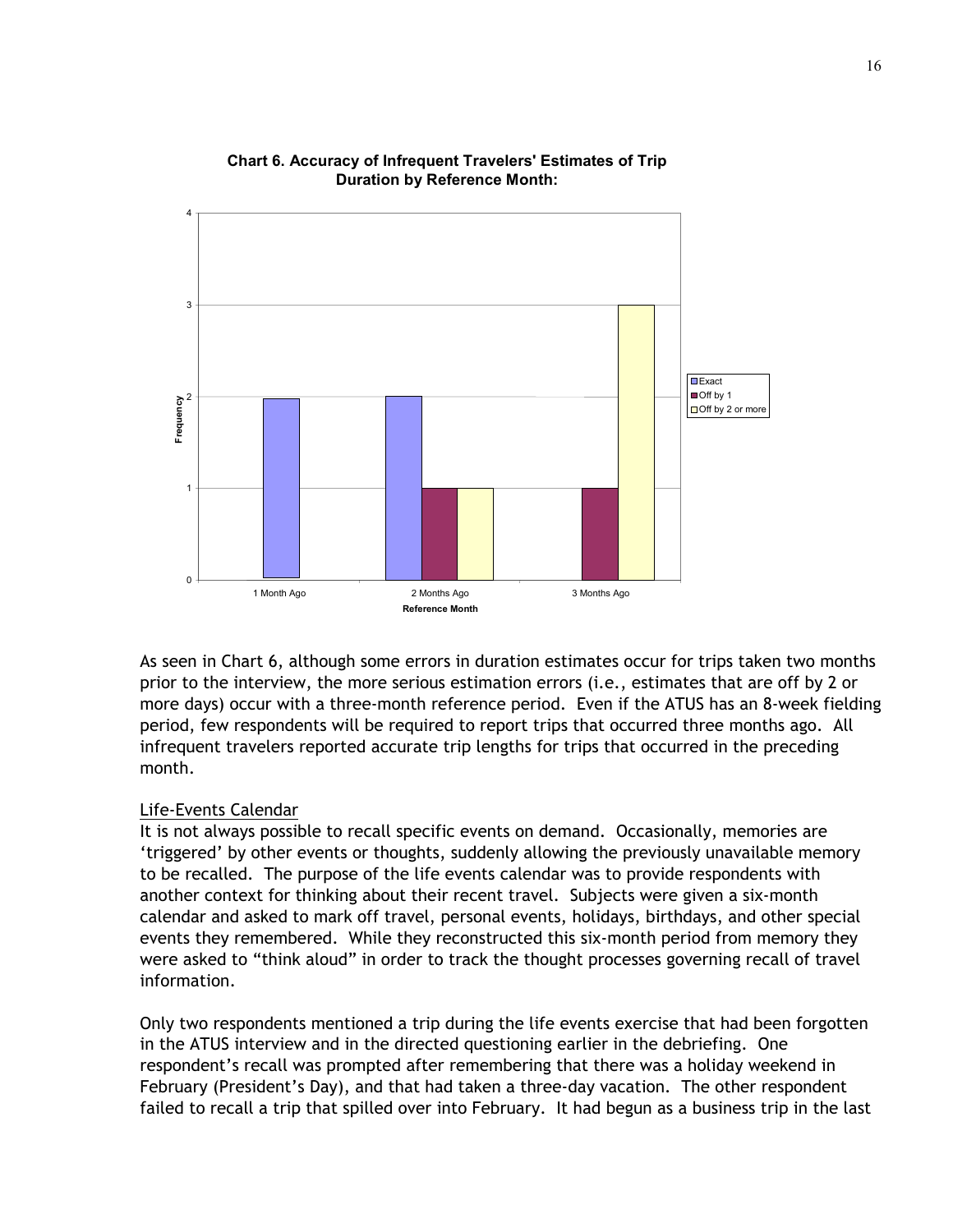week in January, and was extended for personal travel through February  $4^{\text{th}}$ . The respondent said that the business portion of the trip (a regular training session) dominated his focus, and it was only after looking at the calendar that he realized that he had tacked on personal travel.

Three other respondents had trips that spanned months within the reference period. Only 1 accurately reported the number of days in each month; the other 2 respondents folded the entire trip into the month the trip started, and the month in which the majority of the trip fell, respectively. During cognitive interviews, most respondents (18/22) said that they would have difficulty reporting accurately the number of days that fell into either month. Aside from general recall issues, the number of days in given month (i.e., 28 – 31) was the most cited reason for this difficulty.

In general, respondents found the use of a calendar aided their recall of trips, especially trips taken several months ago. All respondents with reported travel said it would have been desirable to have access to their day planner or travel vouchers, but that a calendar was the next best alternative. Other useful memory cues included probes related to travel troubles (e.g., canceled flights, bad weather), car rentals, and the preparation of materials (e.g., training package, presentation, packing).

#### Life events and multiple trip labeling

 $\overline{a}$ 

The life events calendar also provided an opportunity to examine respondents' natural reporting strategies. How would respondents spontaneously talk about trips taken over a sixmonth period? Would trips be reported in chronological order? How would multiple trips taken in the same month be reported?<sup>9</sup>

When asked directly, respondents were divided in their stated preference for the question asking strategy used in the missed days module. Nine of 22 (41%) said that they preferred the backward-by-month strategy because it asked about the most recent and more readily recollected trip first. They felt that this would be less discouraging than the forward-by month method, and also would give them additional time to think about work related trips that may not be as fresh in memory. 13 of 22 (59%) preferred to be asked in chronological order because it seemed "more natural," whereas the backward-by-month was "like trying to say the alphabet backwards."<sup>10</sup>

When spontaneously reporting trips<sup>11</sup>, however, the majority of respondents utilized a forwardreporting strategy. Table 3 shows the number of times respondents utilized a forward reporting

 $9$  Reading conventions in Western culture strongly influence how people attend to written materialnamely, they begin at the top of a document, reading left to right and down the page. To get help disentangle this bias from any preferences related to chronological ordering, arrangement of the months in the calendar was varied. See Attachment 3.

 $10$  This preference differed somewhat, depending upon the question asking strategy condition the respondent was in. Of the respondents who were in the *backward* by month condition, 9/11 said they would have preferred to report in *forward* or chronological order. 7/11 respondents in the *Forward* by month condition indicated that they preferred to report their trips in reverse chronological order. This is a common finding. Respondents tend to prefer whatever technique they were not exposed to. For examples related to income questions, see Schwartz & Paulin, ASA 2000.

 $11$  During directed questioning and during the life events calendar exercise.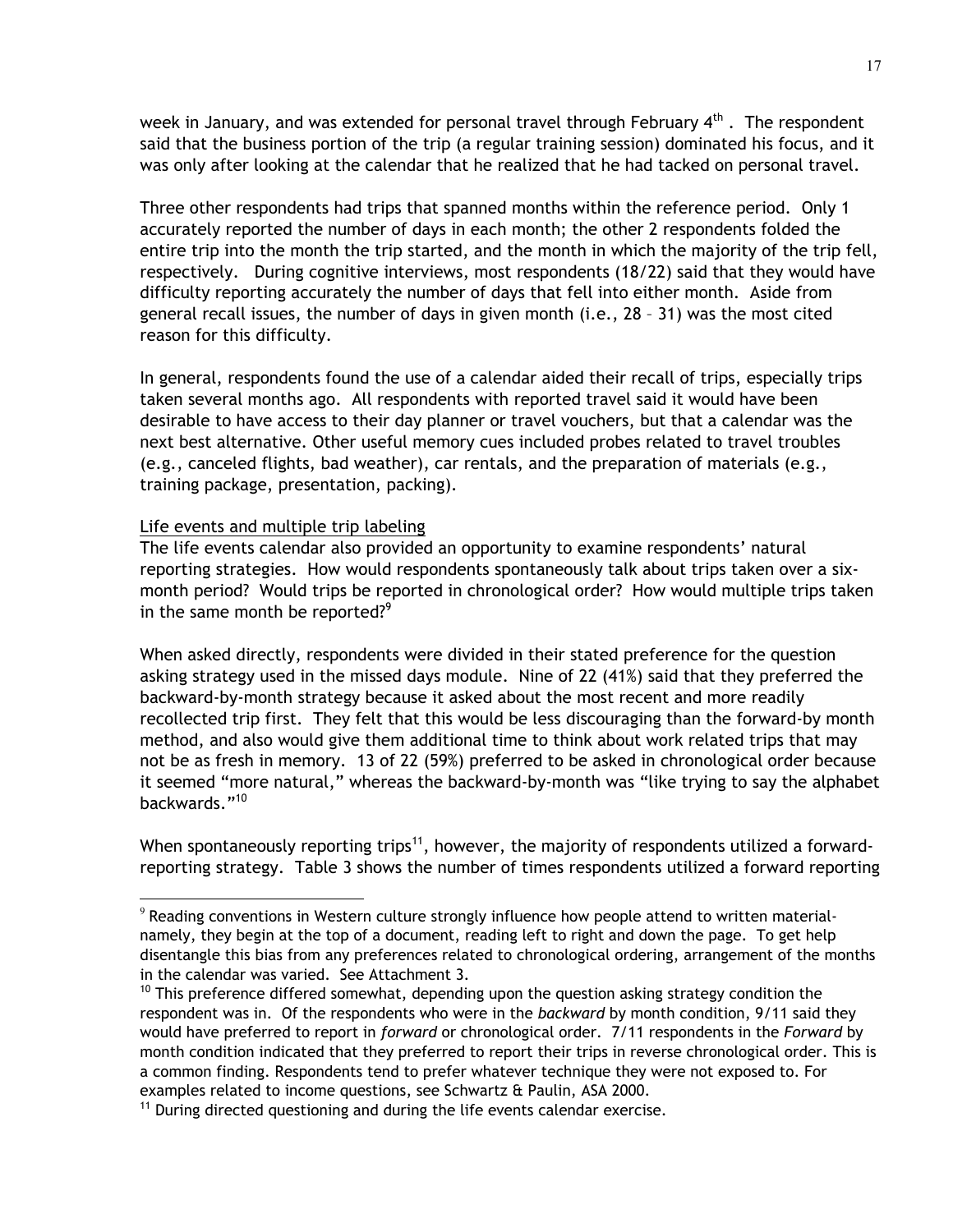strategy when discussing their travel freely. As you can see, this result holds for both reports of months within the reporting period, and for multiple trips in a given month. There was no difference in this pattern as a function of question asking strategy used in the ATUS interview.

|                                                   | <b>Reporting Strategy Used</b> |  |  |  |  |
|---------------------------------------------------|--------------------------------|--|--|--|--|
|                                                   | <b>Backward</b><br>Forward     |  |  |  |  |
| <b>Reporting Trips Across</b><br>Reference Period | 25                             |  |  |  |  |
| <b>Reporting Trips Within</b><br>A Single Month   | 16                             |  |  |  |  |

Table 3. Frequency with which question asking strategy was used by reference interval

Numbers are based on available data.

Despite respondents' preference for a forward-reporting strategy, the implementation of a forward-asking strategy across months during the administration of the summary question resulted in 40% more response errors (i.e., omissions and intrusions). The forward-asking strategy resulted in 10 response errors whereas the backward-asking strategy yielded 6 errors.

# Trip Purpose labeling

Respondents reported that providing a MAIN trip purpose during the ATUS interview was an easy and effective way of reporting their travel activity. During the cognitive interview, when respondents discussed multiple trips they had taken in a single month, 13 of 22 (59%) spontaneously reported the trip purpose as the primary (i.e. first) descriptor. 7 used the destination, and 2 used the date of travel. They reported that their criteria for selecting the MAIN purpose were (1) who paid for the trip, and (2) how did you spend the bulk of your time?

Several respondents (8/22) said that they found the question about a trip's "other purpose" confusing and/or moderately intrusive. For example, one respondent said that the question seemed to imply that he had some ulterior motive for going to San Diego in the middle of the winter, or that we were asking about what he did on his down time.

Respondents did not have difficulty labeling the trip scenarios with the purpose categories. Several additional category or sub-category possibilities were suggested including, "volunteer/charity/community service" (as distinct from pure leisure or religious activity), "career development" (as distinct for business trips for which one is paid and is not solely personally beneficial), "emergency travel" (e.g., natural disasters, to attend funeral).

The OTHER purpose category (i.e., a secondary purpose, not Other-specify) was consistently used for situations in which the person extended a trip for personal reasons, but was not applied to instances where the person "takes advantage of down-time"(e.g., site-seeing in the afternoons after meetings).

All respondents used the Other-specify option for the scenario involving charitable/volunteer work, and also for the scenario describing "emergency" travel (i.e., staying with friends because of storm damage). About half of the respondents (5/12) said that we should add a category for one or both of these trip purposes.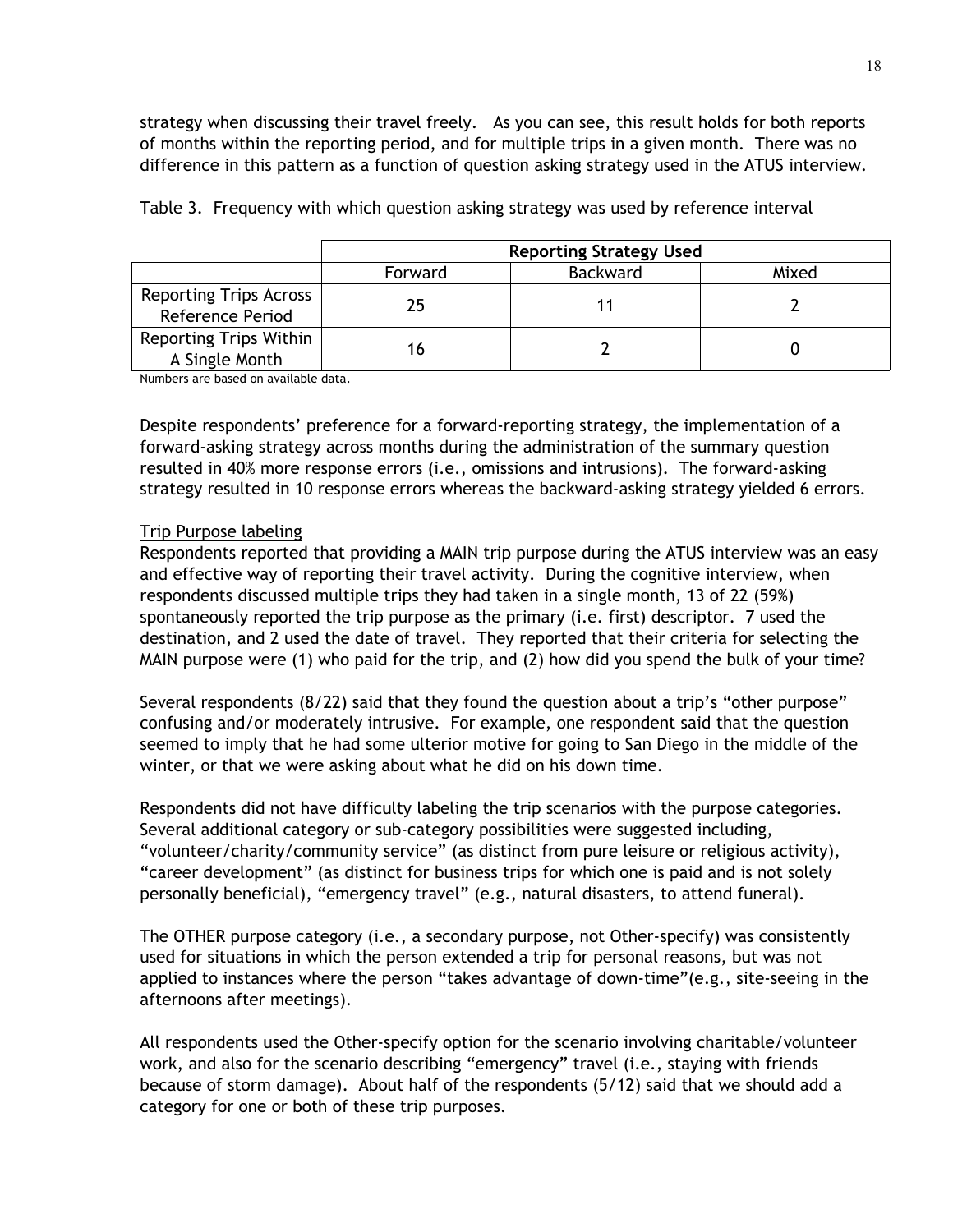### **Summary of Findings**

Based on the findings from this study, the following observations about the administration of the ATUS were made. First, the length of an ATUS interview and the number of activities reported is likely to be related to the employment status of the respondent (employed vs. not employed), reporting day (work vs. nonwork day) and household composition (size and presence of children). Employed respondents living in households without children and reporting about a work day are likely to produce the shortest (both in terms of time and number of activities reported) ATUS interviews.

With respect to the missed days summary question, several key findings are worth emphasizing. First, the accuracy with which respondents can recall the month of a trip occurrence and its duration are affected by the frequency with which the respondent travels and the length of the recall period. Frequent travelers' reports are most error-prone simply because travel is part of their routine and therefore lacks the salience that it may have for infrequent travelers. Both frequent and infrequent travelers have difficulty reporting accurately about trips that occurred three months prior to their interview.

The use of a life-events calendar in this study suggests that accuracy may be enhanced by having respondents consult their own calendars or diaries. Accuracy was also enhanced when a backward-asking strategy was used during the administration of the summary question.

The results of this study indicate that approximately half of all trips taken in a given month are for business. The others are for vacation or pleasure. This may mean that the ATUS does not need to make a weighting adjustment to account for absences from home.

#### **Outstanding Issues**

A number of issues emerged during this study that need to be addressed prior to full production. Consistent with findings from other pre-testing efforts (see Schwartz & Lynn, Result of Paid Work Testing: Phase 1), this study found that the exclusion of multi-tasking or simultaneous activities from the time diary is problematic. Respondents want to report multitasking and feel that the ATUS' restriction to reports of primary activities only is artificial and misrepresents their daily activities.

The instructions to the time diary specify that knowing who was with a respondent is necessary for accurate coding of activities. Nonetheless, some respondents are hesitant to provide this information and questions about who was in the room with them slightly to moderately intrusive.

In general, the transition between the time diary and missed days summary question works well. However, respondents in this study initially understood the question to apply to business trips only. This affect may be exacerbated when the missed days summary question follows questions about paid work. Respondents reported some confusion related to the use of the phrase "nights away" in the lead-in and the instruction to report trip purposes in terms of "days." Their uncertainty about how to count days (i.e., should they include travel days or half days?) may be reflected in the inaccuracy of their reports of trip duration.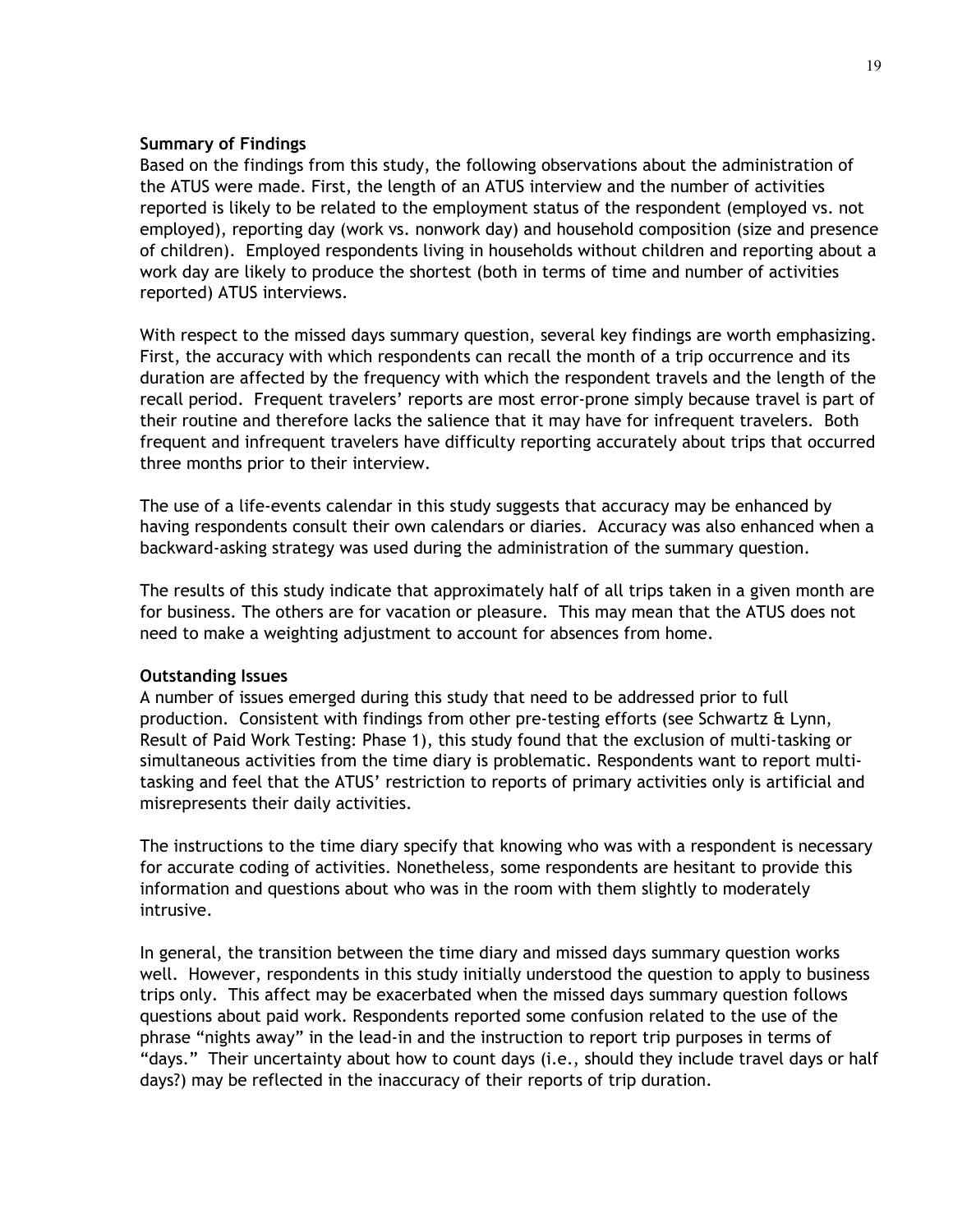The accuracy with which respondents can report about times away from home deteriorates as the recall period increases. Both frequent and infrequent travelers had difficulty reporting trips that occurred three months prior to their interview. Two pending decisions based on the results of the ATUS field test have direct bearing on this issue. First, a field period of 4-weeks will ensure that no respondents report trips that occurred 3 months prior to their interview. A 6- or 8-week field period will result in some respondents (though probably very few) faced with this recall situation. Second, the use of substitution (planned for 40% of the sample) is likely to decrease the number of contact attempts needed to gain cooperation and may shorten the field period for respondents who have more than one eligible interview day per week. Thus, substitution may minimize the likelihood that some respondents are asked to report about trips 3 months ago.

Respondents generally grouped their own trips into two categories – business and personal. When presented with additional categories during the debriefing, respondents sorted fictional scenarios into more detailed subcategories and suggested further distinctions to accurately categorize different types of trips. Two decisions are needed with respect to the use of predetermined categories in the ATUS. First, which categories would be informative in terms of weighting adjustments? Second, do trip purposes provide information that is important for reasons other than weighting? If so, what level of detail is required?

#### **Recommendations**

Based on the results of this study, the following recommendations are offered:

#### Time diary recommendations

A help screen should be developed to explain why the ATUS collects information about who was in the room with respondents during an activity. This help screen could explain the importance of social context in understanding people's daily activities and the ambiguity of the "who was with you?" probe.

Further research is needed to address respondent concerns about the ATUS' exclusion of simultaneous activities.

#### Missed days summary question recommendations

The revised lead-in to the summary question that emphasized that the interviewer was going to ask a few, very general questions about absences from home should be implemented. The inclusion of this phrase reassured respondents who might otherwise have worried that they were going to be required to report their activities away from home in as much detail as they had provided in the time diary.

The lead-in to the summary question may need to be revised to clarify that the questions about times away from home apply to business, personal and other types of trips.

It is recommended that a backward-asking strategy be used when respondents report multiple trips within a reference month. This approach is consistent with other surveys and is less errorprone than is the more familiar forward-asking strategy. It is further recommended that interviewers suggest to respondents that they consult a calendar or diary to facilitate recall of times away from home.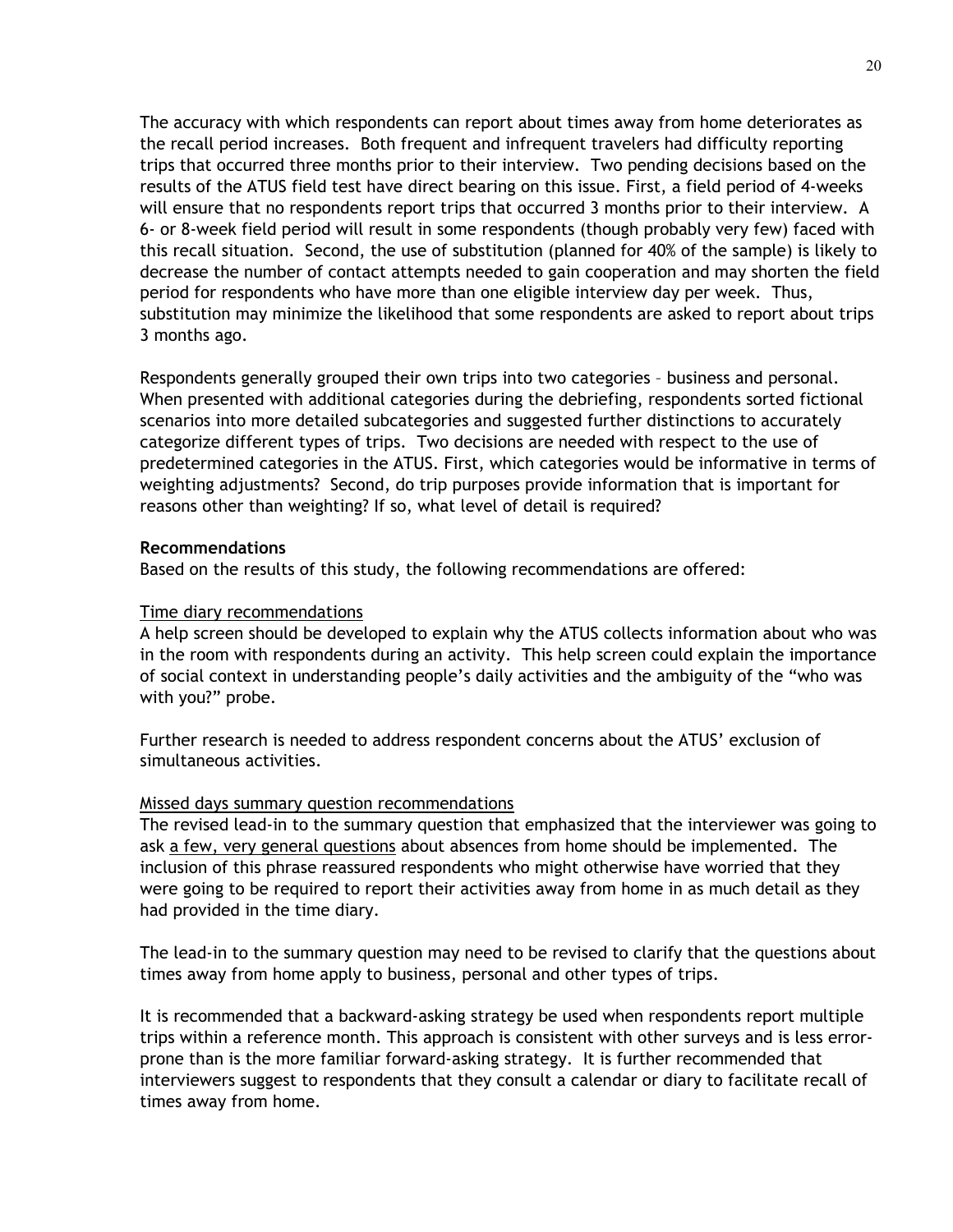It is recommended that the following trip purpose categories be used:

- Q1. What was the purpose of that trip? Was it --
	- 1. Vacation or visiting friends or relatives
	- 2. Work or business, or
	- 3. Something else specify Go to Q2

[blind: these responses are not read to the respondent]

- 4. multiple purposes -- Go to Q3
- 5. DK
- 6. REF
- Q2. (screen for something else/specify) *Check all that apply.* 
	- 1. School-related activities
	- 2. Weddings or funerals
	- 3. Medical reasons
	- 4. Other/specify
- Q3. (screen for multiple purpose) *Check all that apply.* 
	- 1. Vacation or visiting friends or relatives
	- 2. Work or business, or
	- 3. School-related activities
	- 4. Weddings or funerals
	- 5. Medical reasons

 $\overline{a}$ 

6. Other/specify \_\_\_\_\_\_\_\_\_\_\_\_\_\_\_\_

It is also recommended that the ATUS omit the question about "other" purposes. Some respondents found this intrusive and difficult to answer.

Future research should also examine the impact of question order on respondents' interpretations of the summary questions. Specific attention should be paid to the impact of having the paid work summary questions precede the missed days summary question.

The recommended wording of the missed days summary question follows:

- Lead Thanks for telling me about what you did yesterday. Because this survey focuses on what people did yesterday, the picture that we get of how people spend their time is incomplete. In particular, we get very little information about what people do when they travel, even though we know that activities often change when people travel. To help us get a more accurate picture of how you spend your time, I'd like to ask you a few, very general questions about times when you may have been away from home for business, vacation or other sorts of trips.
- Q1 In the month of [MONTH], how many times were you away from home for 2 or more nights in a row $12$ ?

 $12$  Interviewers in the ATUS field test recommended the phrase "in a row" instead of "consecutive."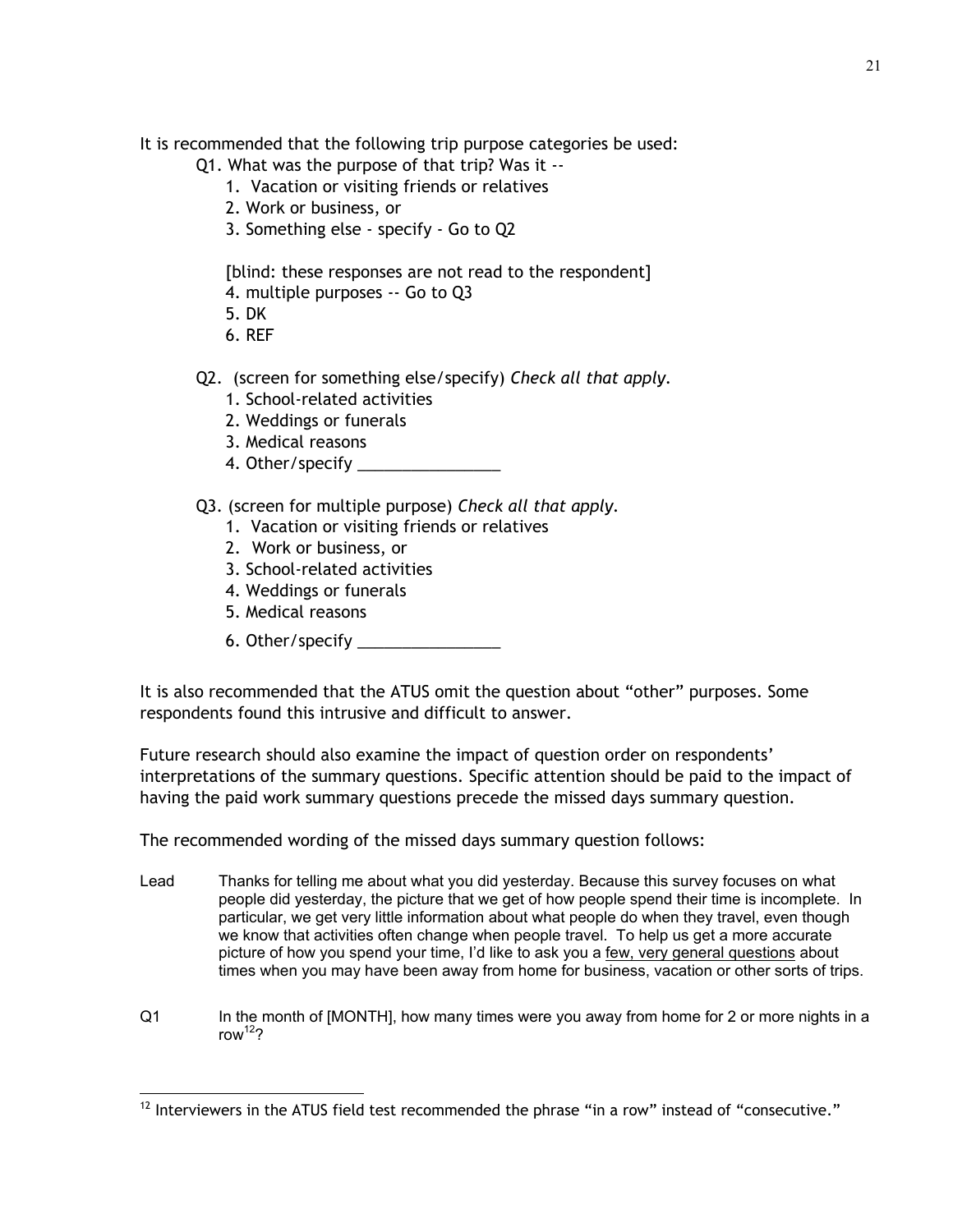Q2 (Use parenthetical if more than 1 trip in a month).

(Let's start with the most recent trip you took in [MONTH]). What was the MAIN purpose of that trip?

- 1. Vacation or visiting friends or relatives Go to Q5
- 2. Work or business, or Go to Q5
- 3. Something else specify Go to Q3

[blind: these responses are not read to the respondent]

- 4. multiple purposes -- Go to Q4
- 5. DK
- 6. REF
- Q3 (screen for something else/specify) *Check all that apply.* 
	- 1. School-related activities
	- 2. Weddings or funerals
	- 3. Medical reasons
	- 4. Other/specify \_\_\_\_\_\_\_\_\_\_\_\_\_\_\_\_
	- All responses go to Q5
- Q4 (screen for multiple purpose) *Check all that apply.* 
	- 1. Vacation or visiting friends or relatives
	- 2. Work or business, or
	- 3. School-related activities
	- 4. Weddings or funerals
	- 5. Medical reasons
	- 6. Other/specify \_\_\_\_\_\_\_\_\_\_\_\_\_\_\_\_

All responses go to Q5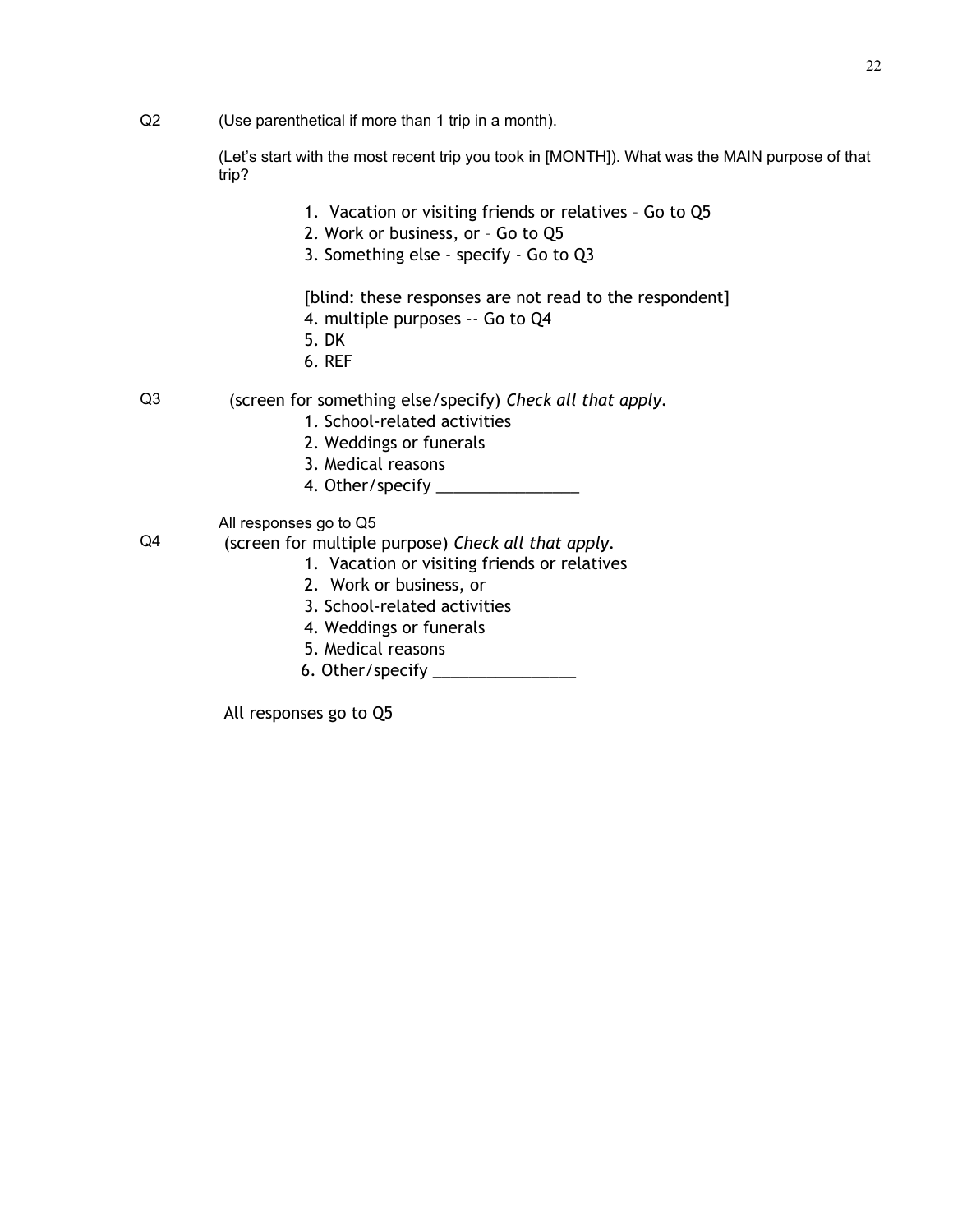# Q5 How many days were you away for that trip?

Continue question sequence until no more trips on roster.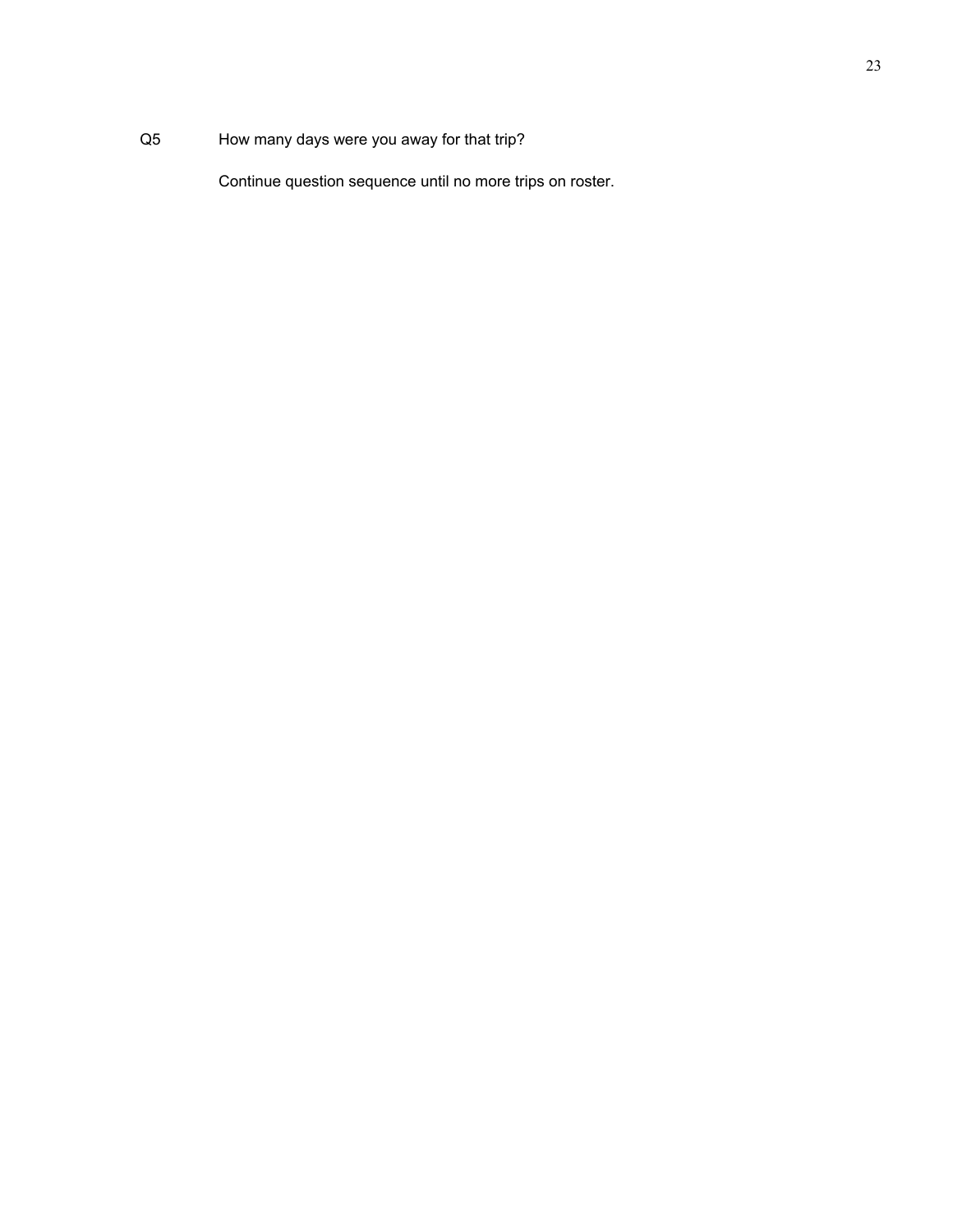# **Attachment 1. Missed Days Summary Question**

| Question       |                                                                                                                                                                                                                                                                                                                                                                                                                                                                                                                                              |
|----------------|----------------------------------------------------------------------------------------------------------------------------------------------------------------------------------------------------------------------------------------------------------------------------------------------------------------------------------------------------------------------------------------------------------------------------------------------------------------------------------------------------------------------------------------------|
| Sequence       |                                                                                                                                                                                                                                                                                                                                                                                                                                                                                                                                              |
| Lead           | Thanks for telling me about what you did yesterday. Because this survey<br>focuses on what people did yesterday, the picture that we get of how people<br>spend their time is incomplete. In particular, we get very little information<br>about what people do when they travel, even though we know that activities<br>often change when people travel. To help us get a more accurate picture of<br>how you spend your time, the next few questions ask you a few general<br>questions about times when you may have been away from home. |
| Q <sub>1</sub> | "In the month of [MONTH], how many times were you away from home for 2 or<br>more consecutive nights?"                                                                                                                                                                                                                                                                                                                                                                                                                                       |
| Q2             | "Let's start with the most recent of those [INSERT TOTAL NUMBER OF TRIPS]<br>trips. What was the MAIN purpose of the most recent trip?                                                                                                                                                                                                                                                                                                                                                                                                       |
| Q <sub>3</sub> | "Any other purpose?"                                                                                                                                                                                                                                                                                                                                                                                                                                                                                                                         |
| Q4             | "How many days were you away to/for [INSERT MAIN PURPOSE]?"                                                                                                                                                                                                                                                                                                                                                                                                                                                                                  |
| Q <sub>5</sub> | "How many days were you away to/for [INSERT OTHER PURPOSE]?                                                                                                                                                                                                                                                                                                                                                                                                                                                                                  |
| Q <sub>6</sub> | "Okay, now let's talk about the next most recent trip (if necessary, of the other<br>two trips that you made in [MONTH], let's talk about the one that was most recent)<br>What was the MAIN purpose of the second most recent trip?"                                                                                                                                                                                                                                                                                                        |
| Q7             | "Any other purpose?"                                                                                                                                                                                                                                                                                                                                                                                                                                                                                                                         |
| Q8             | "How many days were you away to/for [INSERT MAIN PURPOSE]?"                                                                                                                                                                                                                                                                                                                                                                                                                                                                                  |
| Q <sub>9</sub> | "How many days were you away to/for [INSERT OTHER PURPOSE]?"                                                                                                                                                                                                                                                                                                                                                                                                                                                                                 |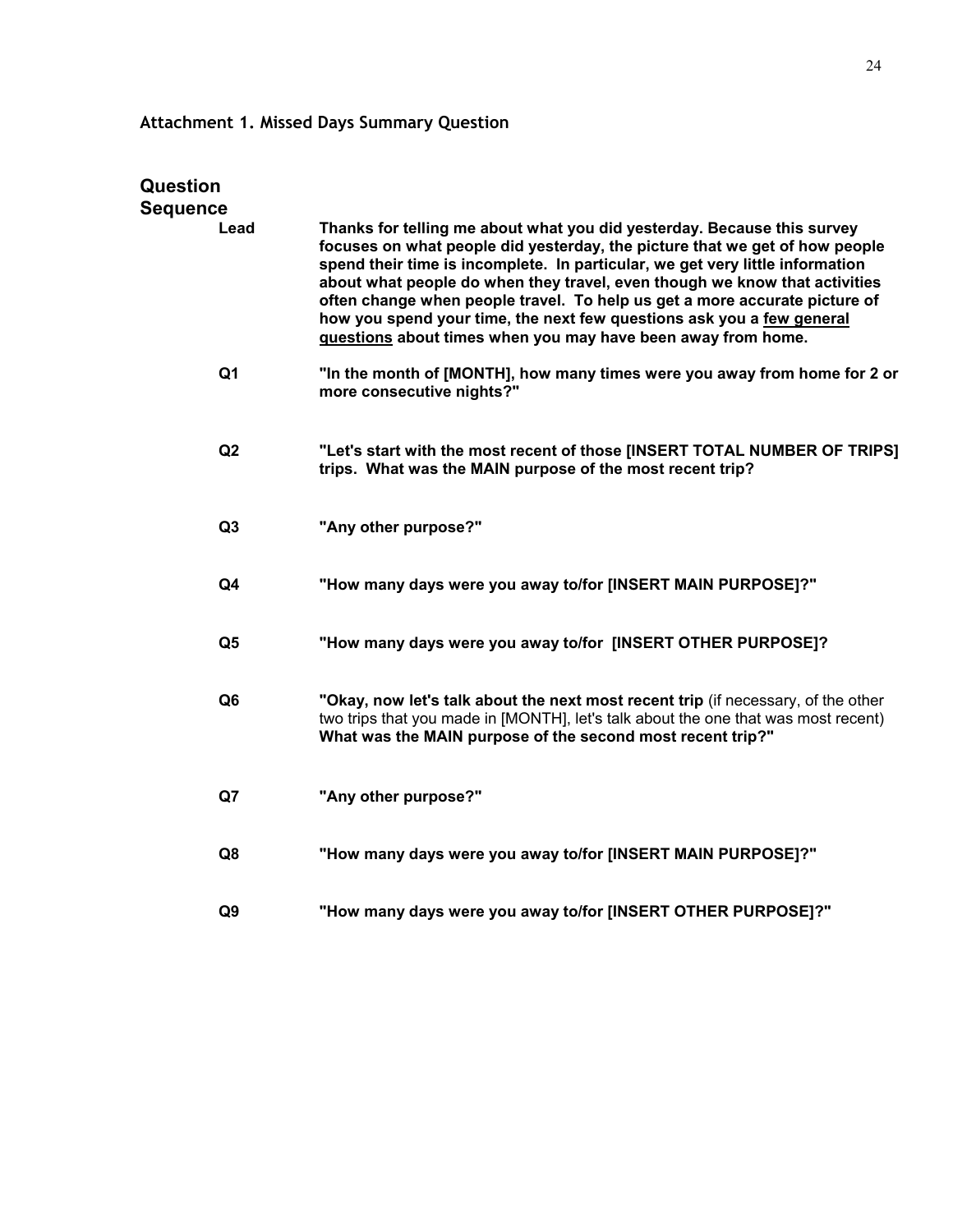| Q10 | "And what about the other trip you made in [MONTH]? What was the MAIN<br>purpose of that trip? |
|-----|------------------------------------------------------------------------------------------------|
| Q11 | "Any other purpose?"                                                                           |
| Q12 | "How many days were you away to/for [MAIN PURPOSE]?"                                           |
| Q13 | "How many days were you way to/for [OTHER PURPOSE]?                                            |
|     | Continue for any additional trips in [month]                                                   |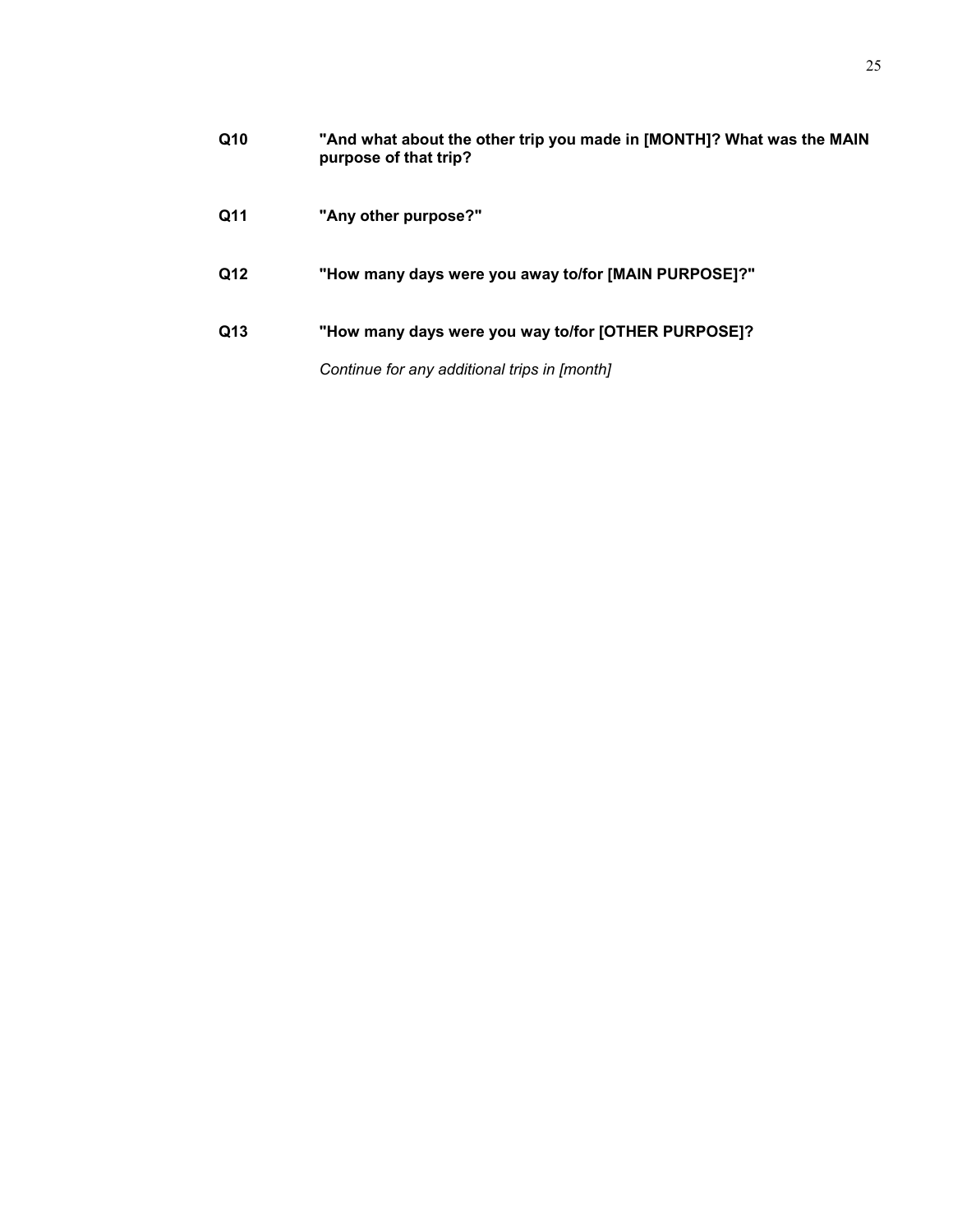# **Attachment 2. Debriefing Questions**

# **1. General Reactions**

- 1) The first thing I'd like to do is to get your general reaction to the survey. What was it like for you to complete this survey?
- 2) Were there questions that you found particularly difficult or confusing?
	- (1) If so, what were they?
	- (2) What made them difficult?
	- (3) How might we improve them?
- 3) Were there questions that you found particularly easy?
	- (1) If so, what were they?
	- (2) What made them easy?
- 4) Were the instructions sufficiently clear?
	- (1) If not, why not?
	- (2) What could we do differently?
- 5) Did the questionnaire seem to flow smoothly?
	- (1) If not, why not?
	- (2) How about the transition near the end, when we switched from talking about what you did yesterday to talking about times when you were away from home?
	- (3) What could we do differently to improve this transition?
- 6) Did you have any other general reactions to the content of the questionnaire, or to the way it was administered?
- 7) What about other people…how do you think they'll react to this survey?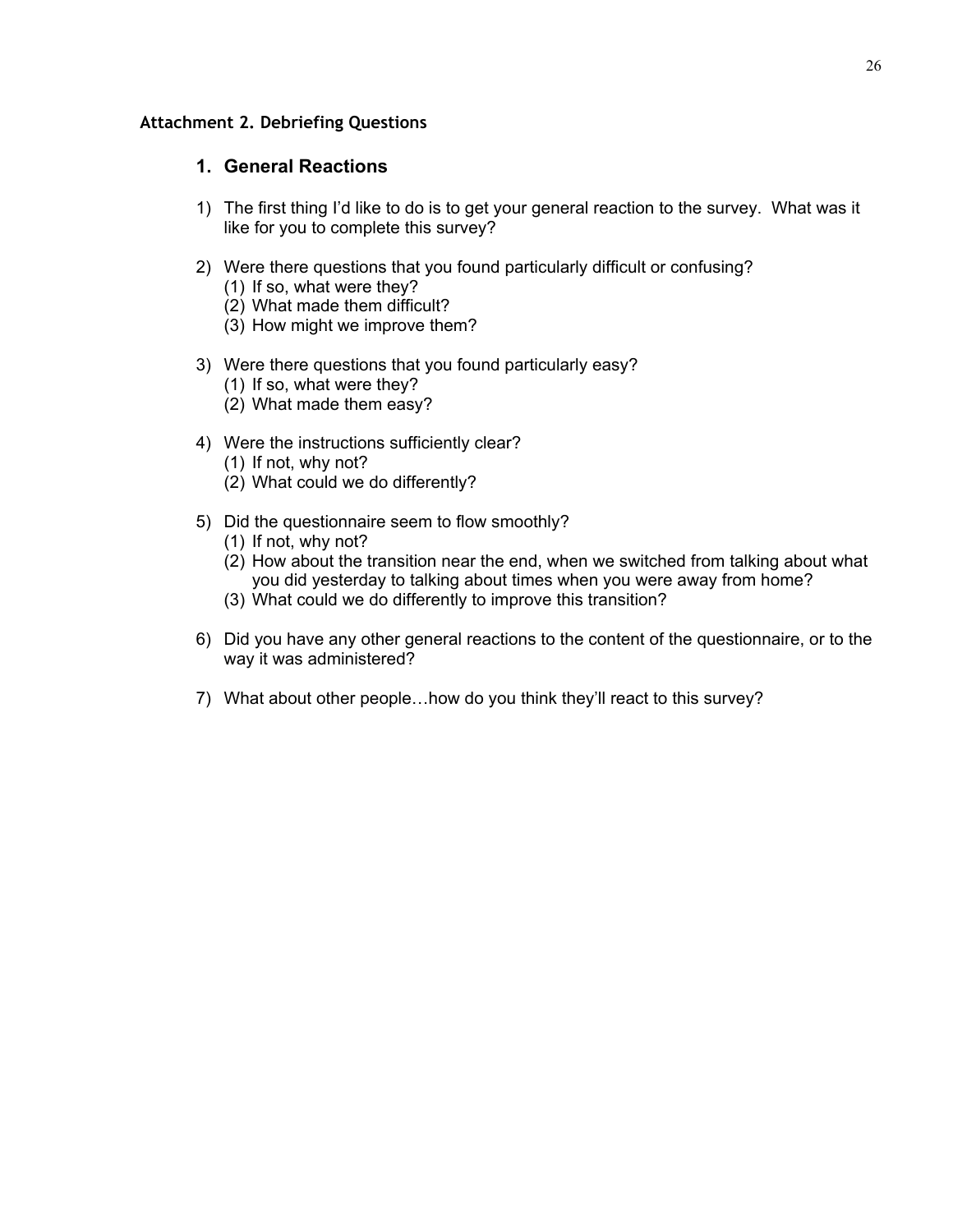# **2. Ratings administration and review**

Okay, I think I have a good sense of your overall impression of the survey. Now, let's take a look at three specific aspects of the survey. First, we're interested in how easy or difficult it was for you to remember the things that you told me about. I'd like you to use this 6-point scale to rate how easy or difficult it was for you to remember different things that I asked you about on the phone. For example, the first question asks you to rate how easy or difficult it was to remember 'the activities that you did yesterday?' If you had a very difficult time remembering these activities, you would circle '1'; if you found remembering these activities was very easy, you would circle '6'.

The second set of questions asks you to rate how intrusive you felt it was to be asked about each item. Finally, we'd like to get a sense of how confident you are in the accuracy of the information you reported. Please spend a few minutes filling out each questionnaire, and then we'll talk a bit about your responses.

- a) I'd like to start by getting a feel for what these numbers mean to you.
	- (1) What makes something a 6?
	- (2) What about a 5, how is a 5 different from a 6?
	- *(3) Continue using each rating provided by respondent.*
- b) Let's start by looking at your ratings on the first questionnaire, the one that asked about how easy or difficult it was for you to remember different things. I'd like to better understand each of your answers.
	- (1) We'll start up here with the first one, what was it about remembering what you did yesterday that made it (use ratings to determine fill) for you to remember?
	- (2) What was it about remember what you did yesterday that made it easier than remembering (choose example for questionnaire)?
	- (3) Why was it harder to remember what you did than it was to remember (choose example from questionnaire)?
	- (4) Go through each item on questionnaire in a similar manner.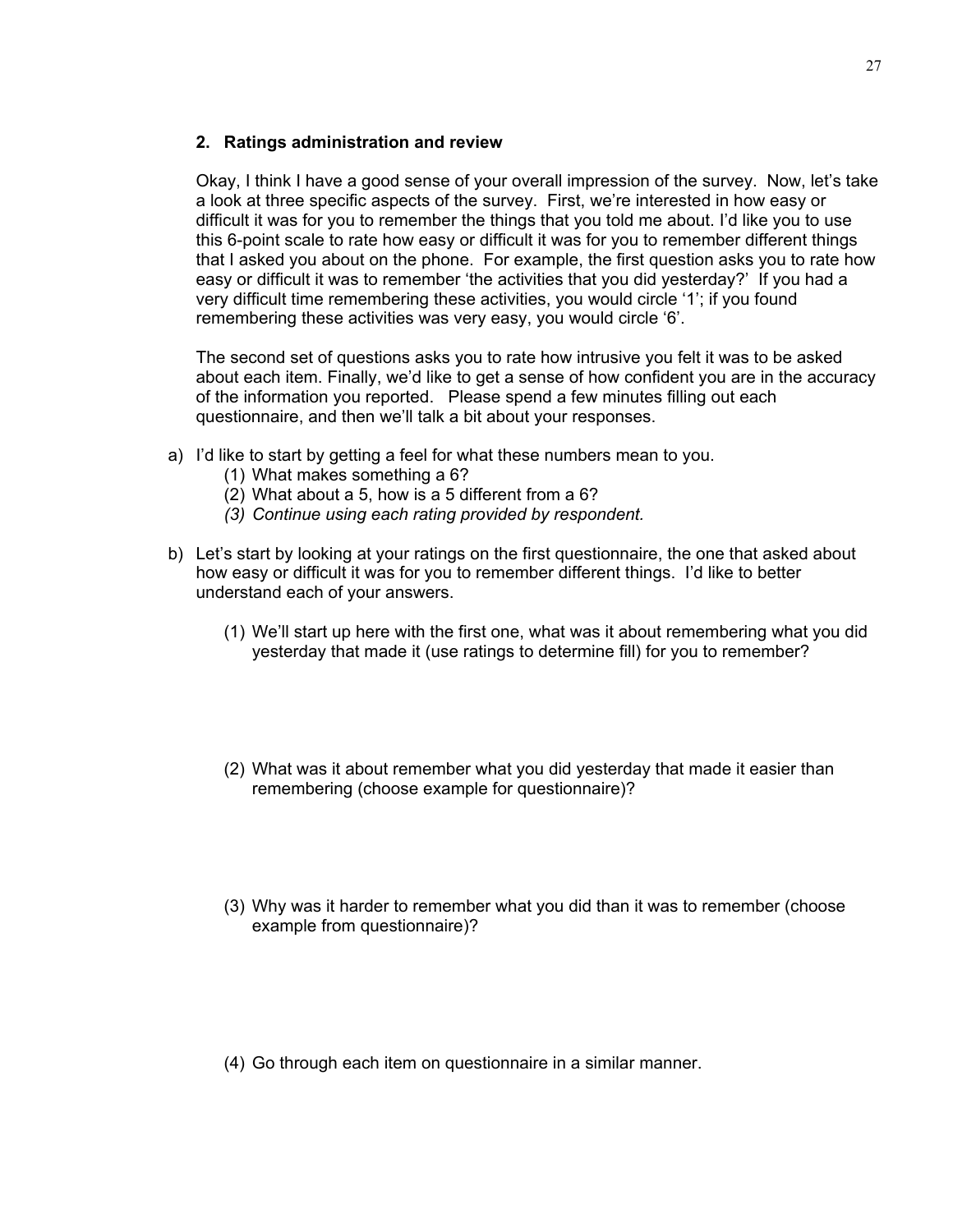c) **For items with same ratings** – You gave both (choose example) and (choose example) the same rating (give number). Was one of these easier to remember than the other? Why was that? I'd like you to go ahead and put these in order from hardest to easiest, even though I know that they were (all/both) equally (use ratings/verbal labels to determine fill).

d) Repeat procedure for each questionnaire – ease/difficult, intrusiveness and confidence.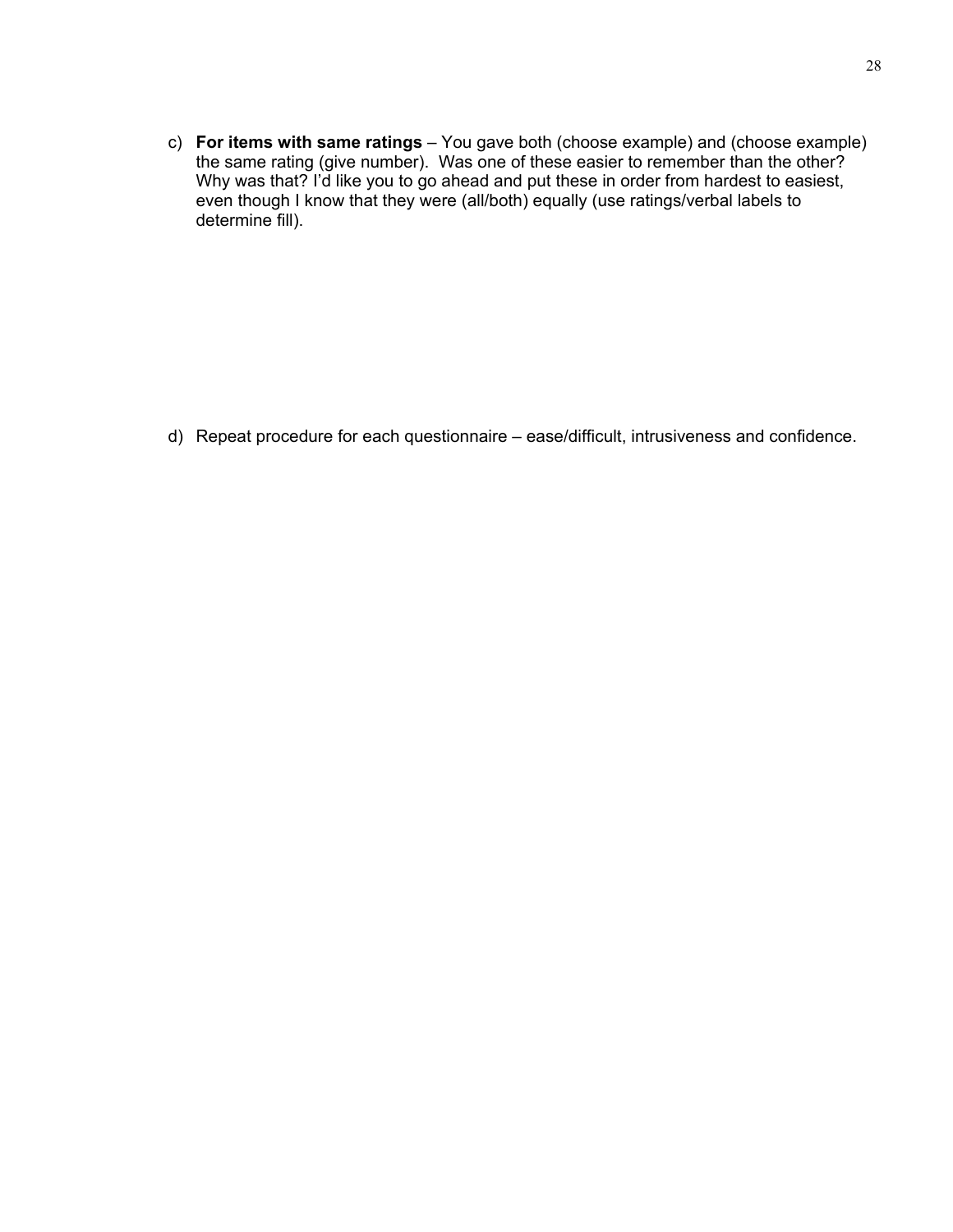# **3. Missed Days Probes**

Toward the end of the telephone interview, I asked you about times when you were away from home for two or more consecutive nights. I'd like to spend some time talking with you about what it's like to try and remember times away from home.

# **1. Missed Trips**

Okay, we talked about trips that you made in the past 3 months. You told me about (use number of trips reported and reported purpose).

(1) Thinking back on it now, did you take any other trips in January, February or March, other than the ones you already told me about?



(2) Were there any trips or absences that you weren't sure whether to include or not?

# $\Box$  Yes  $\Box$  No

↘

- 1. Tell me about that trip.
- 2. What was it about that trip that made you uncertain about whether you should mention it?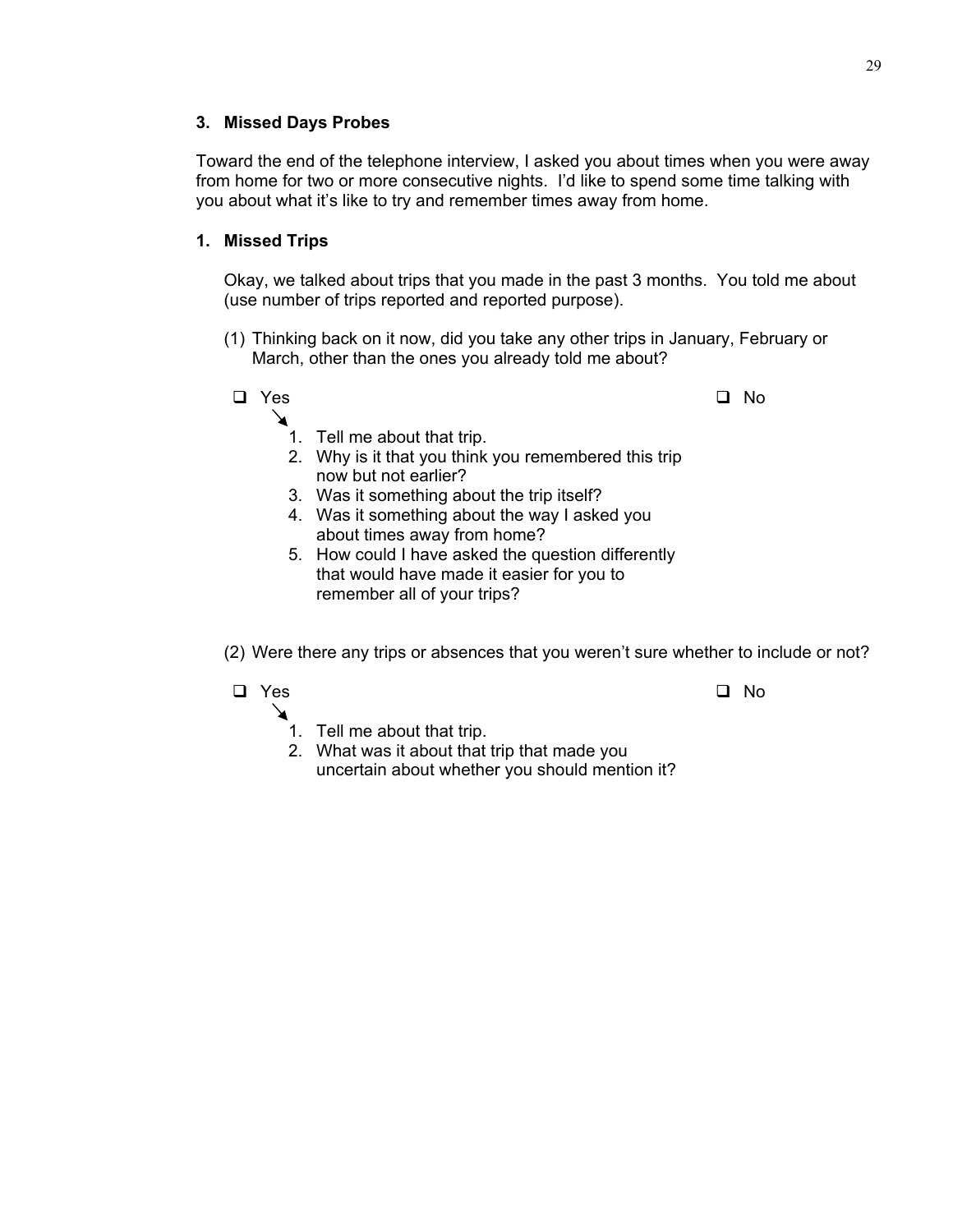# **2. Labeling**

# **[Single trip respondents]**

1. I'd like you to think back, have you ever taken multiple trips in a single month?

|                        | Yes    |                                                                                                                                                                             |     | - No |
|------------------------|--------|-----------------------------------------------------------------------------------------------------------------------------------------------------------------------------|-----|------|
|                        | 1.     | Were you away from home for 2 or more consecutive<br>nights on each of those trips?                                                                                         |     |      |
|                        | □      | Yes                                                                                                                                                                         | l 1 | - No |
|                        |        | 2. Okay, let's talk about this. Tell me about the time you took<br>multiple trips in a single month.                                                                        |     |      |
|                        |        | Note: Probe for details if not provided. Labels, order, purpose.                                                                                                            |     |      |
|                        | 3.     | How easy or difficult is it for you to recall those trips? What<br>makes it easy/difficult?                                                                                 |     |      |
|                        |        | Interviewer check items:                                                                                                                                                    |     |      |
|                        | □<br>⊔ | 1) Did the subject spontaneously label trips?<br>$\Box$ Yes, by destination<br>$\Box$ Yes, by date of travel<br>Yes, by purpose<br>Yes, by some other label (specify)       |     | - No |
| 2)<br>$\Box$<br>□<br>□ |        | In what order did the subject report trips?<br><b>Forward</b> (beginning of month to end)<br><b>Backward</b> (end of month to beginning)<br><b>Something else (specify)</b> |     |      |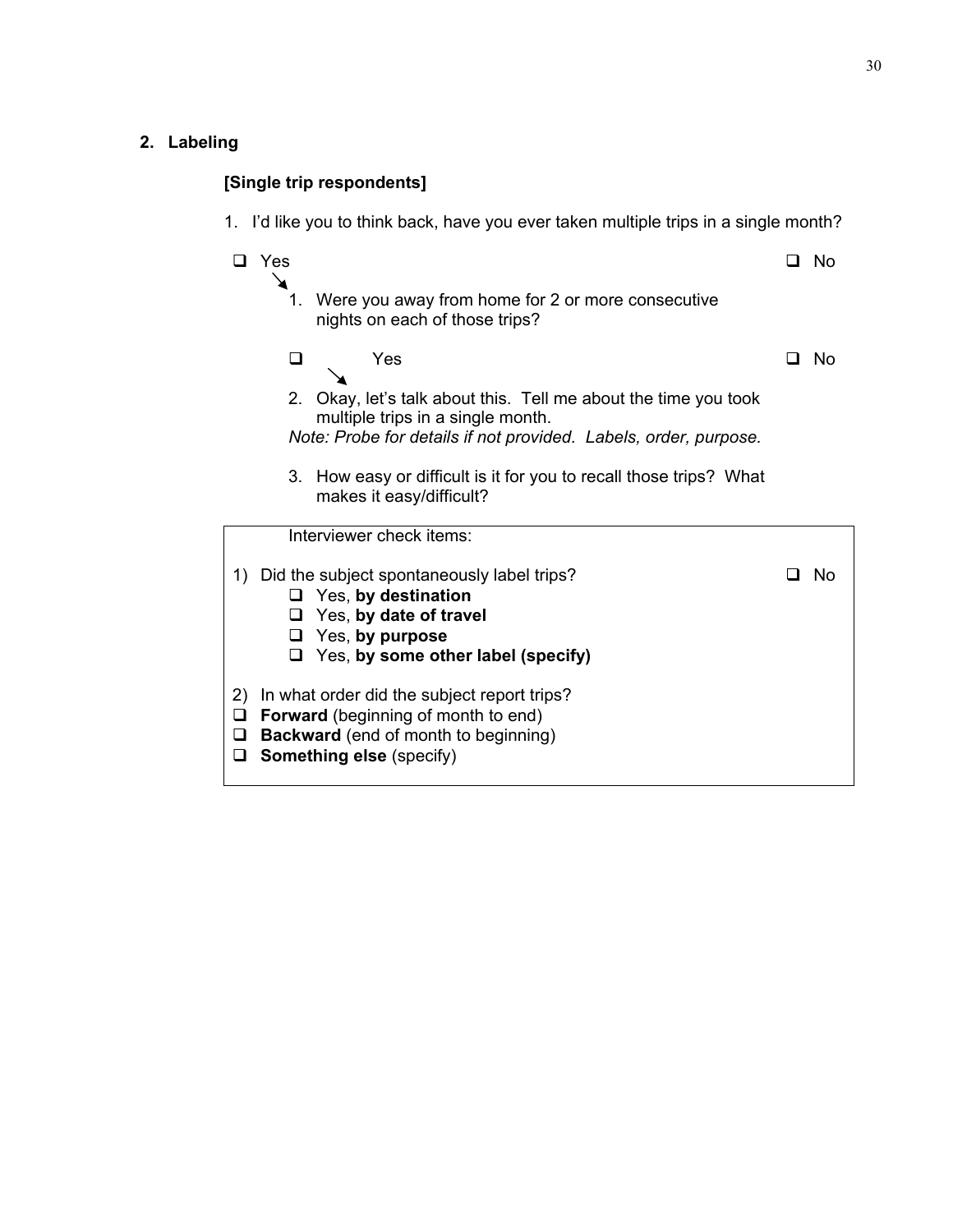# **[Multiple trip respondents]**

1. I'd like to focus a little bit on [MONTH WITH MULTIPLE TRIPS].

|              | Interviewer check items:                                                                                                                                                         |  |
|--------------|----------------------------------------------------------------------------------------------------------------------------------------------------------------------------------|--|
| 1)           | Did the subject spontaneously label trips?<br>$\Box$ Yes, by destination<br>$\Box$ Yes, by date of travel<br>$\Box$ Yes, by purpose<br>$\Box$ Yes, by some other label (specify) |  |
| $\mathbf{2}$ | In what order did the subject report trips?                                                                                                                                      |  |
| ⊔            | <b>Forward</b> (beginning of month to end)                                                                                                                                       |  |
|              | <b>Backward</b> (end of month to beginning)                                                                                                                                      |  |
| ⊔            | <b>Something else (specify)</b>                                                                                                                                                  |  |
| 3)           | How easy or difficult was it for you to remember (all/both) of those                                                                                                             |  |
|              | trips?                                                                                                                                                                           |  |
|              | 4) What would have made it even easier?                                                                                                                                          |  |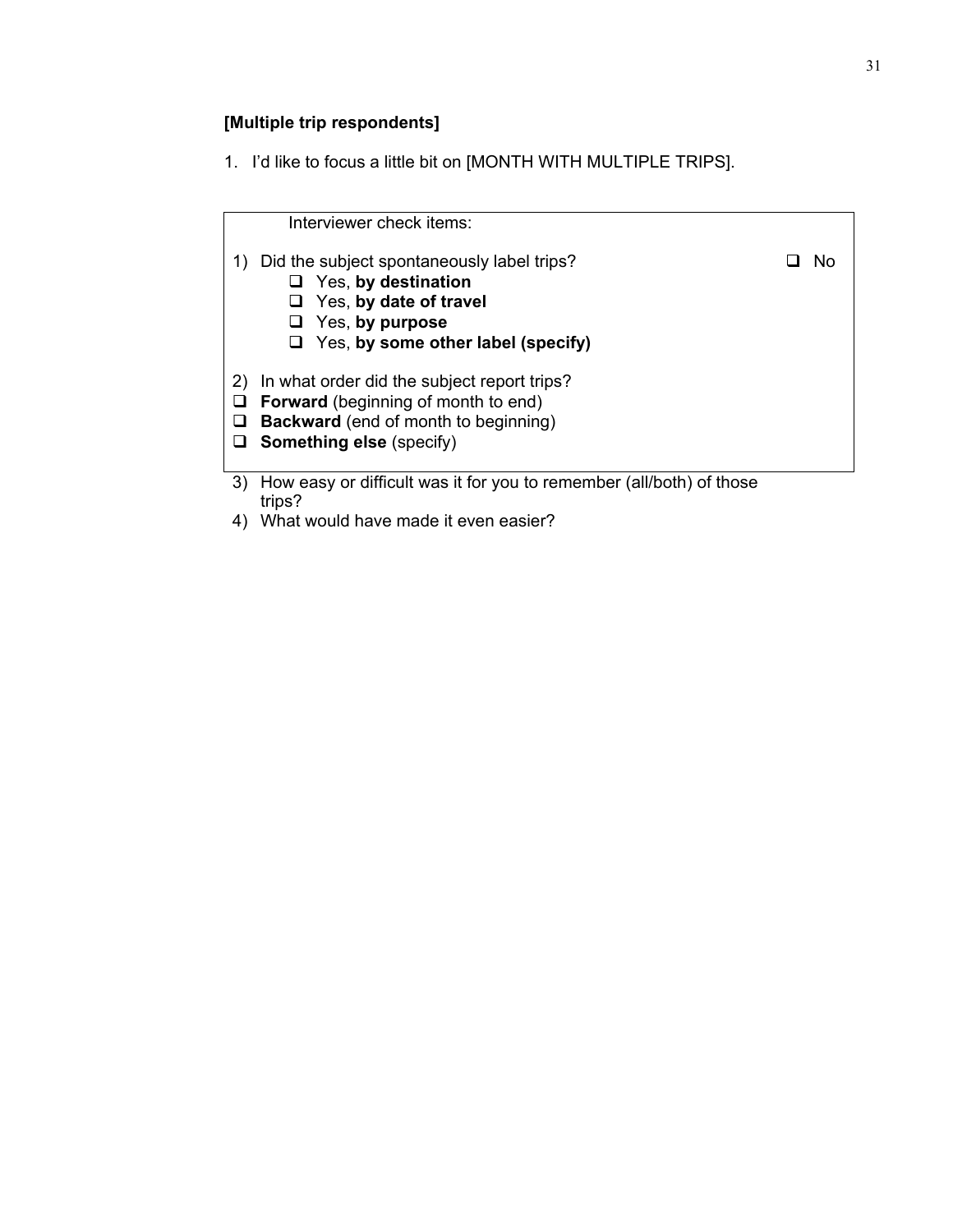#### **3. Life Events Calendar (6 months/think aloud)**

Okay, let's take a slightly different approach to this. *[Show respondent 6 month calendar. Layout of the calendar will be counterbalanced to avoid visual cues biasing recall order, as below:* 

| Oct | Jan             |  | Mar | Dec |  |
|-----|-----------------|--|-----|-----|--|
| Nov | Fe <sub>b</sub> |  | Feb | Nov |  |
| Dec | Mar             |  | Jan | ∩ct |  |

I'd like you to use this calendar to help you think about times you were away from home for 2 or more nights during the past 6 months, October, 2000 to March 2001. Let's start by filling in some events that we already know took place during those months. Sometimes, thinking about events helps people remember other things because those events serve as time anchors, reminding us of where we were or what we were doing. So, let's first put some in together.

*Write on calendar. Fill in the following dates:* 

- *Tuesday, October 31st Halloween*
- *Tuesday, November 7th Election Day*
- *Thursday, November 23rd Thanksgiving*
- *Monday, December 25th Christmas*
- *Sunday, December 31st New Year's Eve*
- *Monday, January 1st New Year's Day*
- *Wednesday, February 14th Valentine's Day*
- *Saturday, March 17th St. Patrick's Day*

Okay, now I'd like you to go through each month and fill in any personal events that are significant to you. So, you can fill in people's birthdays or anniversaries, any special events…anything you want.

All right, now let's take a look at each month. Tell me about any trips you may have made during that month. It's okay to tell me again about trips we already talked about. I'm especially interested in your thought process-what are you thinking about as you try to recall these trips? So, when you're going through this, I'd like you to "think aloud" and tell me what brings a certain trip to mind- is it because it's during a holiday, or because the plane was delayed for such a long time, what? *(Model think-aloud behavior. For example, if I were doing this I might say something like ...)* Just try to give me a sense of how you're coming up with these times? Okay?

Once you recall a trip, just mark off the days you were gone, and then go on to the next one you remember, and so on. Any questions?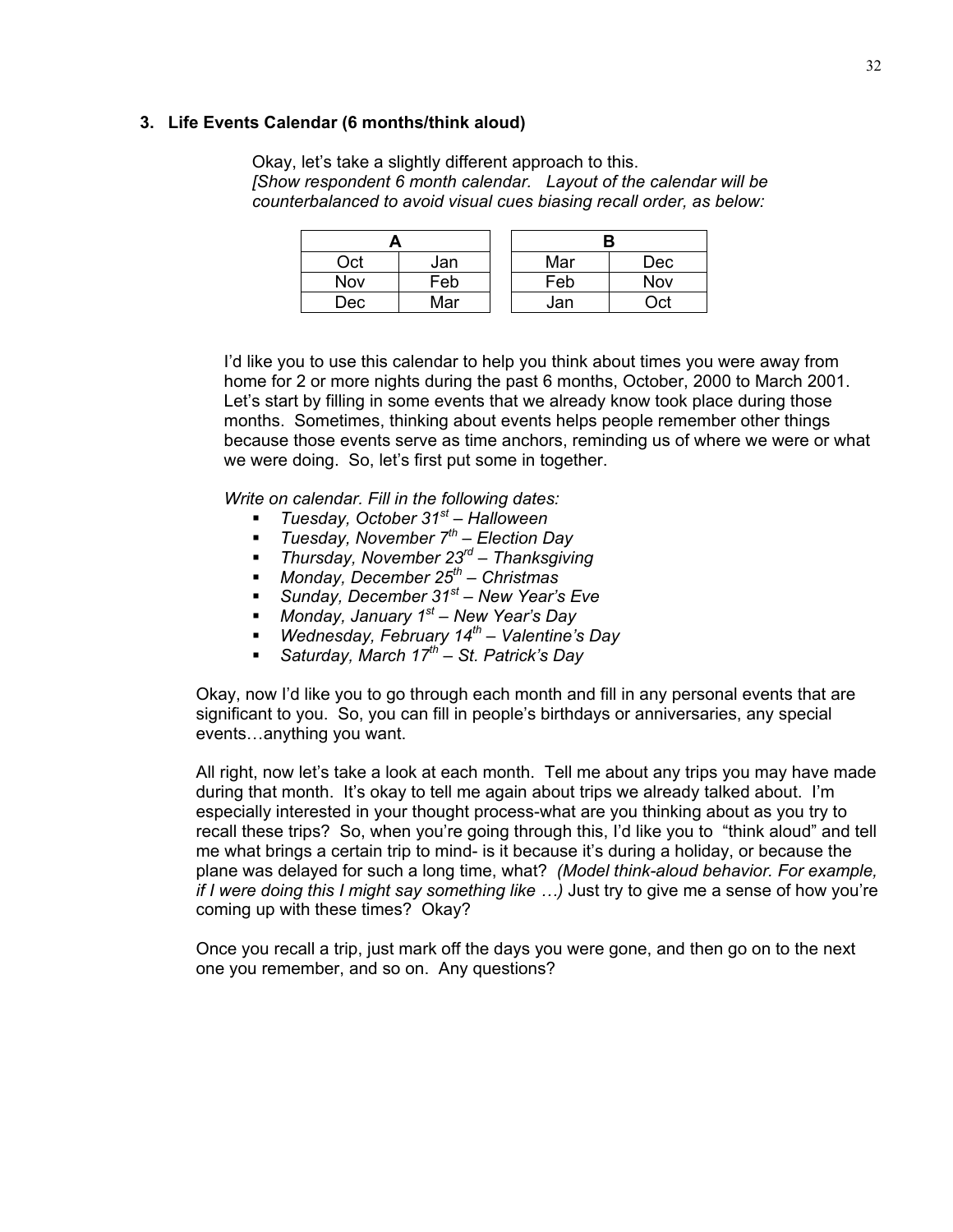#### **4. Spanned Months**

Here's an instance where one trip spans Month1/Month2. If I asked you about any trips you took in Month1, how would you report that?

What about if I asked about trips you'd taken in Month2?

Would you try to just report on the days within the specified month?

How easy or difficult would it be for you to remember accurately the days that fell in either month?

What would make it easier?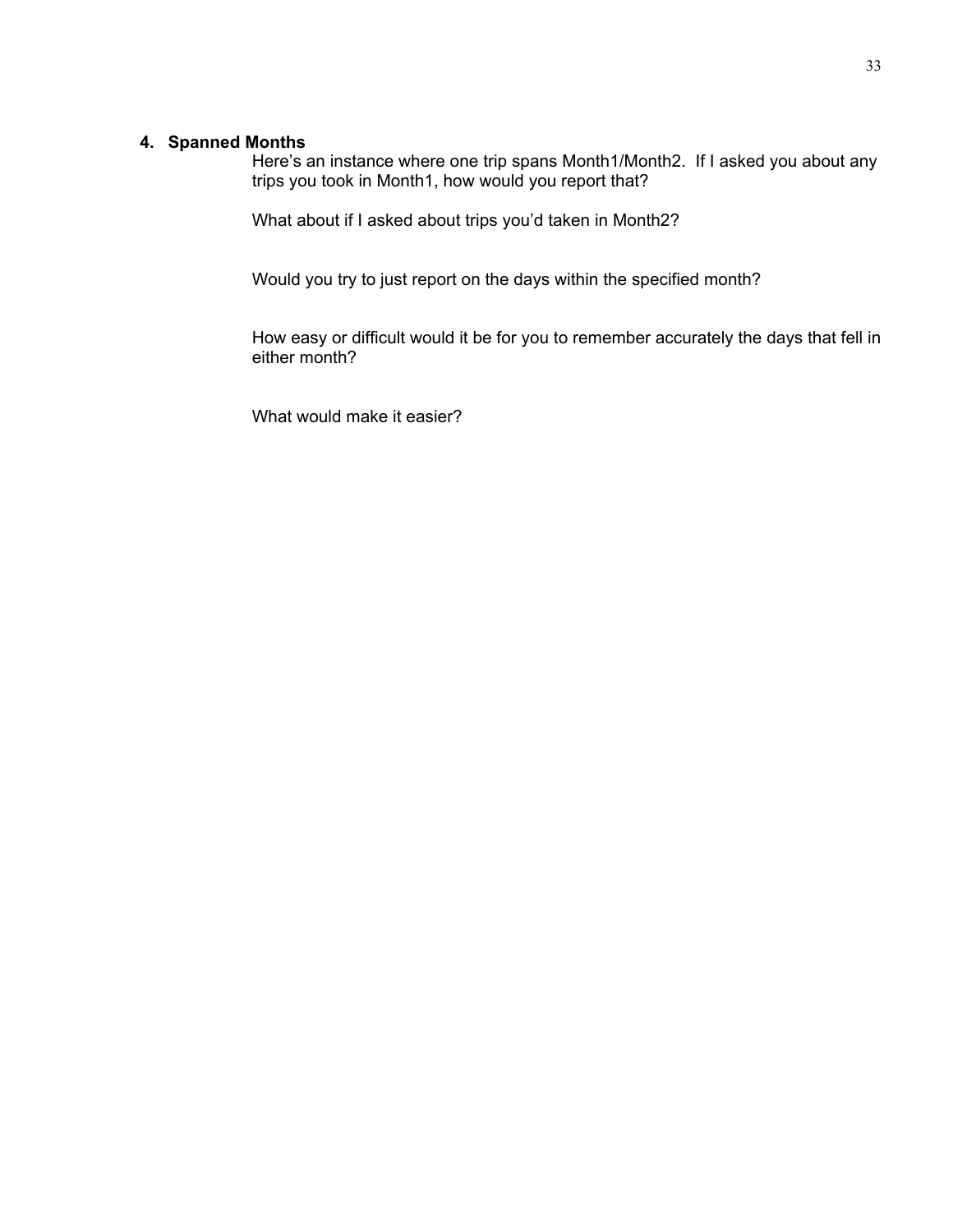# **5. Card Sort (Trip purposes)**

- (1) At the end of the survey, I asked you to tell me about the MAIN purpose of your trip(s). For example, you told me that you went [fill destination/label, or "on a trip"] for [fill PURPOSE]. I'd like to have you do something similar again, only this time we'll use some pre-set options. On each of these cards I've attached a label describing a possible purpose for a trip. Take a moment to go over your trips in the last six months, and tell me where you'd categorize each one. You can select any category you'd like; there's no right or wrong answer. We just want to see if these categories capture trip purposes accurately. If there's a trip that doesn't seem to fit into any one category well, please let me know. If there's a trip that seems to fit into more than one category, tell me all the categories that you think it fits.
	- ❑ Visit friends or relatives
	- ❑ Vacation/Leisure
	- ❑ Business/Professional (meetings, conferences, seminar)
	- ❑ School related activity (Study/Teaching)
	- ❑ Health treatment
	- ❑ Religion/Pilgrimages
- (2) Let me give you some fictional situations. Tell me how you would classify each of these trips:

# Scenarios:

- Bill travels to Boston for an annual meeting of the American Photography Association. Although his occupation is a teacher, he serves on the board of the Association, and helped to coordinate this year's conference.
	- ❑ Visit friends or relatives
	- ❑ Vacation/Leisure
	- ❑ Business/Professional (meetings, conferences, seminar)
	- ❑ School related activity (Study/Teaching)
	- ❑ Health treatment
	- ❑ Religion/Pilgrimages
	- $\Box$  Other/specify
- Sarah travels to Michigan to interview with several potential employers.
	- ❑ Visit friends or relatives
	- ❑ Vacation/Leisure
	- ❑ Business/Professional (meetings, conferences, seminar)
	- ❑ School related activity (Study/Teaching)
	- ❑ Health treatment
	- ❑ Religion/Pilgrimages
	- Other/specify \_\_\_\_\_\_\_\_\_\_\_\_\_\_\_\_\_\_\_\_\_\_\_\_\_\_\_\_\_\_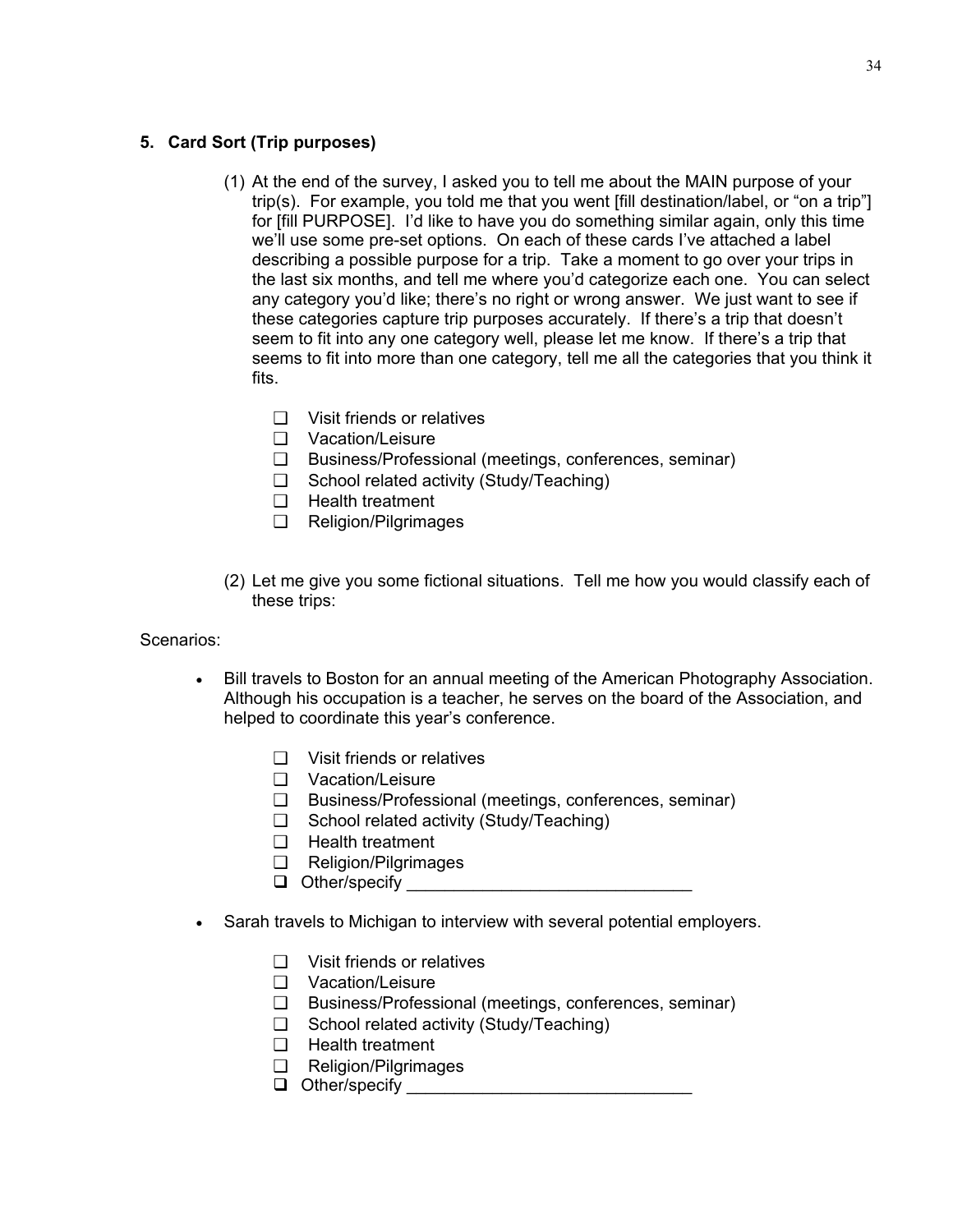- Anna and Sam take a week off from work to volunteer to build a house with Habit for Humanity.
	- ❑ Visit friends or relatives
	- ❑ Vacation/Leisure
	- ❑ Business/Professional (meetings, conferences, seminar)
	- ❑ School related activity (Study/Teaching)
	- ❑ Health treatment
	- ❑ Religion/Pilgrimages
	- Other/specify \_\_\_\_\_\_\_\_\_\_\_\_\_\_\_\_\_\_\_\_\_\_\_\_\_\_\_\_\_\_
- Leslie is sent by her employer to a training facility in San Jose for a 3 day course.
	- ❑ Visit friends or relatives
	- ❑ Vacation/Leisure
	- ❑ Business/Professional (meetings, conferences, seminar)
	- ❑ School related activity (Study/Teaching)
	- ❑ Health treatment
	- ❑ Religion/Pilgrimages
	- $\Box$  Other/specify  $\Box$
- Dora is staying with neighbors until storm damage to her roof is fixed.
	- ❑ Visit friends or relatives
	- ❑ Vacation/Leisure
	- ❑ Business/Professional (meetings, conferences, seminar)
	- ❑ School related activity (Study/Teaching)
	- ❑ Health treatment
	- ❑ Religion/Pilgrimages
	- Other/specify \_\_\_\_\_\_\_\_\_\_\_\_\_\_\_\_\_\_\_\_\_\_\_\_\_\_\_\_\_\_
- Manuel and his best friend attend a weekend retreat offered through his church.
	- ❑ Visit friends or relatives
	- ❑ Vacation/Leisure
	- ❑ Business/Professional (meetings, conferences, seminar)
	- ❑ School related activity (Study/Teaching)
	- ❑ Health treatment
	- ❑ Religion/Pilgrimages
	- Other/specify \_\_\_\_\_\_\_\_\_\_\_\_\_\_\_\_\_\_\_\_\_\_\_\_\_\_\_\_\_\_
- Betsy attends a three day conference in New York City for work, but remains for in the city afterward to visit with friends over a 3 day weekend.
	- ❑ Visit friends or relatives
	- ❑ Vacation/Leisure
	- ❑ Business/Professional (meetings, conferences, seminar)
	- ❑ School related activity (Study/Teaching)
	- ❑ Health treatment
	- ❑ Religion/Pilgrimages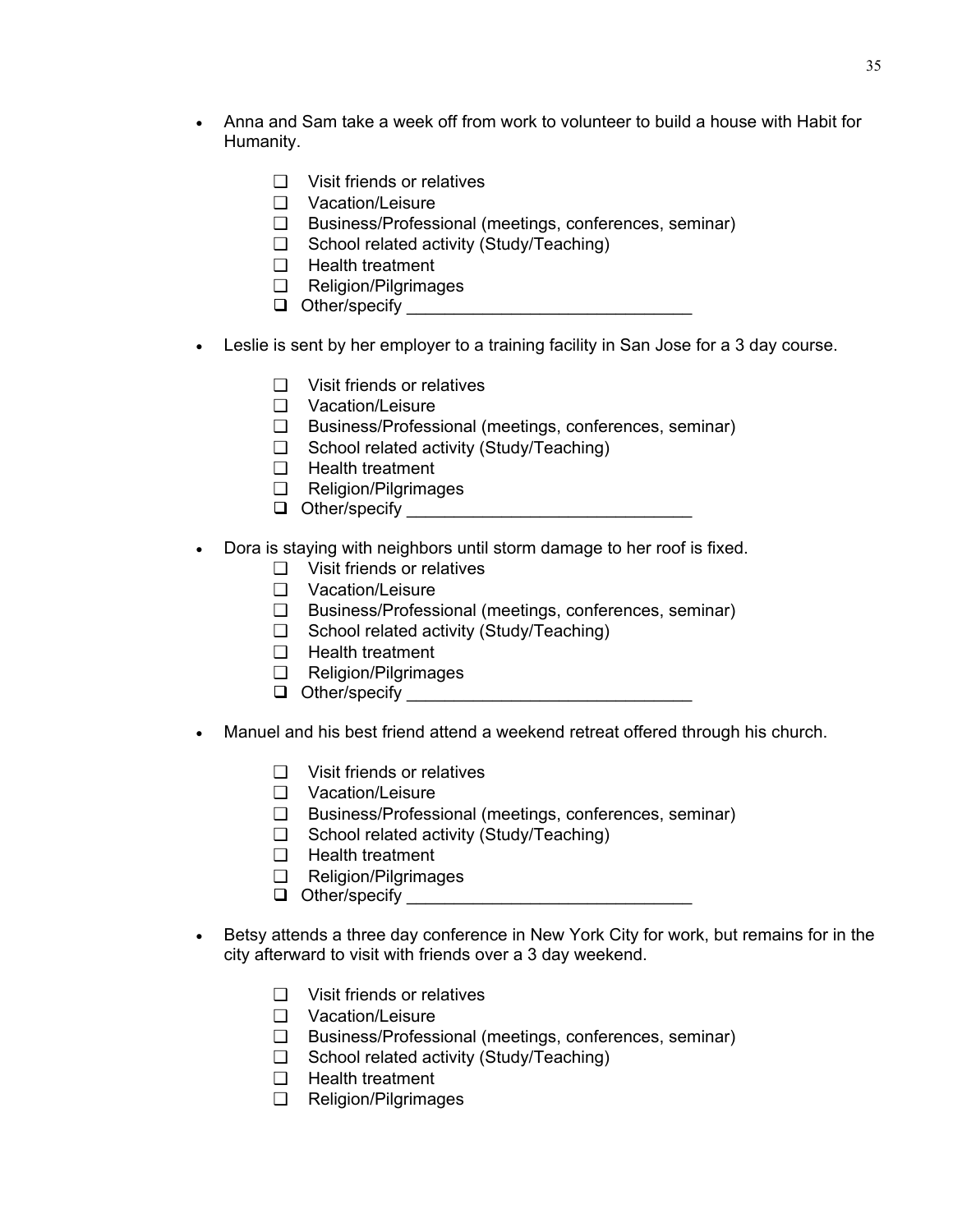Other/specify \_\_\_\_\_\_\_\_\_\_\_\_\_\_\_\_\_\_\_\_\_\_\_\_\_\_\_\_\_\_

- Derek flies home from college to spend his spring break with his parents.
	- ❑ Visit friends or relatives
	- ❑ Vacation/Leisure
	- ❑ Business/Professional (meetings, conferences, seminar)
	- ❑ School related activity (Study/Teaching)
	- ❑ Health treatment
	- ❑ Religion/Pilgrimages
	- $\Box$  Other/specify
- Robert and a co-worker are sent by their employer to Miami, FL in order to meet with clients. Their daily meetings are typically over by 3:00. In the afternoon and evenings, they go the beach, sight-see, eat out, etc.
	- ❑ Visit friends or relatives
	- ❑ Vacation/Leisure
	- ❑ Business/Professional (meetings, conferences, seminar)
	- ❑ School related activity (Study/Teaching)
	- ❑ Health treatment
	- ❑ Religion/Pilgrimages
	- Other/specify \_\_\_\_\_\_\_\_\_\_\_\_\_\_\_\_\_\_\_\_\_\_\_\_\_\_\_\_\_\_
- Sheila accompanies her husband to visit her mother-in-law for the weekend.
	- ❑ Visit friends or relatives
	- ❑ Vacation/Leisure
	- ❑ Business/Professional (meetings, conferences, seminar)
	- ❑ School related activity (Study/Teaching)
	- ❑ Health treatment
	- ❑ Religion/Pilgrimages
	- $\Box$  Other/specify  $\Box$
	- (3) What's your reaction to these categories? Do they make sense to you?
	- (4) What was the deciding factor when selecting a MAIN purpose?
	- (5) Are we missing any important categories? Which ones?
	- (6) What other options would you like to see in terms of specifying purposes?
	- (7) *[If not covered earlier]* How easy was it for you to come up with a MAIN trip purpose?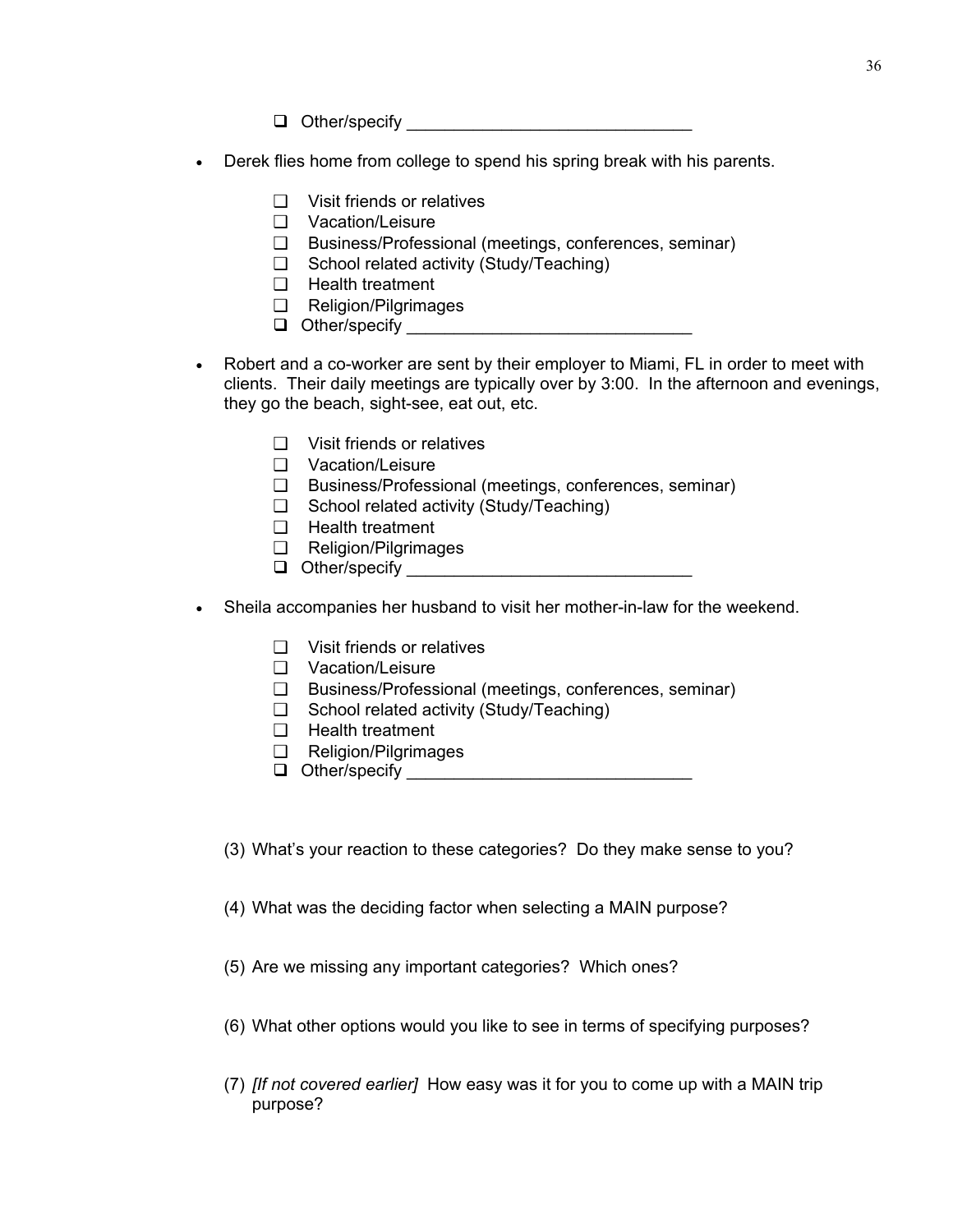(8) How about breaking down the trip into days for multiple purposes- how could we ask this question better (e.g., asking for percentage of time)?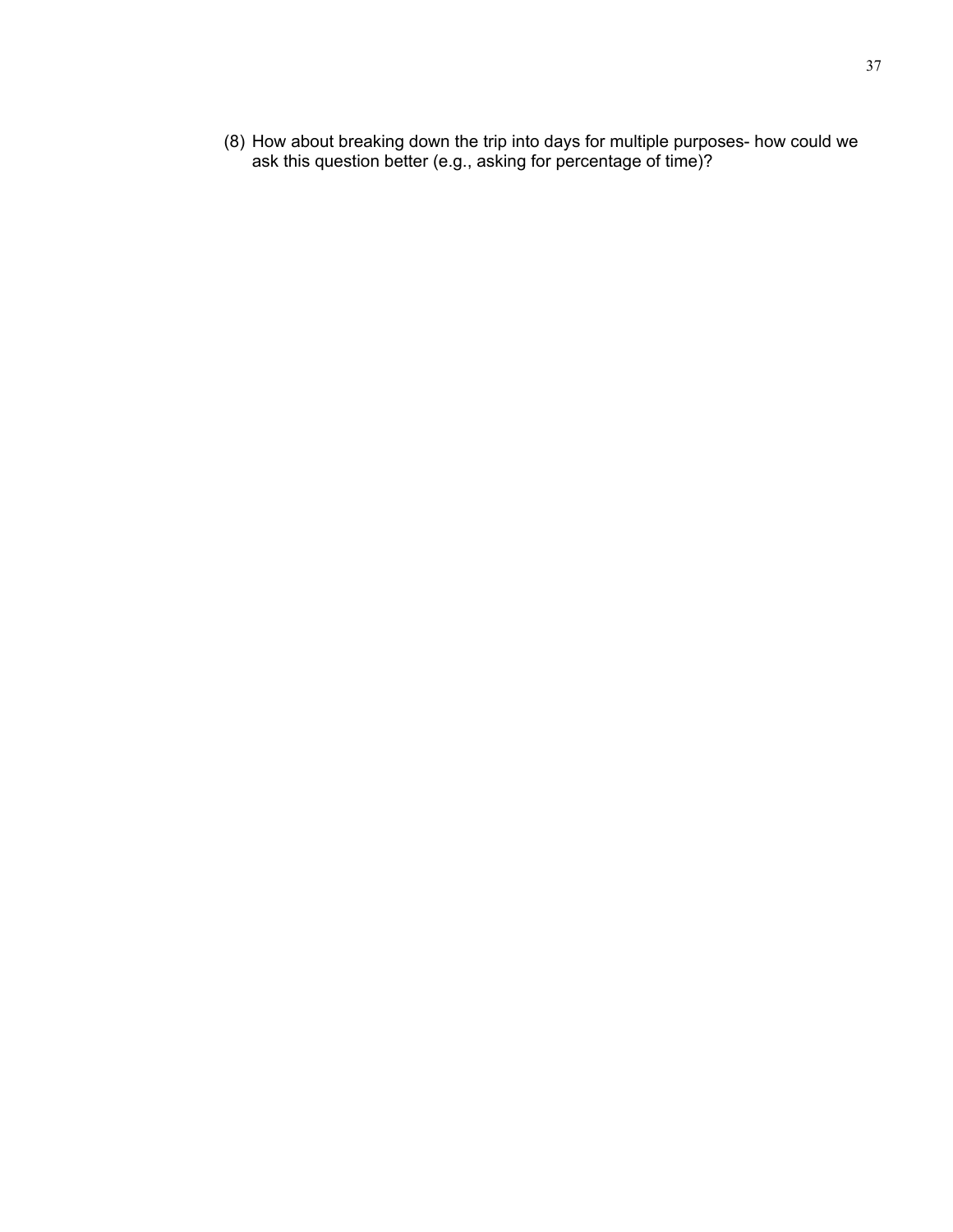# Please use the rating scale below to describe your experience in the Time Use Survey.

| How easy or difficult was it to remember --                                         | <b>Very</b><br><b>Difficult</b> |                |   |                |   | <b>Very</b><br>Easy |
|-------------------------------------------------------------------------------------|---------------------------------|----------------|---|----------------|---|---------------------|
| 1. The activities you did yesterday?                                                | 1                               | $\overline{2}$ | 3 | $\overline{4}$ | 5 | 6                   |
| 2. The times that you did each activity?                                            |                                 | $\overline{2}$ | 3 | 4              | 5 | 6                   |
| 3. Who was in the room with you?                                                    |                                 | $\overline{2}$ | 3 | 4              | 5 | 6                   |
| 4. Who accompanied you to different<br>activities?                                  |                                 | $\overline{2}$ | 3 | 4              | 5 | 6                   |
| 5. The number of times you were away from<br>home for 2 or more consecutive nights? | 1                               | 2              | 3 | $\overline{4}$ | 5 | 6                   |
| 6. The MAIN purpose of each trip you took?                                          | 1                               | 2              | 3 | $\overline{4}$ | 5 | 6                   |
| 7. Any OTHER purpose for each trip you<br>took?                                     | 1                               | 2              | 3 | 4              | 5 | 6                   |
| 8. The number of days you were away for the<br>MAIN purpose of each trip?           | $\mathbf 1$                     | $\overline{2}$ | 3 | 4              | 5 | 6                   |
| 9. The number of days you were away for any 1<br>OTHER purpose for each trip?       |                                 | $\overline{2}$ | 3 | 4              | 5 | 6                   |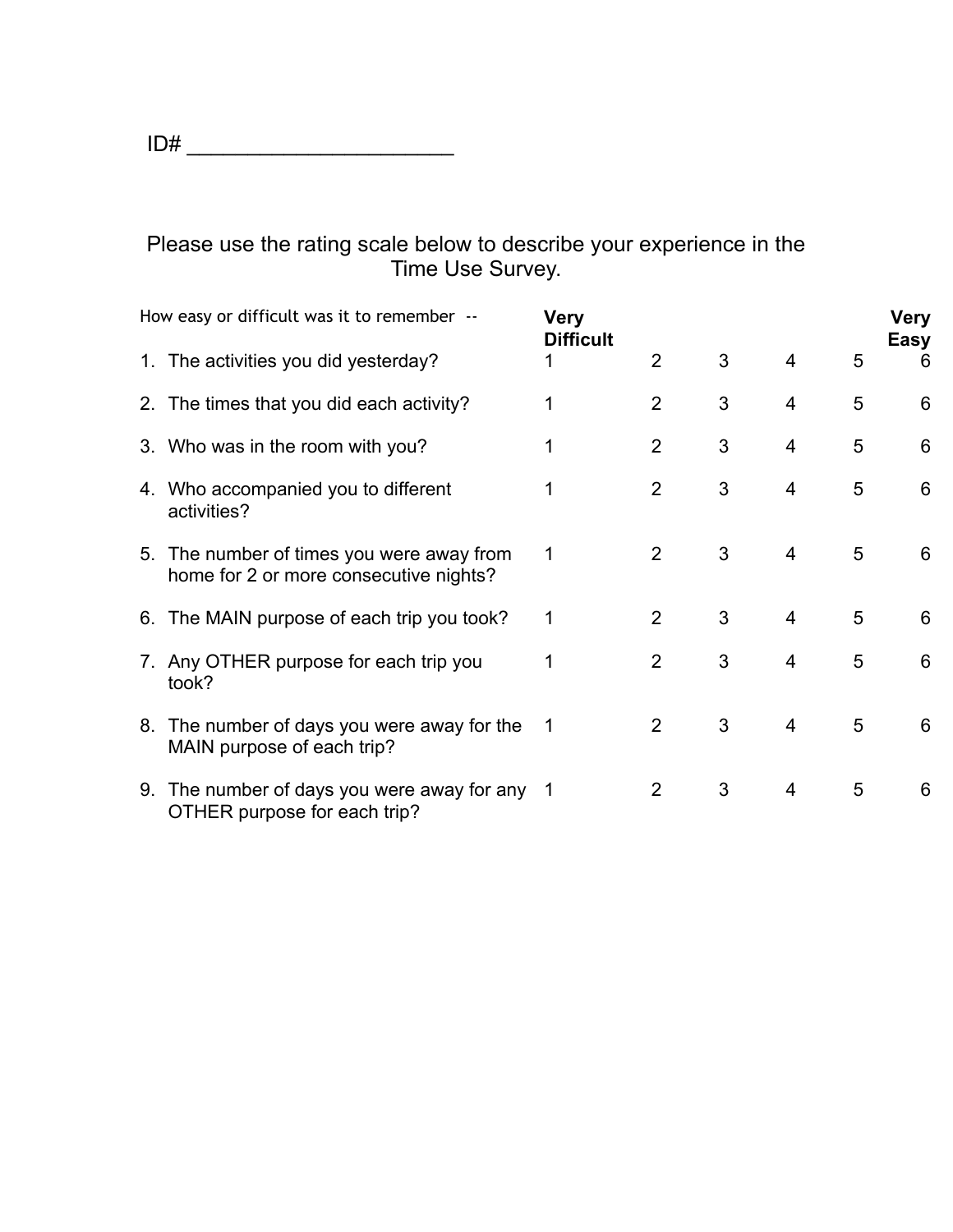| How intrusive was it to ask you about - |                                                                                     | Very<br><b>Intrusive</b> |                |   |                | Not at all<br><b>Intrusive</b> |   |
|-----------------------------------------|-------------------------------------------------------------------------------------|--------------------------|----------------|---|----------------|--------------------------------|---|
|                                         | 1. The activities you did yesterday?                                                |                          | $\overline{2}$ | 3 | $\overline{4}$ | 5                              | 6 |
|                                         | 2. The times that you did each activity?                                            |                          | $\overline{2}$ | 3 | 4              | 5                              | 6 |
|                                         | 3. Who was in the room with you?                                                    |                          | $\overline{2}$ | 3 | 4              | 5                              | 6 |
|                                         | 4. Who accompanied you to different<br>activities?                                  |                          | $\overline{2}$ | 3 | 4              | 5                              | 6 |
|                                         | 5. The number of times you were away from<br>home for 2 or more consecutive nights? | 1                        | 2              | 3 | 4              | 5                              | 6 |
|                                         | 6. The MAIN purpose of each trip you took?                                          | 1                        | $\overline{2}$ | 3 | $\overline{4}$ | 5                              | 6 |
|                                         | 7. Any OTHER purpose for each trip you<br>took?                                     |                          | 2              | 3 | $\overline{4}$ | 5                              | 6 |
|                                         | 8. The number of days you were away for the<br>MAIN purpose of each trip?           | 1                        | 2              | 3 | 4              | 5                              | 6 |
|                                         | 9. The number of days you were away for any 1<br>OTHER purpose for each trip?       |                          | 2              | 3 | 4              | 5                              | 6 |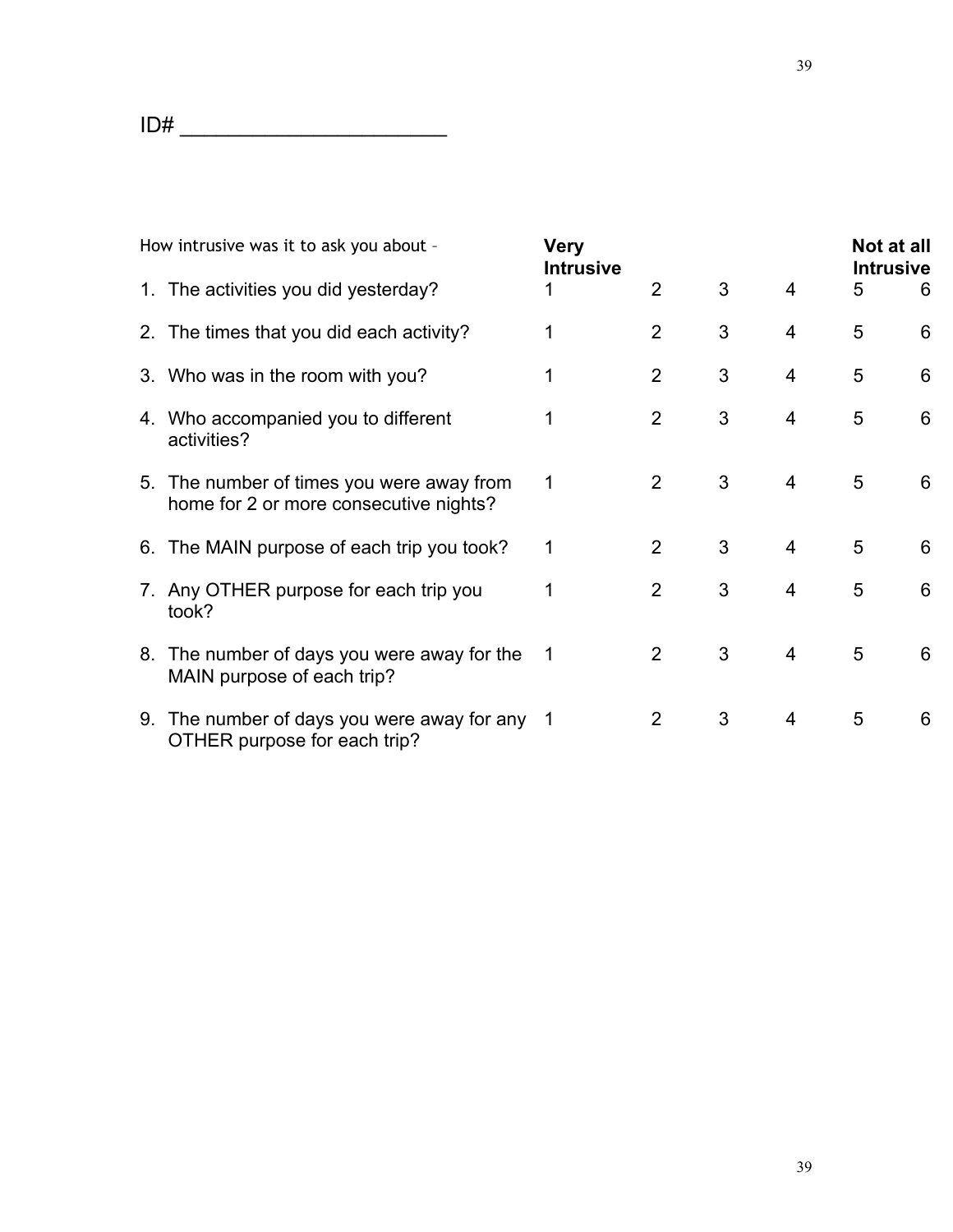| How confident are you in the accuracy of the<br>information you provided about -    | Not at all<br>confident |                |   |                | <b>Confident</b> | <b>Very</b> |
|-------------------------------------------------------------------------------------|-------------------------|----------------|---|----------------|------------------|-------------|
| 1. The activities you did yesterday?                                                | 1                       | $\overline{2}$ | 3 | 4              | 5                | 6           |
| 2. The times that you did each activity?                                            |                         | $\overline{2}$ | 3 | $\overline{4}$ | 5                | 6           |
| 3. Who was in the room with you?                                                    |                         | $\overline{2}$ | 3 | $\overline{4}$ | 5                | 6           |
| 4. Who accompanied you to different<br>activities?                                  | 1                       | $\overline{2}$ | 3 | $\overline{4}$ | 5                | 6           |
| 5. The number of times you were away from<br>home for 2 or more consecutive nights? | 1                       | 2              | 3 | $\overline{4}$ | 5                | 6           |
| 6. The MAIN purpose of each trip you took?                                          | 1                       | $\overline{2}$ | 3 | $\overline{4}$ | 5                | 6           |
| 7. Any OTHER purpose for each trip you<br>took?                                     | 1                       | $\overline{2}$ | 3 | $\overline{4}$ | 5                | 6           |
| 8. The number of days you were away for the<br>MAIN purpose of each trip?           | 1                       | $\overline{2}$ | 3 | 4              | 5                | 6           |
| 9. The number of days you were away for any 1<br>OTHER purpose for each trip?       |                         | $\overline{2}$ | 3 | 4              | 5                | 6           |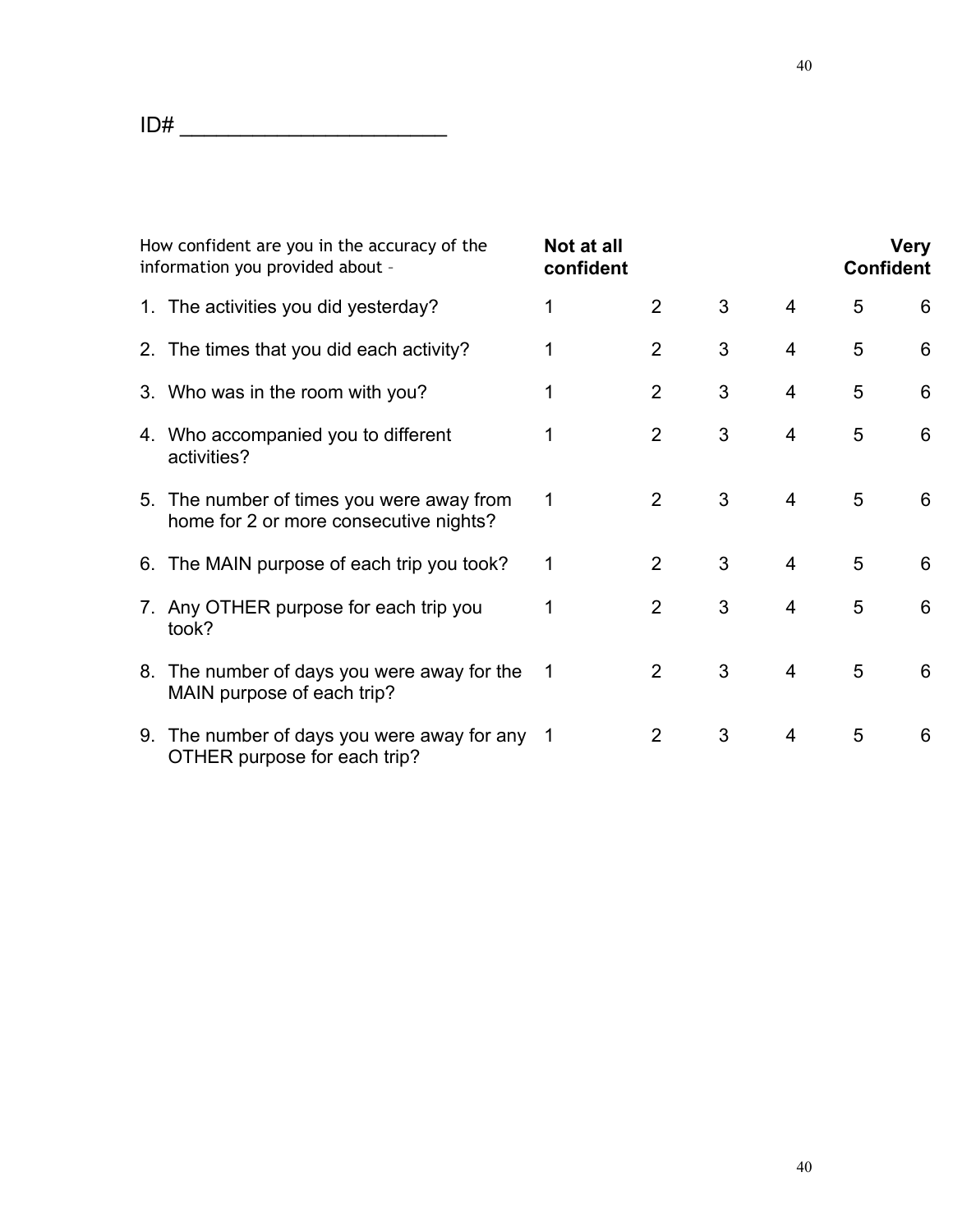| <b>MARCH 2001</b> |    |    |                |         |                |               |  |  |
|-------------------|----|----|----------------|---------|----------------|---------------|--|--|
| S                 | M  | т  | W              | Т       | F              | ${\mathsf S}$ |  |  |
|                   |    |    |                | 1       | $\overline{2}$ | 3             |  |  |
| $\overline{4}$    | 5  | 6  | $\overline{7}$ | $\bf 8$ | 9              | 10            |  |  |
| 11                | 12 | 13 | 14             | 15      | 16             | 17            |  |  |
| 18                | 19 | 20 | 21             | 22      | 23             | 24            |  |  |
| 25                | 26 | 27 | 28             | 29      | 30             | 31            |  |  |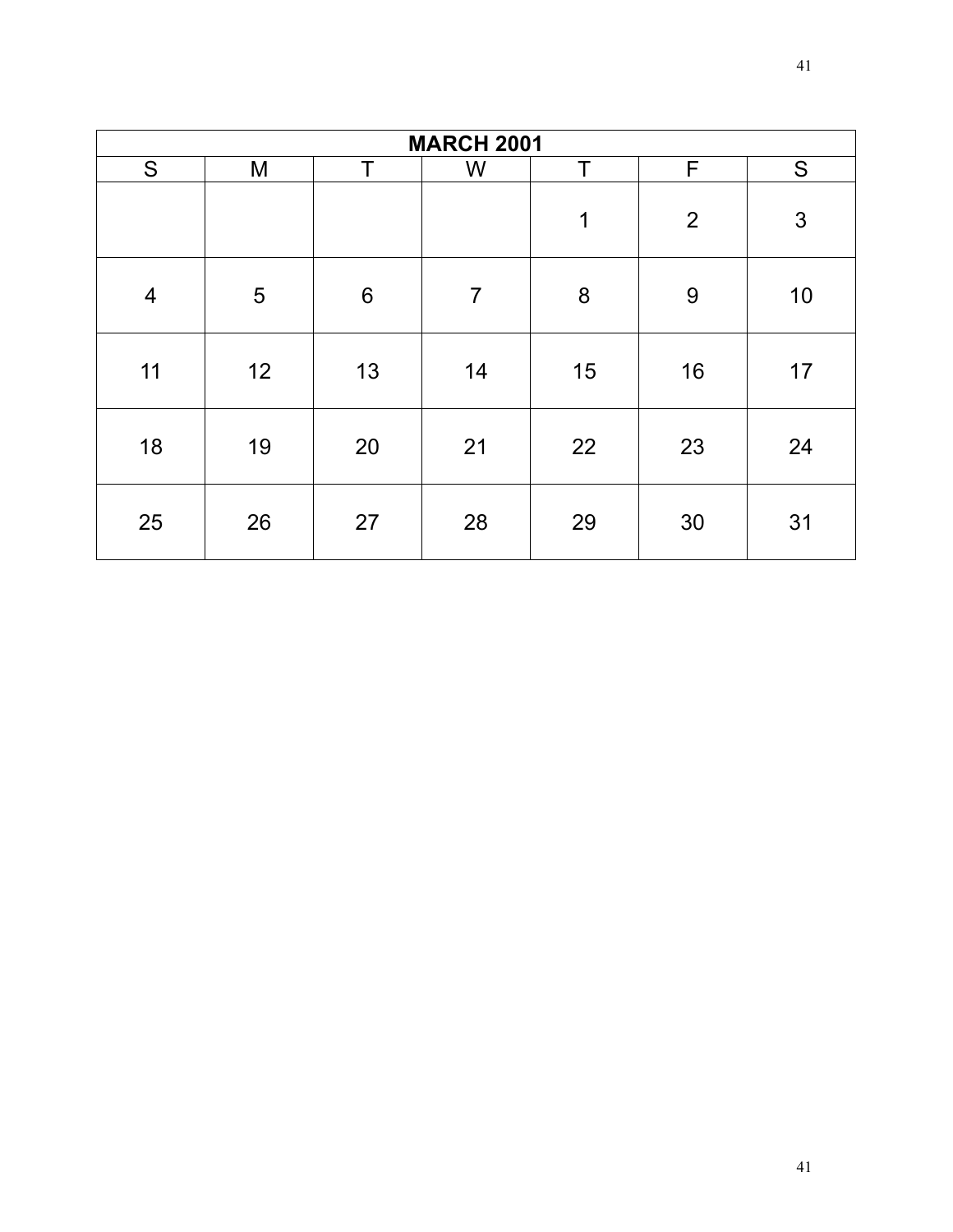| FEBRUARY 2001  |    |                 |                |    |                |    |  |  |
|----------------|----|-----------------|----------------|----|----------------|----|--|--|
| ${\mathsf S}$  | M  | т               | W              | т  | F              | S  |  |  |
|                |    |                 |                | 1  | $\overline{2}$ | 3  |  |  |
| $\overline{4}$ | 5  | $6\phantom{1}6$ | $\overline{7}$ | 8  | 9              | 10 |  |  |
| 11             | 12 | 13              | 14             | 15 | 16             | 17 |  |  |
| 18             | 19 | 20              | 21             | 22 | 23             | 24 |  |  |
| 25             | 26 | 27              | 28             |    |                |    |  |  |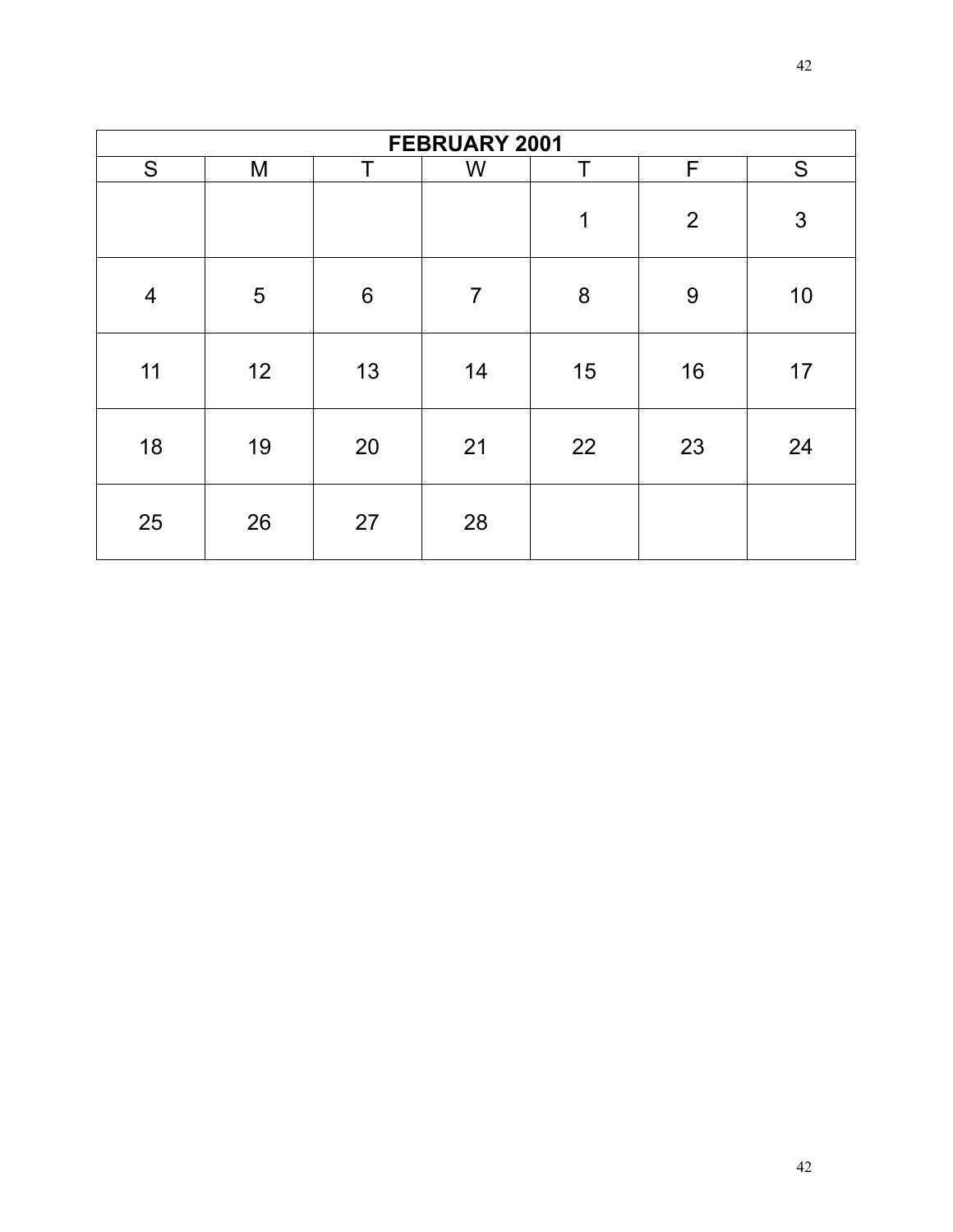| JANUARY 2001   |    |                |    |                         |    |                |  |  |
|----------------|----|----------------|----|-------------------------|----|----------------|--|--|
| S              | M  | T              | W  | Т                       | F  | S              |  |  |
|                | 1  | $\overline{2}$ | 3  | $\overline{\mathbf{4}}$ | 5  | $6\phantom{1}$ |  |  |
| $\overline{7}$ | 8  | 9              | 10 | 11                      | 12 | 13             |  |  |
| 14             | 15 | 16             | 17 | 18                      | 19 | 20             |  |  |
| 21             | 22 | 23             | 24 | 25                      | 26 | 27             |  |  |
| 28             | 29 | 30             | 31 |                         |    |                |  |  |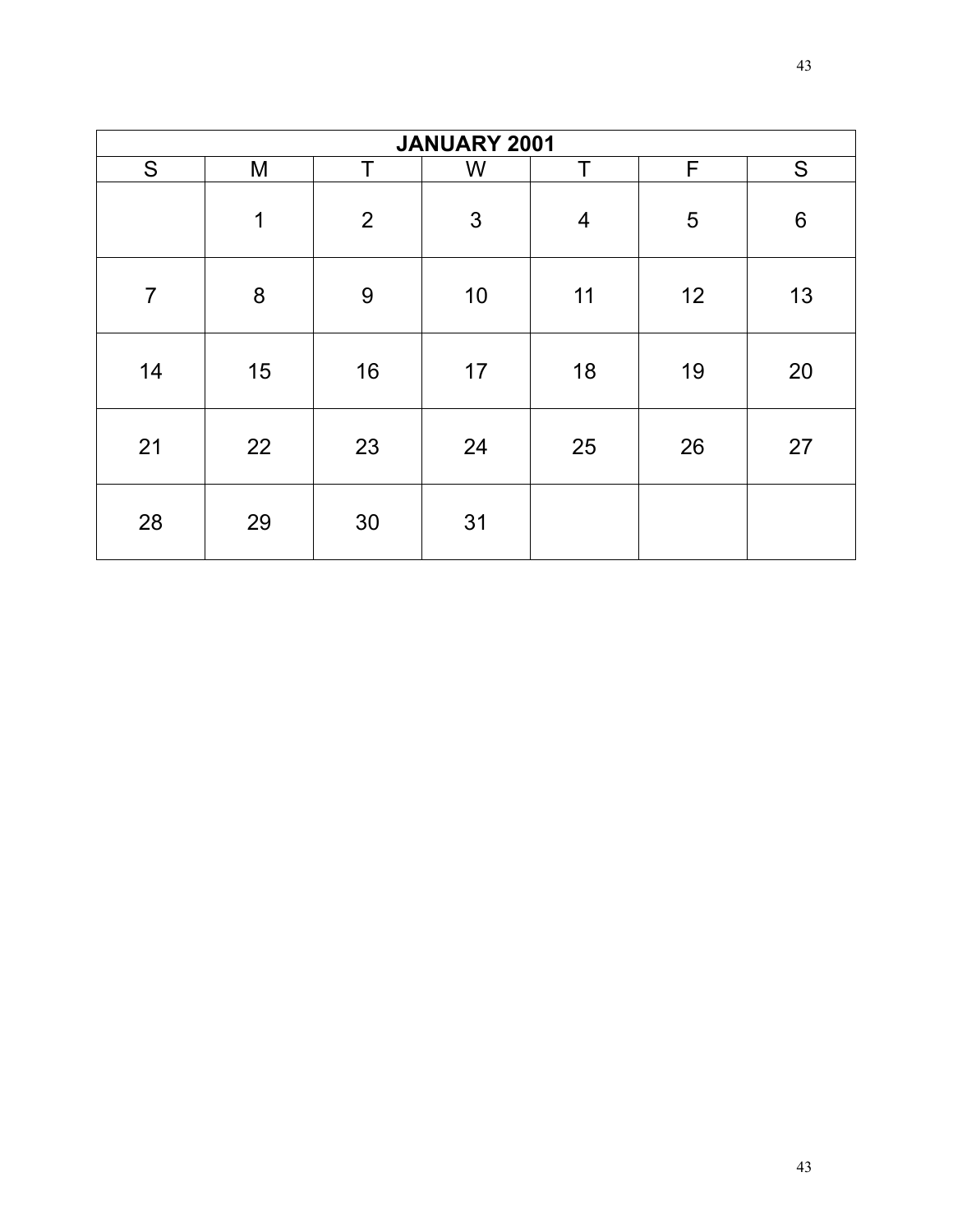| <b>DECEMBER 2000</b> |                         |    |                 |                |              |                |  |  |
|----------------------|-------------------------|----|-----------------|----------------|--------------|----------------|--|--|
| S                    | M                       | T  | W               | Τ              | $\mathsf{F}$ | S              |  |  |
|                      |                         |    |                 |                | $\mathbf 1$  | $\overline{2}$ |  |  |
| $\mathfrak{S}$       | $\overline{\mathbf{4}}$ | 5  | $6\phantom{1}6$ | $\overline{7}$ | 8            | 9              |  |  |
| 10                   | 11                      | 12 | 13              | 14             | 15           | 16             |  |  |
| 17                   | 18                      | 19 | 20              | 21             | 22           | 23             |  |  |
| 24                   | 25                      | 26 | 27              | 28             | 29           | 30             |  |  |
| 31                   |                         |    |                 |                |              |                |  |  |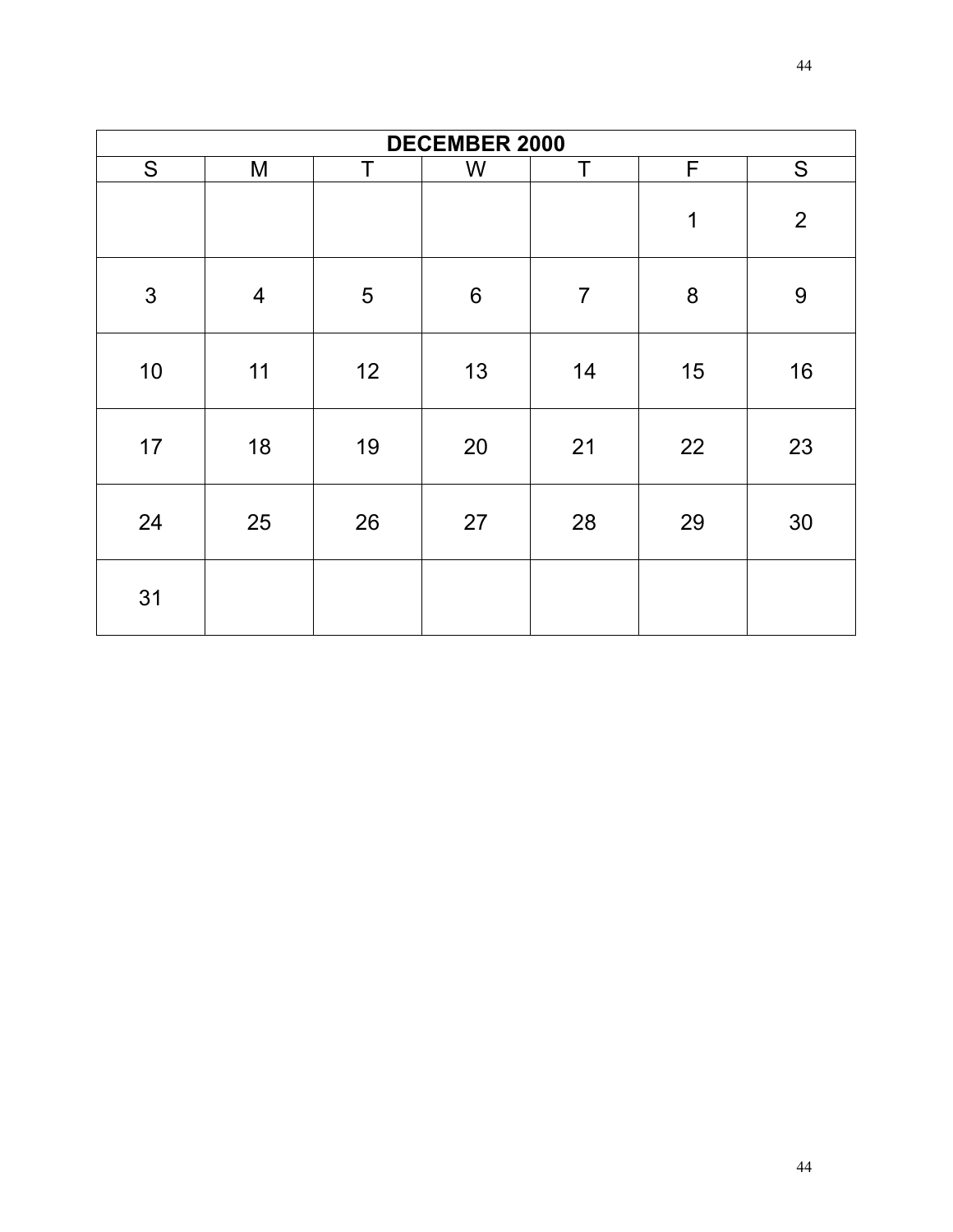| <b>NOVEMBER 2000</b> |    |                |    |                |    |                |  |  |
|----------------------|----|----------------|----|----------------|----|----------------|--|--|
| S                    | M  | т              | W  | Т              | F  | S              |  |  |
|                      |    |                | 1  | $\overline{2}$ | 3  | $\overline{4}$ |  |  |
| 5                    | 6  | $\overline{7}$ | 8  | 9              | 10 | 11             |  |  |
| 12                   | 13 | 14             | 15 | 16             | 17 | 18             |  |  |
| 19                   | 20 | 21             | 22 | 23             | 24 | 25             |  |  |
| 26                   | 27 | 28             | 29 | 30             |    |                |  |  |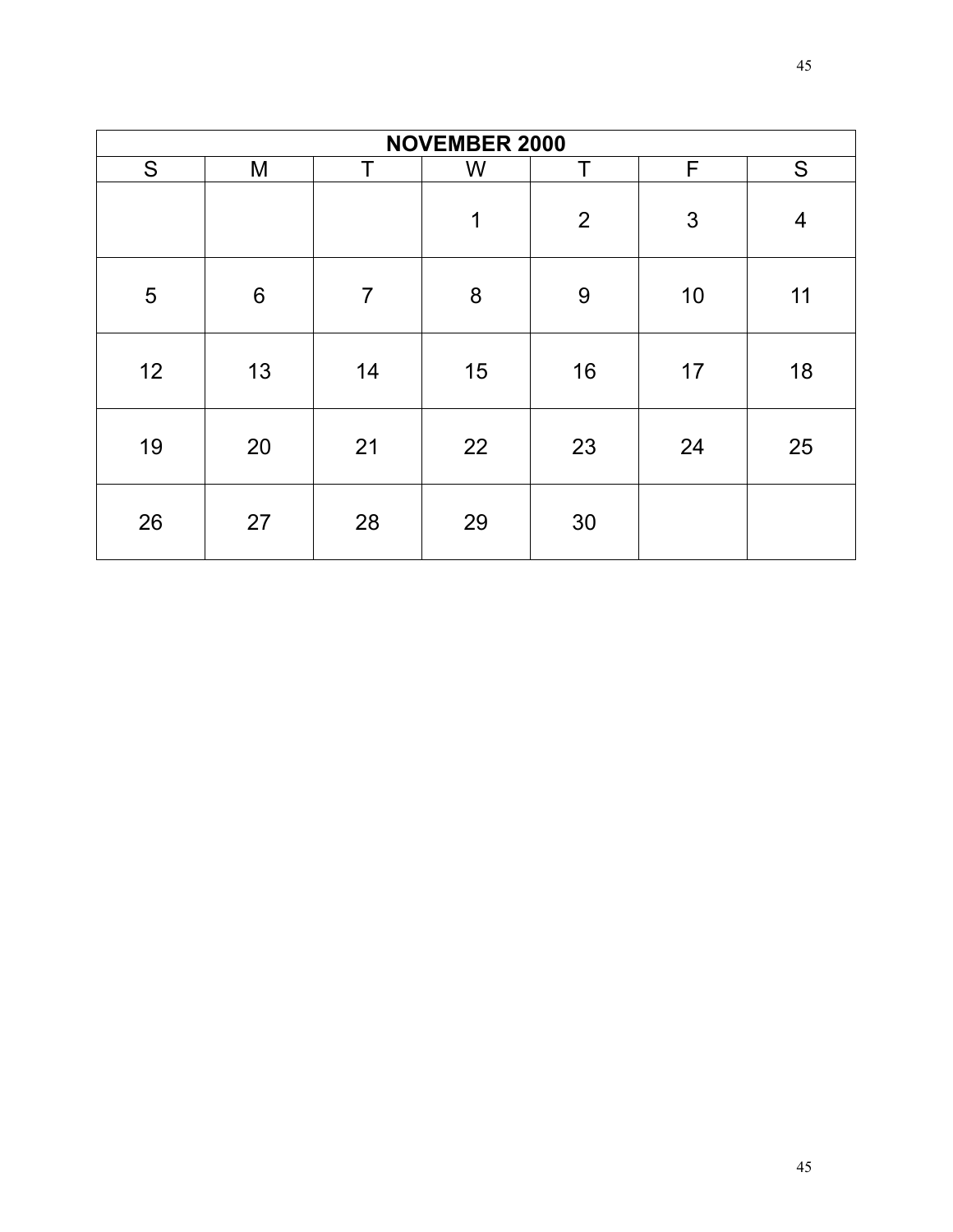| <b>OCTOBER 2000</b> |                |    |                |    |    |                |  |  |
|---------------------|----------------|----|----------------|----|----|----------------|--|--|
| S                   | M              | т  | W              | Т  | F  | S              |  |  |
| 1                   | $\overline{2}$ | 3  | $\overline{4}$ | 5  | 6  | $\overline{7}$ |  |  |
| 8                   | 9              | 10 | 11             | 12 | 13 | 14             |  |  |
| 15                  | 16             | 17 | 18             | 19 | 20 | 21             |  |  |
| 22                  | 23             | 24 | 25             | 26 | 27 | 28             |  |  |
| 29                  | 30             | 31 |                |    |    |                |  |  |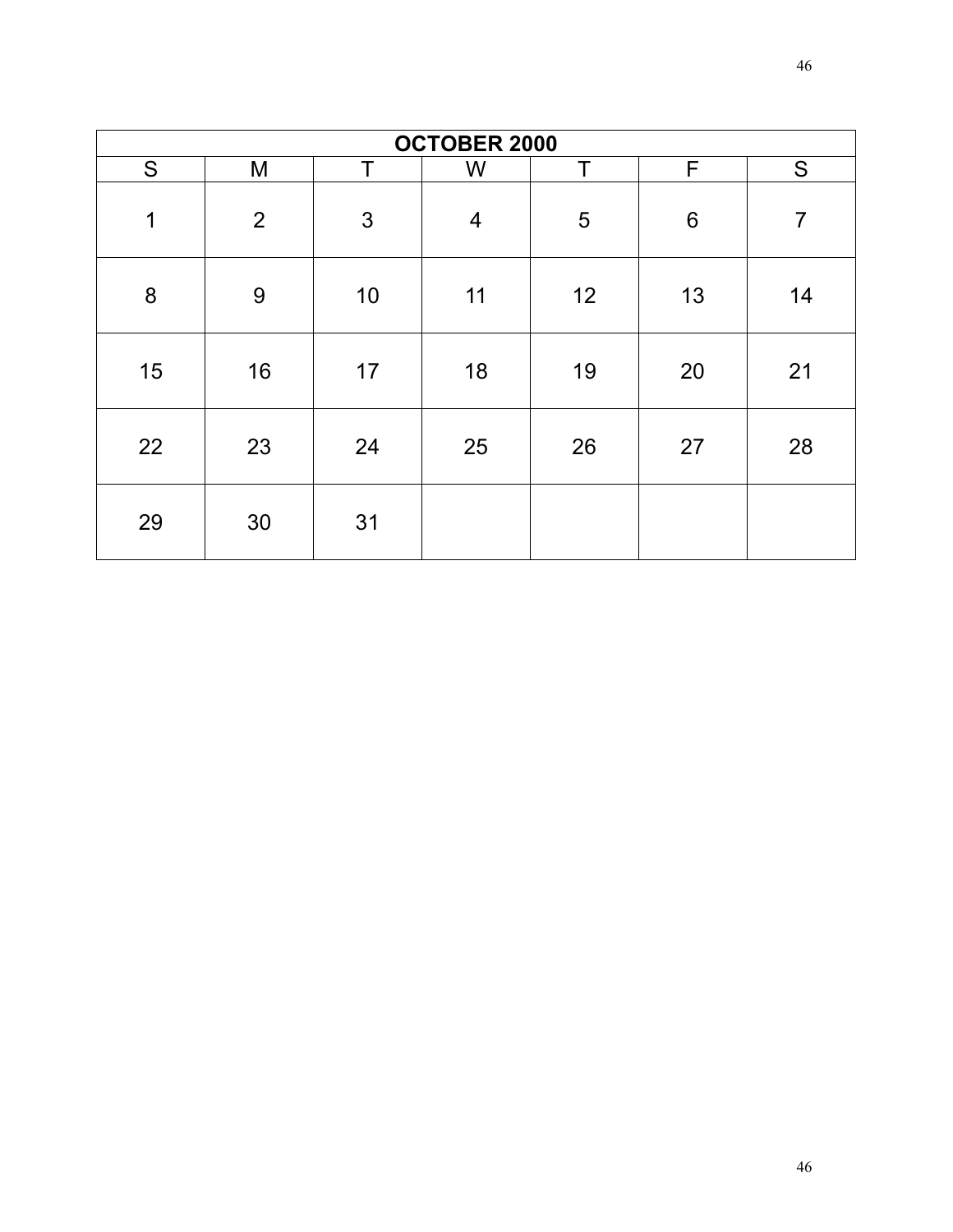# **Attachment 3. Trip Purpose Categories**

#### Categories currently included in phase 1 summary question

**Business** Vacation **School Other** 

#### Proposed Categories

Visit friends or relatives (includes going to weddings/funerals) Vacation/leisure Business/professional School related activity Health treatment **Other** More than one purpose

#### ATS Long Trip Categories

To and from work **Business** Combined business and pleasure School related activity **Vacation** Visit friends or relatives Rest or relaxation Sightseeing (historic/scenic) Outdoor recreation (sports, fishing, hunting, etc.) Entertainment (theater, concerts, sports events) Shopping Went out to eat Spent the night Changed transportation modes Other family/personal (religious, medical, wedding, give someone a ride) **Other** 

#### ITA Categories

Business/professional Convention/conference/trade show Leisure/recreation/holidays/sightseeing Visit friends or relatives Government affairs/military Study/teaching Religion/pilgrimages Health treatment **Other**